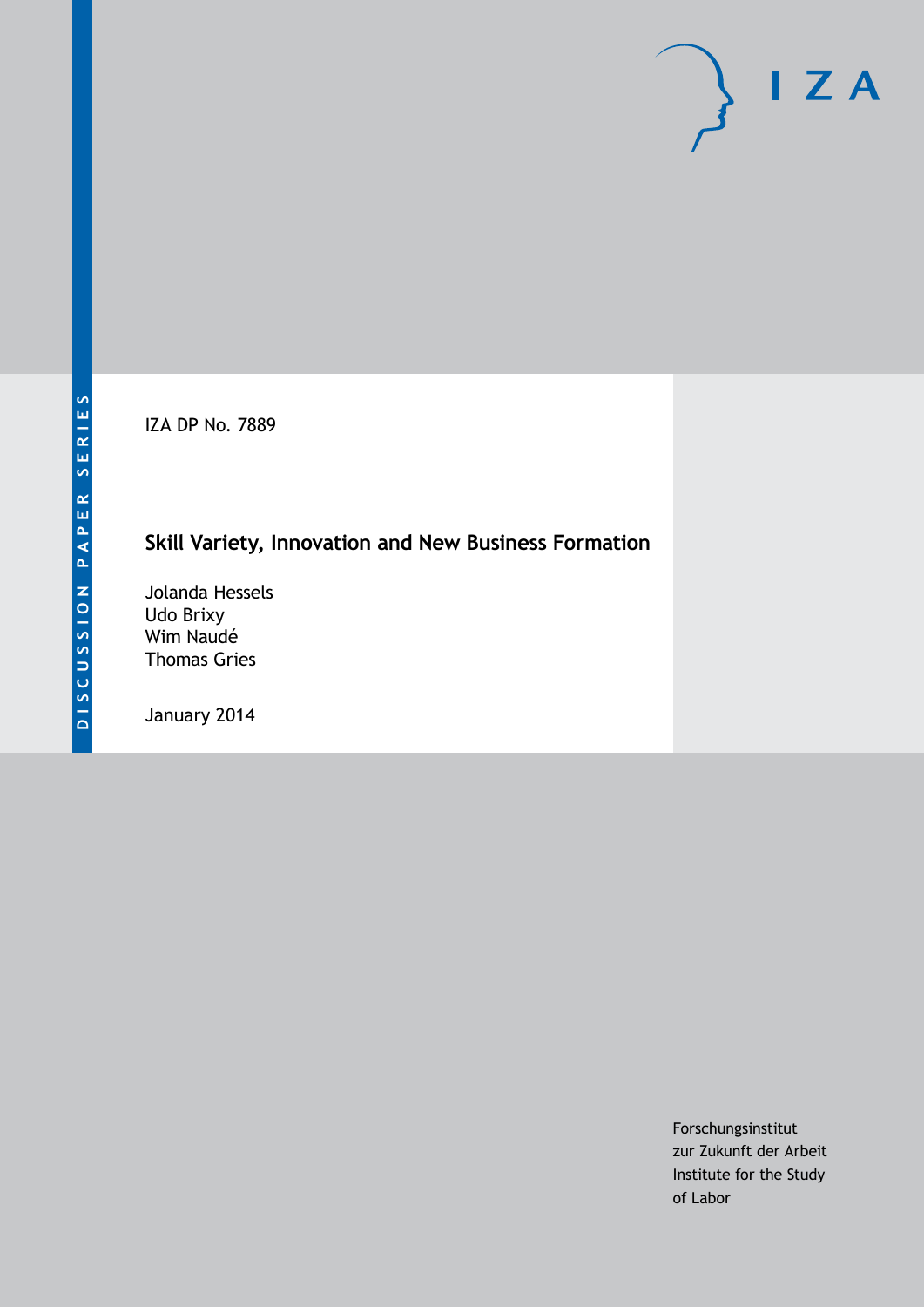# **Skill Variety, Innovation and New Business Formation**

# **Jolanda Hessels**

*ESE, Erasmus University Rotterdam and Panteia/EIM*

# **Udo Brixy**

*Institute for Employment Research (IAB) and Ludwig-Maximilians University, Munich*

## **Wim Naudé**

*MsM, University of Maastricht and IZA*

# **Thomas Gries**

*University of Paderborn*

Discussion Paper No. 7889 January 2014

IZA

P.O. Box 7240 53072 Bonn Germany

Phone: +49-228-3894-0 Fax: +49-228-3894-180 E-mail: [iza@iza.org](mailto:iza@iza.org)

Any opinions expressed here are those of the author(s) and not those of IZA. Research published in this series may include views on policy, but the institute itself takes no institutional policy positions. The IZA research network is committed to the IZA Guiding Principles of Research Integrity.

The Institute for the Study of Labor (IZA) in Bonn is a local and virtual international research center and a place of communication between science, politics and business. IZA is an independent nonprofit organization supported by Deutsche Post Foundation. The center is associated with the University of Bonn and offers a stimulating research environment through its international network, workshops and conferences, data service, project support, research visits and doctoral program. IZA engages in (i) original and internationally competitive research in all fields of labor economics, (ii) development of policy concepts, and (iii) dissemination of research results and concepts to the interested public.

IZA Discussion Papers often represent preliminary work and are circulated to encourage discussion. Citation of such a paper should account for its provisional character. A revised version may be available directly from the author.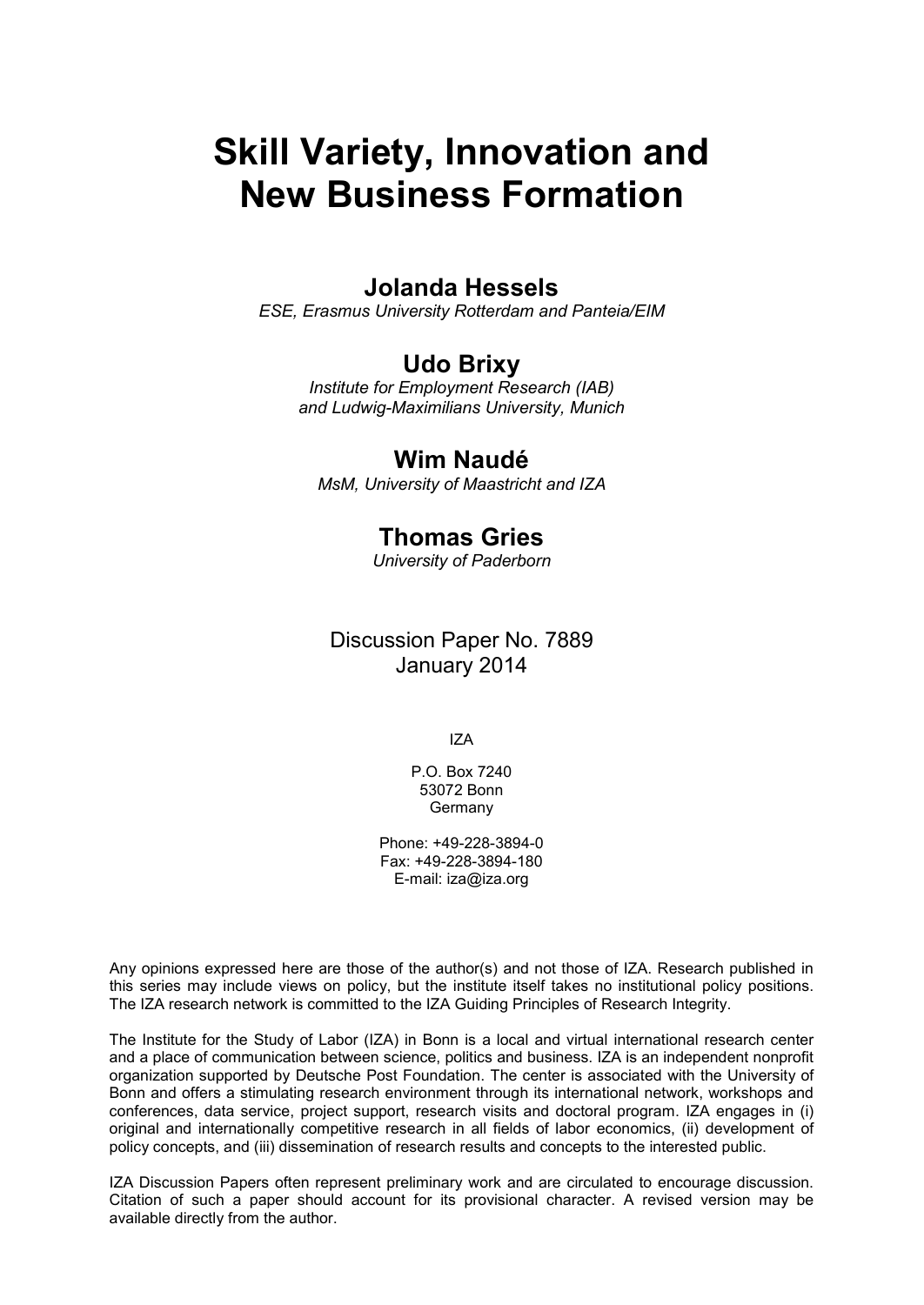IZA Discussion Paper No. 7889 January 2014

# **ABSTRACT**

# **Skill Variety, Innovation and New Business Formation**

We extend Lazear's theory of skills variety and entrepreneurship in three directions. First, we provide a theoretical framework linking new business creation with an entrepreneur's skill variety. Second, in this model we allow for both generalists and specialists to possess skill variety. Third, we test our model empirically using data from Germany and the Netherlands. Individuals with more varied work experience seems indeed more likely to successfully start up a new business and being a generalist does not seem to be important in this regard. Finally, we find that innovation positively moderates the relationship between having varied experiences, and being successful in starting up a new business. Our conclusion is that entrepreneurs with more varied work experience are more likely to introduce innovations that have not only technical, but also commercial value. Our findings support the notion that entrepreneurship can be learned.

JEL Classification: L26, M13, J24, O31

Keywords: entrepreneurship, start-ups, human capital, innovation, skills

Corresponding author:

Wim Naudé Maastricht School of Management P.O. Box 616 6200 MD Maastricht The Netherlands E-mail: [naude@msm.nl](mailto:naude@msm.nl)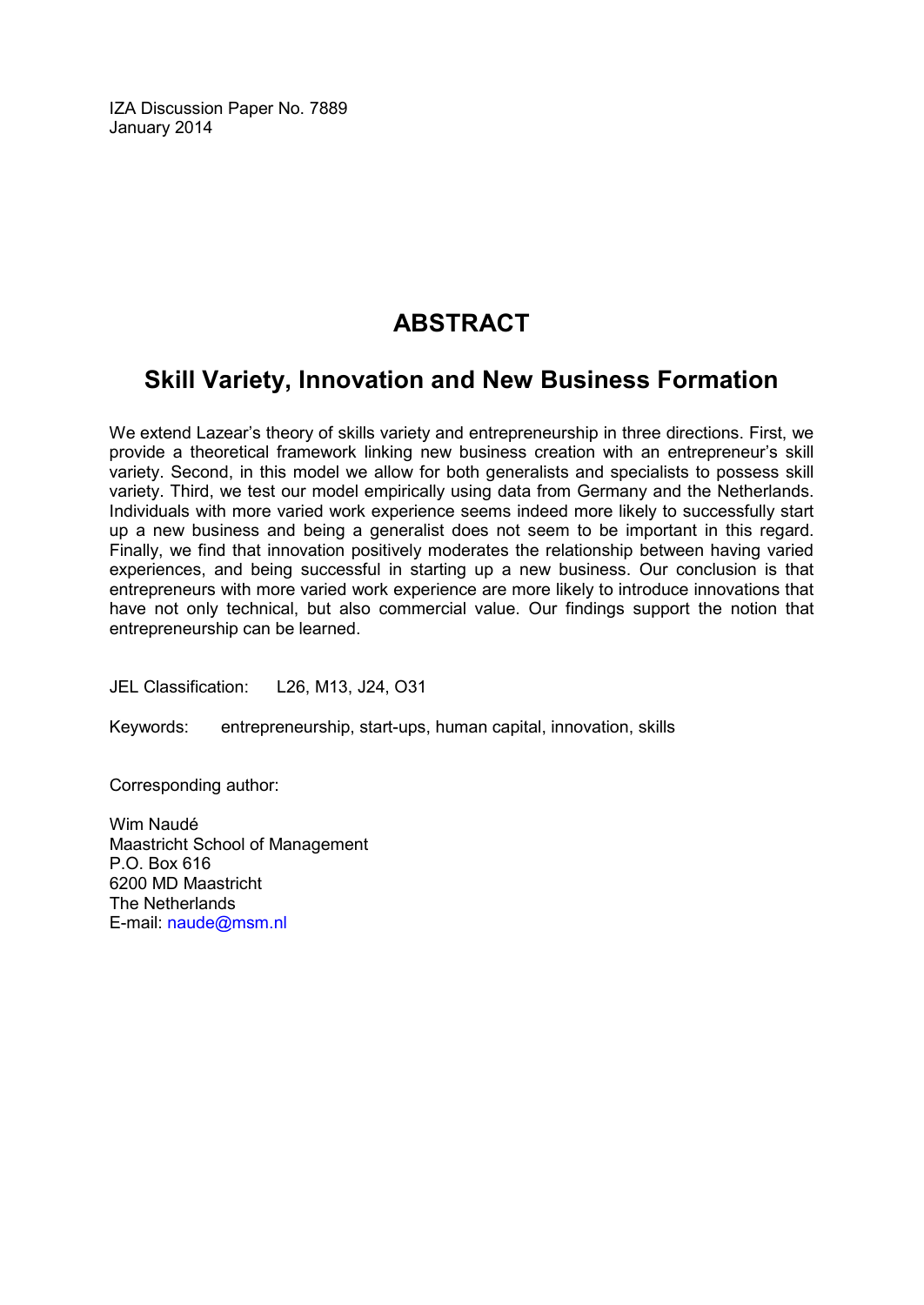### 1 Introduction

The creation of a new business can contribute to development by fuelling competition, creating jobs, and providing new goods and services ( $\acute{A}$ cs and Naudé, 2013; Braunerhjelm et al., 2010). These are amongst the societal contribution of entrepreneurs, who identify and utilize risky opportunities through the creation of a new business (Gries and Naudé,  $2011$ ). Creating a business entails a long list of tasks. The prospective entrepreneur needs to identify an opportunity, conceptualize a business plan, organize financing, location, production techniques and also market of the new business, amongst other tasks.

This variety of tasks requires much skill, hence it is not surprising that many nascent entrepreneurs fail. As a result when governments or development agencies want to stimulate new business start-ups, they most often choose to support initiatives that aim to improve the skills of prospective entrepreneurs (Bruhn and Zia, 2011; Karlan and Valdivia, 2011). Scholarly research indeed confirms that skills is an important determinant of sucessfull entrepreneurship (see e.g. Åstebro and Bernhardt, 2005; Baptista et al. 2007; Evans and Jovanovic, 1989; Kihlstrom and Laffont, 1979; Lucas 1978). As put by Kanniainen and Poutvaara (2007:676) 'people differ substantially in terms of their ability to produce a business idea, elaborate their idea, and make its way to a marketable product or service'. In a nutshell, a successful new business is the result of a 'match' between the skills of a prospective entrepreneur and opportunities.

There is a growing literature on what kind of skills an entrepreneur needs. According to Lazear (2004, 2005) an entrepreneur needs to be a 'jack-of-alltrades'. His argument is that the creation of a new business requires many different activities to be performed, as mentioned, so that entrepreneurs need to be multi-skilled. Also, having a variety of skills may help to succeed in bringing an innovation to the market, or to commercialize a new idea. Generalists are, in other words, better entrepreneurs than specialists in Lazear's view.

The contribution of our paper is to extend Lazear's theory in three directions. First we provide, for the first time as we are aware, a theoretical framework to link entrepreneurial skills to opportunities. In this model we illustrate that it is the interaction of opportunities, skills and innovation that result in the creation of new businesses. Second, we refine and extend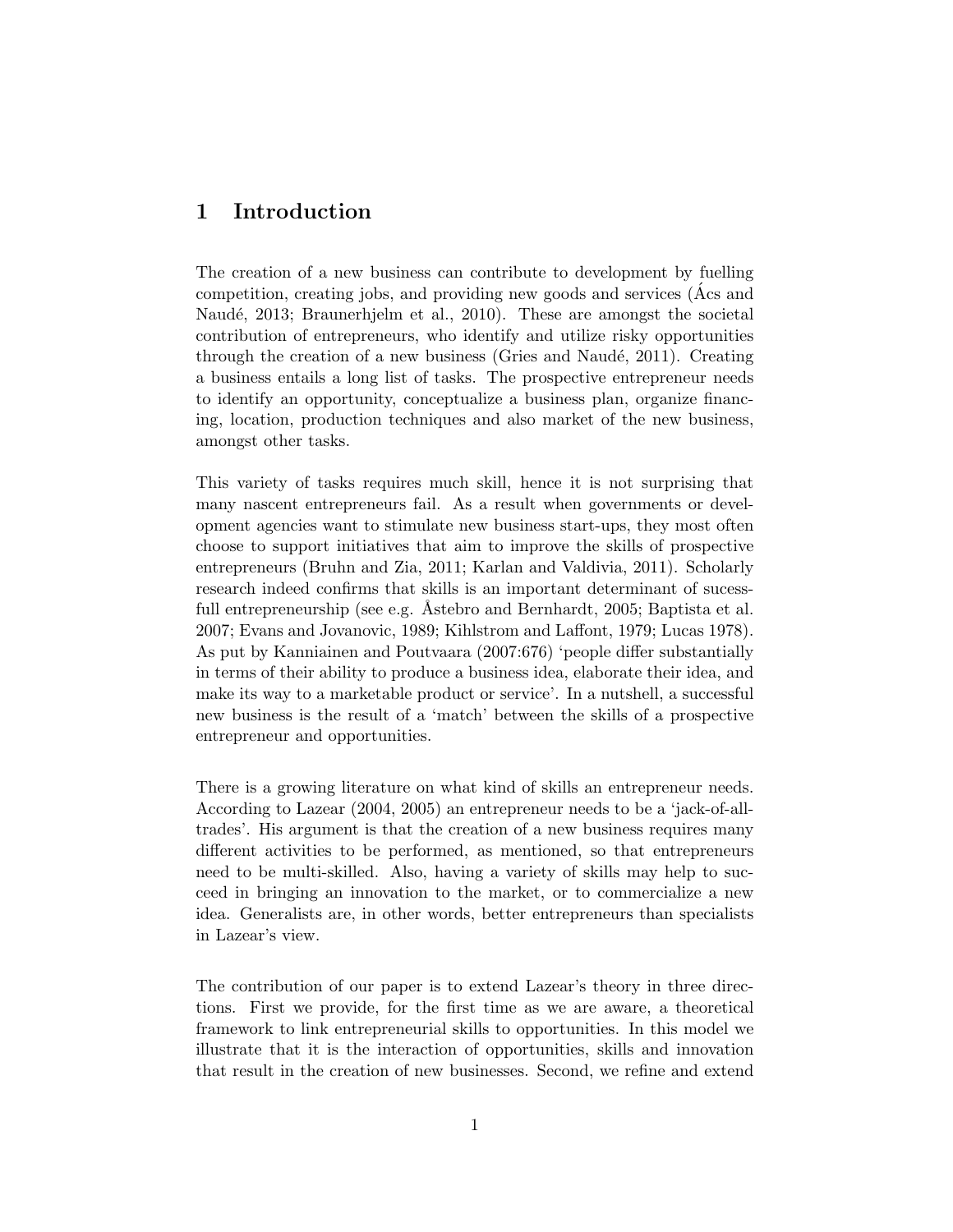Lazear's (2005) 'jack-of-all-trades' notion to allow for both generalists and specialists to exhibit a variety of skills as a result of their experiences and/or investments in human capital. In other words in our model entrepreneurs can have a variety of skills, even if they specialize. Our third contribution is to test our model empirically using data from Germany and the Netherlands.

We find that individuals with more varied work experience are more likely to succeed in their attempts to start a new business. Moreover being a generalist, which proxies having balanced skills, does not matter for success in starting a new business. We also establish that innovation positively moderates the relationship between having varied experience and being successful in setting up a business. Entrepreneurs with more varied work experience are more likely to propose innovations that not only have technical, but also business value. These findings support the notion that entrepreneurship can be learned and that a variety of experience matters, not only for the performance of existing firms (as in Toft-Kehler et al., 2013) but also for the success of new business start-ups.

The rest of the paper proceed as follows. In section 2 we discuss the extant literature on skills and entrepreneurship. In section 3 we propose a novel theoretical model to link variety of skills, opportunities, and business creation. We derive a number of testable hypotheses in section 4. Then, in section 5 we use a new dataset from Germany and the Netherlands to test these hypotheses. Section 6 concludes.

### 2 Literature Review

One of the most influential theories in the context of entrepreneurial ability is the theory of balanced skills, or 'jack-of-all-trades' theory of Lazear (Lazear 2004, 2005). Lazear is concerned with the individual choice between paid-employment and self-employment. In his model individuals are endowed with two skills: an individual can be a specialist, in which case he or she receives income associated with his or her best skill, or can be an entrepreneur, in which case he or she is limited by his or her weakest attribute (Lazear 2005: 652). This would imply that individuals who are especially strong in one field would tend to invest even more in this line of competence, so as to obtain the maximum benefit as a highly specialized paid employee. On the other hand those who are multi-skilled with no competence that especially stands out, would in contrast be relatively better off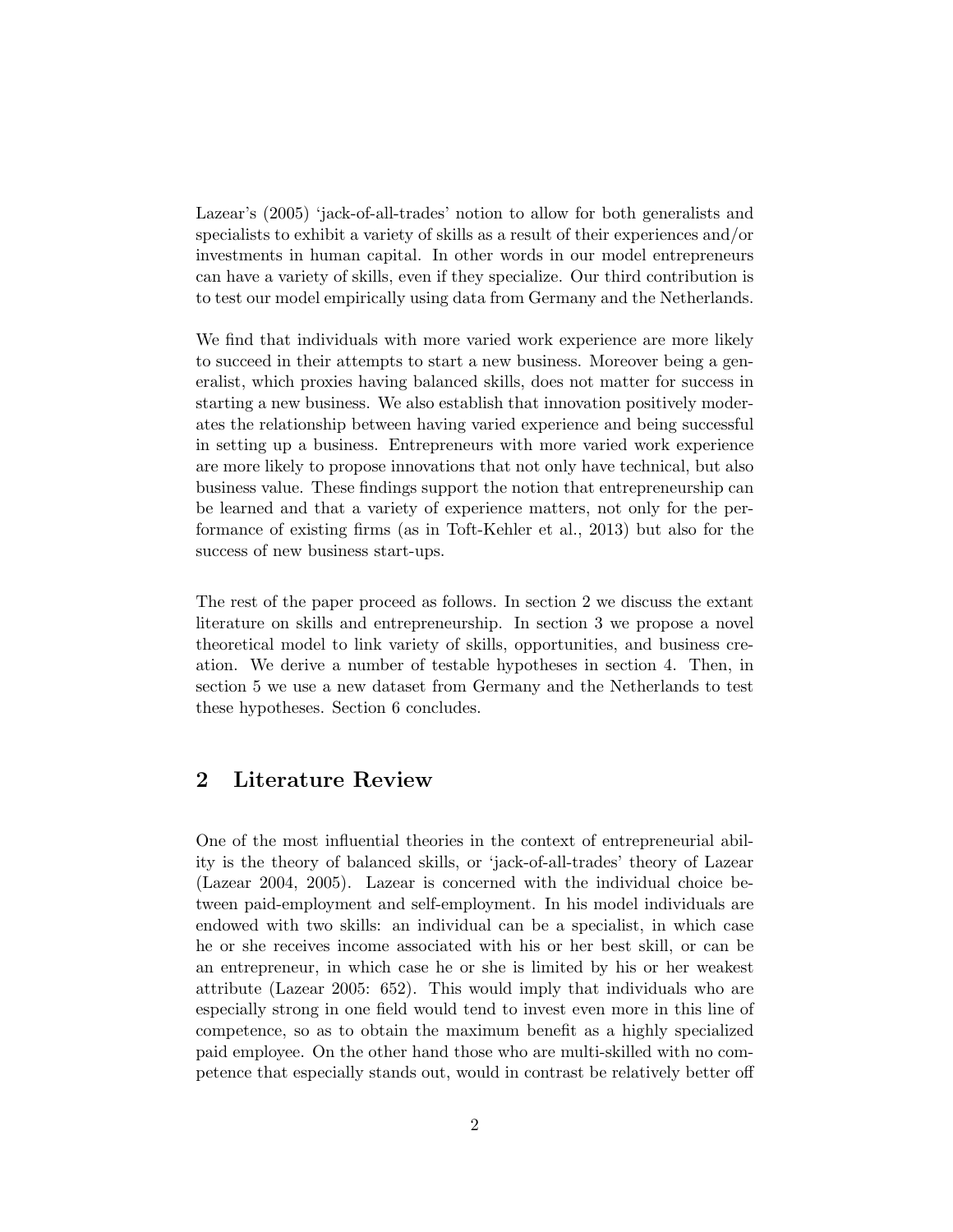in self-employment.

Several studies have empirically tested this idea including Lazear (2004, 2005), Wagner (2003, 2006) and Silva (2007). Lazear (2004, 2005) uses Stanford alumni data (Graduate School of Business Alumni, late 1990s) and finds that those who at some point became entrepreneurs had a more varied curriculum. From this he concludes that entrepreneurs adopt a more general human capital investment profile before they enter the labor market. Furthermore he found that the likelihood of becoming an entrepreneur is higher when someone has taken on a larger number of roles with previous employers, which he derives from the number of different occupational titles one has had (Lazear, 2005). Hence those who eventually become entrepreneurs have apparently benefitted from having taken on a variety of different roles since entering the labor market. The latter may have been the result of differences in individual's endowments of general skills, or may have been due to individual's conscious human capital investments. The investment view dominates, according to Lazear (2005).

The idea that entrepreneurs are 'jacks-of-all-trades' has also been established in studies using cross-sectional data from Germany (Wagner 2003; 2006; Bublitz and Noseleit, 2013) and Canada (Åstebro and Thompson, 2011). Silva (2007) however, using panel data from Italy and controlling for unobserved heterogeneity finds no support for this theory.

Earlier studies testing the 'jacks-of-all-trades' hypothesis typically compare the skills of entrepreneurs with those of wage-employees. The idea than is that having a variety of skills helps to keep a business up and running and to survive. It could also be argued that having a variety of skills helps someone to get a business started when in the process of setting up a firm. This is a phase in which prospective entrepreneurs need to combine different resources (e.g. financing, technology and labor). Instead of answering the question why some choose to become entrepreneurs rather than wageemployees, in this paper we answer the question why some entrepreneurs succeed in establishing a business, when many try but do not succeed.

Lazear (2005) considers those who initially established the business as entrepreneurs as these individuals have usually been responsible for the conception of the basic product, hiring the initial team, and obtaining at least some early financing. Thus, the acts or transactions needed to establish a business and get a business up and running are seen as entrepreneurial. Spulber (2009) goes even further by defining an entrepreneur as someone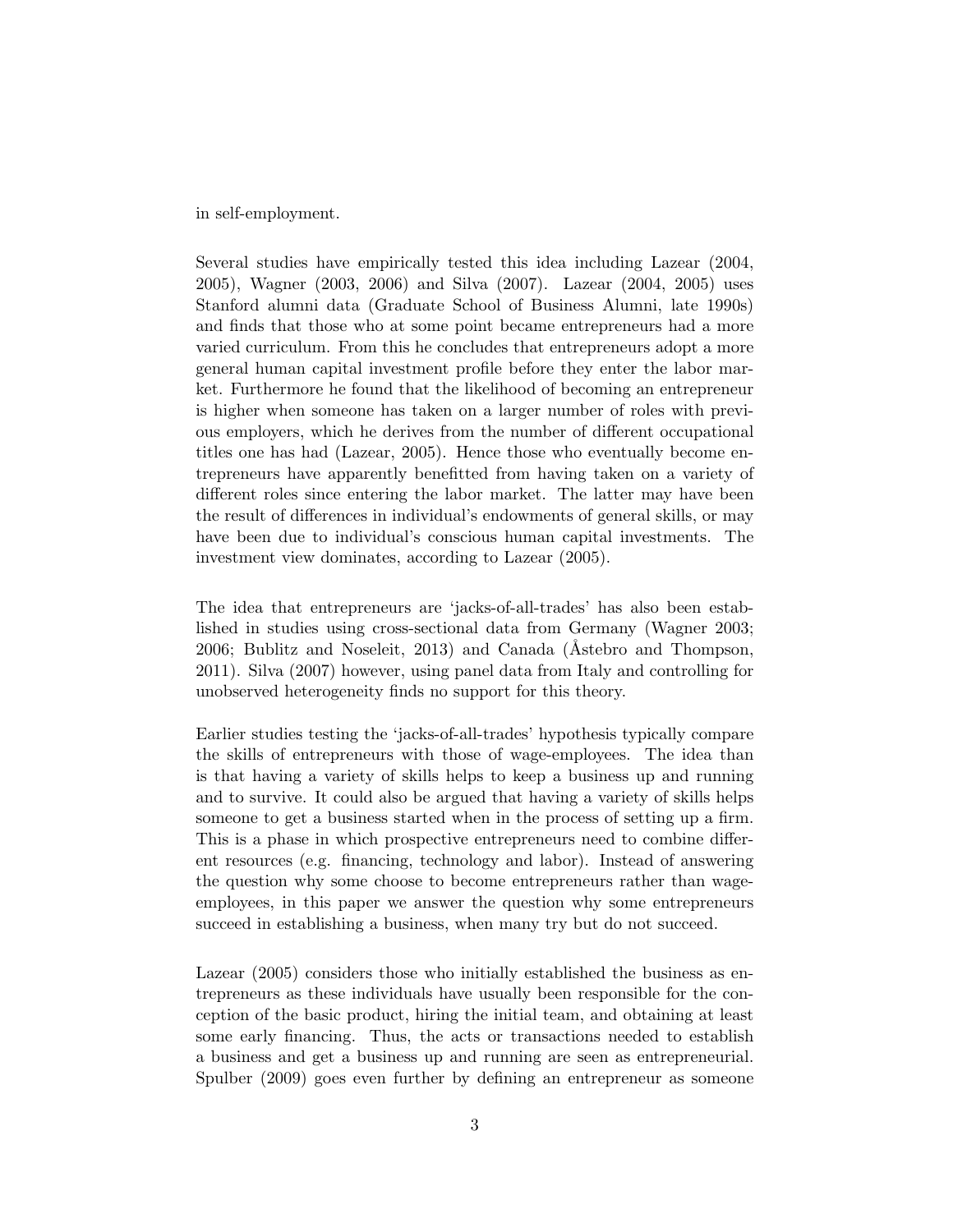who establishes a business, which is what makes them different from other economic actors. He distinguishes between the decision to become an entrepreneur and the actual foundation of the business. Being an entrepreneur lasts from the decision to set up a business to the moment that the business is actually founded. During this period the entrepreneur devotes resources and efforts to establishing the business. Once an individual succeeds in establishing a firm he is no longer an entrepreneur but the owner of the firm. The established firm is now a new independent economic actor with own objectives distinct from those of the owner, while the objectives of the entrepreneur are interconnected with those of the start-up during the phase of firm foundation. We focus on whether those entrepreneurs who made a decision to start up a new business are more likely to succeed when they are multiple skilled.

Success in getting a new business founded is by no means guaranteed. Startup attempts may turn out to be unfeasible and may be abandoned, even if they were planned in advance (Lazear, 2005). This selection during the process of starting-up a firm is by no means needless as it helps to single out projects that are promising. A high proportion of business fail in the first months after start-up, sometimes described as due to the 'liability of newness' (Freeman et al. 1983, Brüderl and Schüssler 1990). These high rates of firm closures show that this selection actually still is not efficient enough.

Two earlier studies have investigated whether the number of fields in which an individual has experience matter for start-up success. These measured success according to the number of gestation activities completed (Stuetzer et al., 2012 and Stuetzer et al., 2013a;2013b). They found that entrepreneurs with a broad set of skills (which they term 'skill balance') complete more gestation activities. Toft-Kehler et al. (2013) investigated the impact of experience on the financial performance of existing firms using Swedish data, and found that the firms headed by owners/ managers with more varied experience tend to perform better. It remains unclear, however, whether skills and variety of experiences contributes to start-up success.

Lazear (2005) argued that it is not the sheer number of skills mastered alone that makes people prefer to become self-employed or not, but that it also depends on the balance of these skills. There is some tension in this idea because it is clear that entrepreneurs will often need to be specialists when the demand for more specialist goods are higher, and /or where high rates of innovation are required to enter markets (so that unique goods or services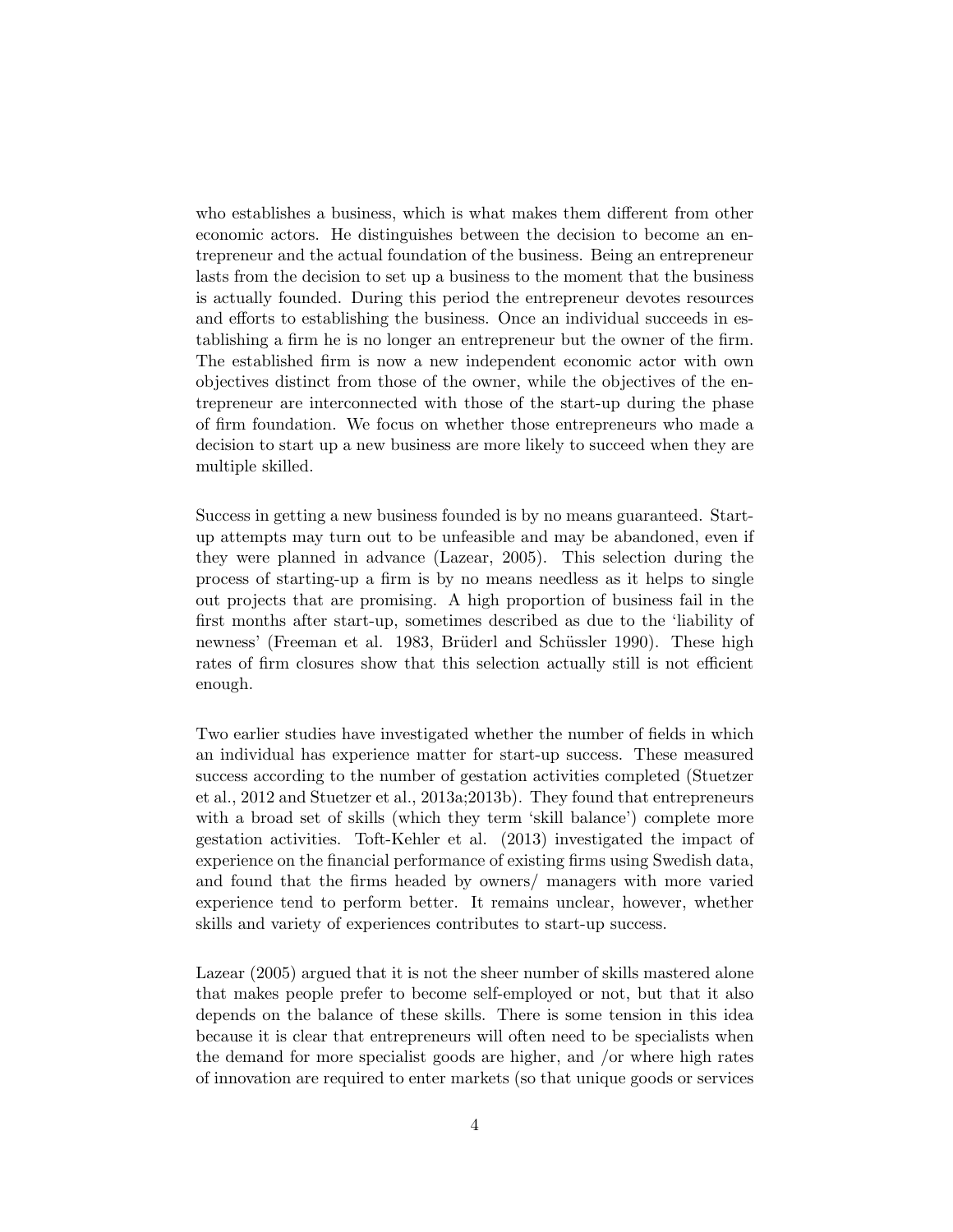can be developed that needs specialist knowledge, e.g. in information and communication technology).

While Lazear (2004, 2005) equates mastering skills in various areas with being a generalist we deviate from this by proposing that those who master various skills can still be specialists (and that these entrepreneurs could in fact be more innovative than specialists without varied skills or generalist entrepreneurs without specialist knowledge). The mastering of various skills can result from a deliberate human capital investment strategy based on the recognition that certain skills are required for being an entrepreneur, whether one is a specialist or more of a generalist. Therefore we propose to make a distinction between the amounts of variety in work experience (skill variety), and whether someone is more of a generalist or more of a specialist (skill balance). While the first captures variety in skills the later proxies the extent of balance of the skills one possesses. One can have a variety of skills but still be a specialist, which is not accounted for in Lazear's model (Lazear, 2005). We allow for individuals to both invest in a variety of skills and still be a specialist as they mainly excel in one skill. While a specialist in Lazear's model only invests in one of the two skills, but not in both, in reality individuals may invest in more than one skill, while they can still be mainly specialists. We propose that in particular skill variety will contribute to success in establishing a business. A varied or broad skill set has been associated with higher entrepreneurial skills relevant for setting up a business (Stuetzer et al., 2013b) and with completing a larger number of gestation activities during the period when one attempts to establish a business (Stuetzer, et al.,2012).

Lazear (2005) further argues that multi-skilled entrepreneurs may have an advantage when it comes to introducing an innovation to the market because it is easier to innovate "when the entire situation can be seen" (Lazear, 2005: 661). Thus, specialists may be at a competitive disadvantage to those that have a variety of skills in particular when attempting to bring a new innovation to the market. While a technical specialist may be excellent at developing some new device, this does by no means guarantee that this device will be commercially viable. To be successful as an innovative entrepreneur, business relevance is needed; technical soundness alone is not enough (Lazear, 2005: 661). Those with a varied skillset are likely to be better in developing new products or services that have actual business value and therefore skill variety may help to succeed in bringing an innovation to the market, or to commercialize a new idea. Lazear (2005) further argues that this may apply to product innovation but also to the use of business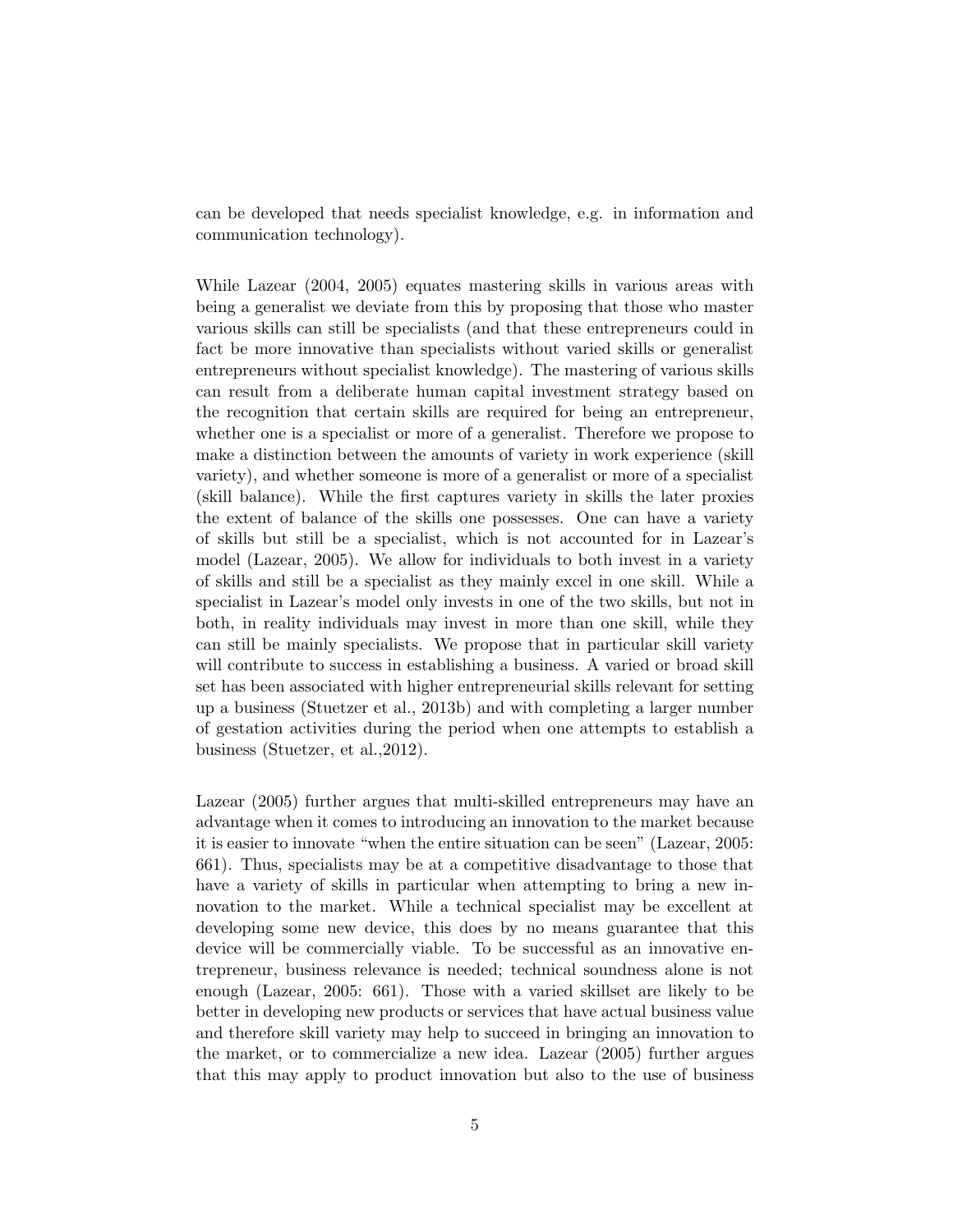process innovation. Entrepreneurs with skill variety may be better at using a new business process that allows firms to beat the competition. To test this idea that innovation and skill variety matter we also attempt to capture in this paper the interaction between an individual's experience and skills on the one hand, and the attempt to innovate by introducing a new product and/or service or by introducing a business process innovation. As Lazear (2005) did not test this prediction a contribution of this paper is to do so. Before doing so, we propose in the next section a theoretical framework to better understand the relationship between skills variety and entrepreneurial start-up outcomes.

# 3 Modelling Skills Variety and Balance and New Business Creation

As mentioned, entrepreneurs are individuals who spot and use opportunities to create new businesses. Their success depends on their skills and the availability of opportunities that matches their skills. Lazear (2005) argued that those with more generalist skills will fare better than those with more specialised skills in creating a new business firm. In this section we formalize this idea by linking skills variety and entrepreneurship with opportunities. Our basic idea of linking skills variety with new business creation through the identification and use of opportunities is based on labour economics' matching models. In these models, various 'frictions' prevent a matching of vacancies with labourers' skills giving rise to unemployment. We use this idea to describe the skills profile of latent and nascent entrepreneurs as determining the extent of their effort to search for opportunities and overcome frictions in their utilization. As stated previously, our key hypothesis, following Lazear (2005), is that entrepreneurs with a variety of skills are more likely to create new businesses - in our model because such entrepreneurs are more likely to find a "match" with an opportunity. To model the matching of opportunities and business ideas we use basic concepts of matching theory as suggested e.g. by Pissaridis (2000) for labor markets and transfer them to the entrepreneurial market entry decision, following first steps in this direction by Gries and Naudé  $(2011)$ .

We present our model in five sub-sections or stages. First, we describe the pool of entrepreneurial talent in our economy, distinguishing between latent, nascent and existing entrepreneurs. Second, we introduce the set of opportunities for creating new businesses, making a distinction between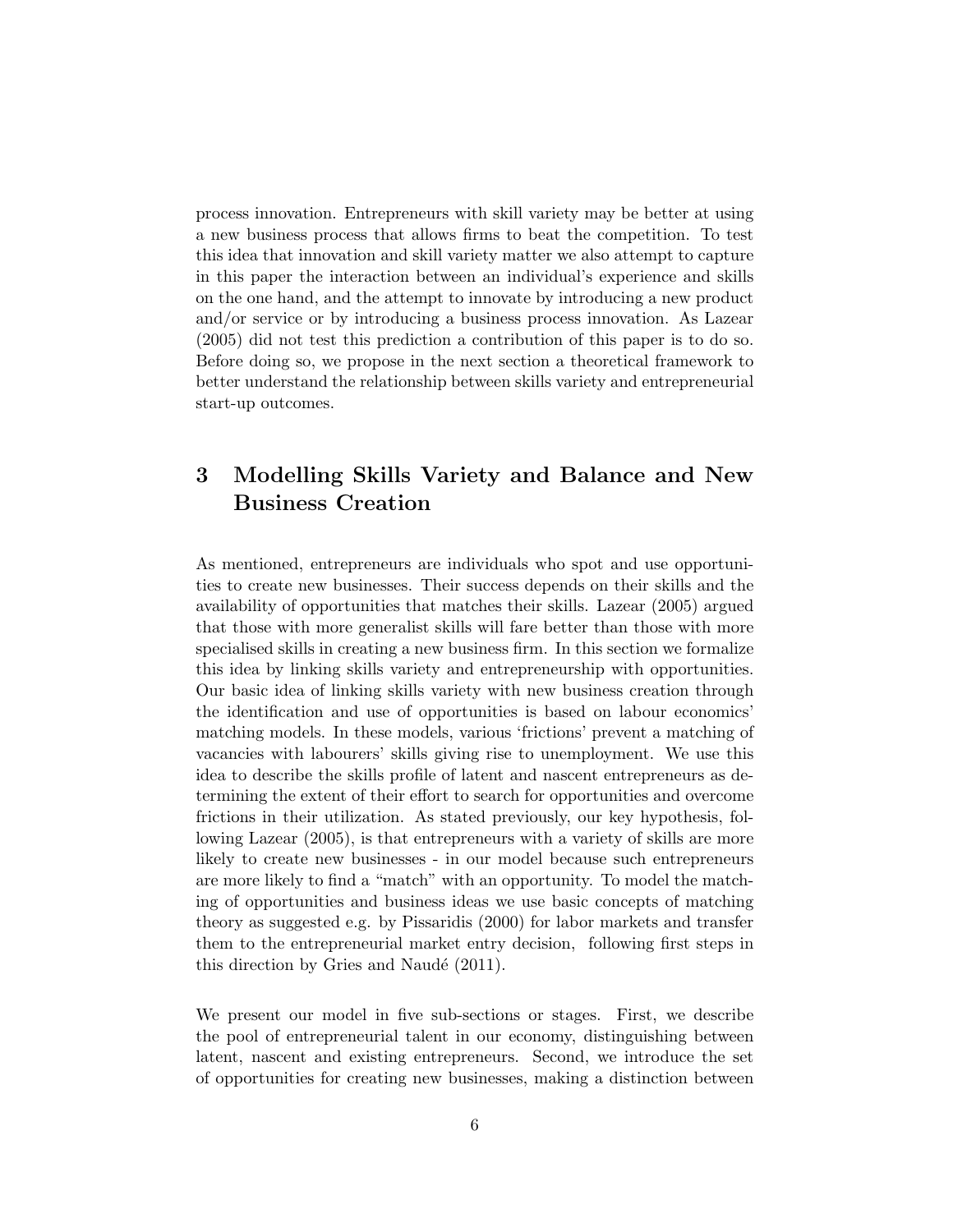opportunities that require innovation, and more informal, less productive opportunities. Third, we explain how the former concepts of entrepreneurs and opportunities can be linked to result in new business creation as a match between the set of entrepreneurial skills and opportunities. Fourth, we elaborate on the distribution of various skills and business success. Fifth, we derive the equilibrium outcome in our hypothetical economy, from which two testable hypotheses are generated.

#### 3.1 Entrepreneurs

Most new businesses are created by entrepreneurs. Within our model we distinguish between active entrepreneurs  $n$  and nascent entrepreneurs  $u$ . In contrast to the active entrepreneur the nascent entrepreneur is in the beginning stages of establishing a business, and may still be in a phase of evaluating an opportunity. Nascent entrepreneurs are defined according to the GEM definition as those who are actively taking steps to set up a new business (for a detailed definition including precise questions asked see Parker (2009: 8)). The concept of nascent entrepreneurship has the advantage that it is neither prone to a survival bias nor to a hindsight bias. According to Parker (2009), however, a major disadvantage is that not all start-ups are preceded by a period of planning, but are rather spontaneously founded. This would imply a certain underestimation of the number of startups. This could be offset by the fact that only a part of all planned start-ups, however, are eventually started. It is difficult to define a precise moment for when exactly someone has become a nascent entrepreneur. Often there is no exact point in time at which someone becomes a nascent entrepreneur – rather it is a gradual process where one step follows another. Furthermore, it is difficult to observe the exact moment of a firm's inception or success in setting up a business (Katz and Gartner, 1988; Reynolds and Miller, 1992; Carter, Gartner and Reynolds 2004). Here inception is based on self-assessment of the nascent entrepreneur on whether the new venture is operational or not.

Having made the distinction between nascent and active entrepreneurs, it follows that the total entrepreneurial potential in the economy,  $E$ , is the sum of active and nascent entrepreneurs, which can be written as  $E = n + u$ .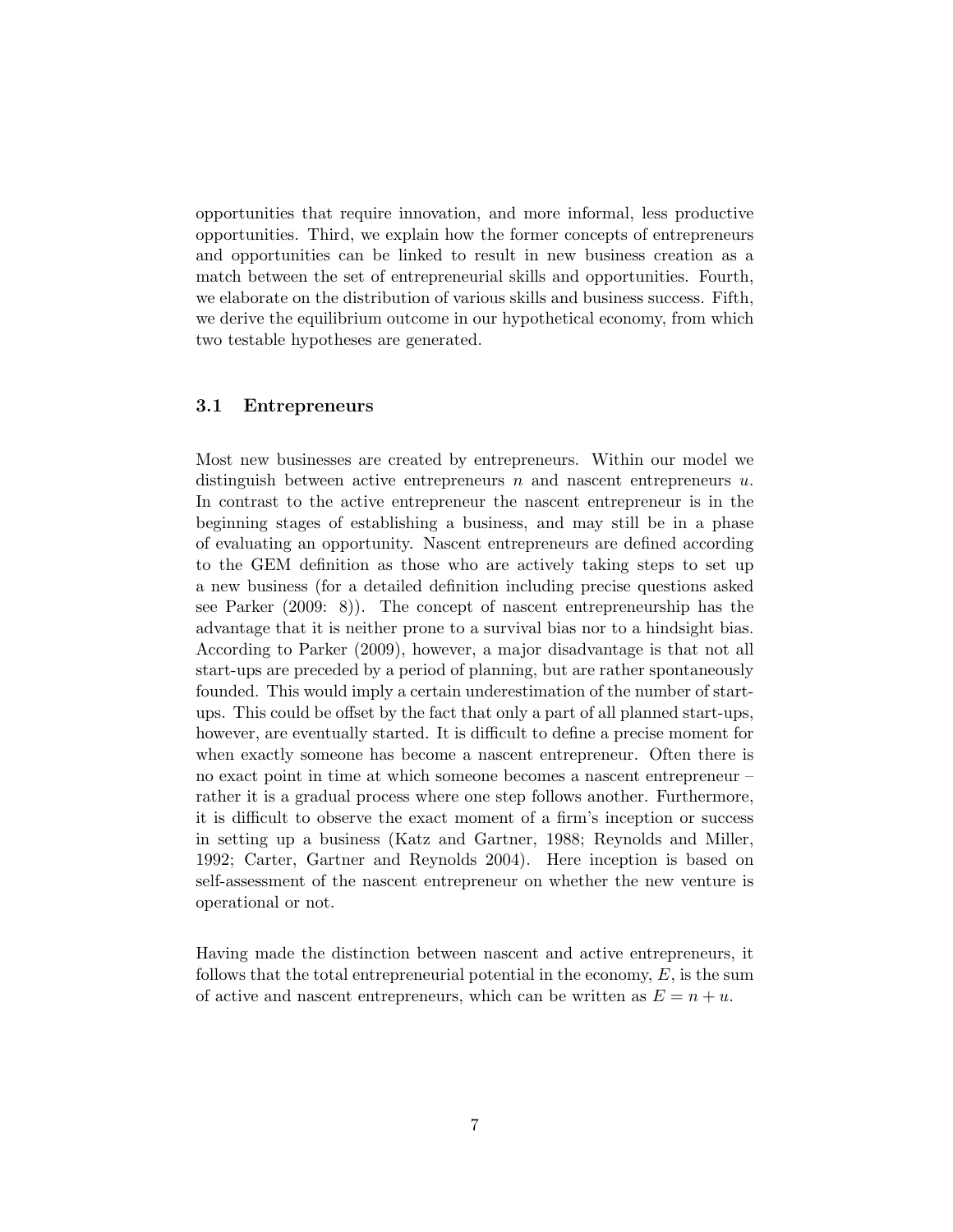#### 3.2 Opportunities

In order to create a new business, nascent entrepreneurs evaluate their startup opportunities. Opportunities are exogenously given and exist independently of entrepreneurs.  $\Omega$  represents the total number of potential new business opportunities in the economy. These opportunities can be divided into three different groups. (i) Opportunities already taken, which lead to the total of n active entrepreneurs and their start-up firms, (ii) a number  $\omega$  of unrealized profitable opportunities ready for being taken by a nascent entrepreneur on the lookout, and (iii) there are unrealized but idle (or yet unproductive) opportunities available, denoted by  $\delta$ .

These could be temporary or informal opportunities which are at present not lucrative, such like self-employment and survivalist-type activities. Thus the total number of start-up-opportunities can be written as  $\Omega = n + \omega + \delta$ .

#### 3.3 New Business Creation as a Match

At the time when the nascent entrepreneur spots and then utilizes an opportunity that matches their skills a business is founded. The number of new firms that start as the result of such matching per period is denoted by M. In aggregate this matching rate - or new business creation rate - will be determined by three factors: (i) the specific conditions in a particular market segment (including the business environment) that affect the efficiency  $\mu$  of a matching process between a product profile and opportunities; (ii) the extent of unrealized profitable opportunities,  $\omega$  in relation to the number of nascent entrepreneurs trying to spot these opportunities, and (iii) the nascent entrepreneurs' skills variety that positively affects the search and development effort for finding opportunities  $\eta$ .

The aggregate effective search and development effort as a function of skills variety is hence  $\eta u$ . Depending on the extent and variety of skills the effort of nascent entrepreneurs may vary considerably as frequently stated in the related literature. An important point is that the type of skills (skills variety) interacts with the local environment or specific market conditions so that the new business creation rate in a country is not only the result of entrepreneurial skills, or only the result of the business environment - both matter, and in fact the business environment and specific market conditions may determine the nature of opportunities which again will determine which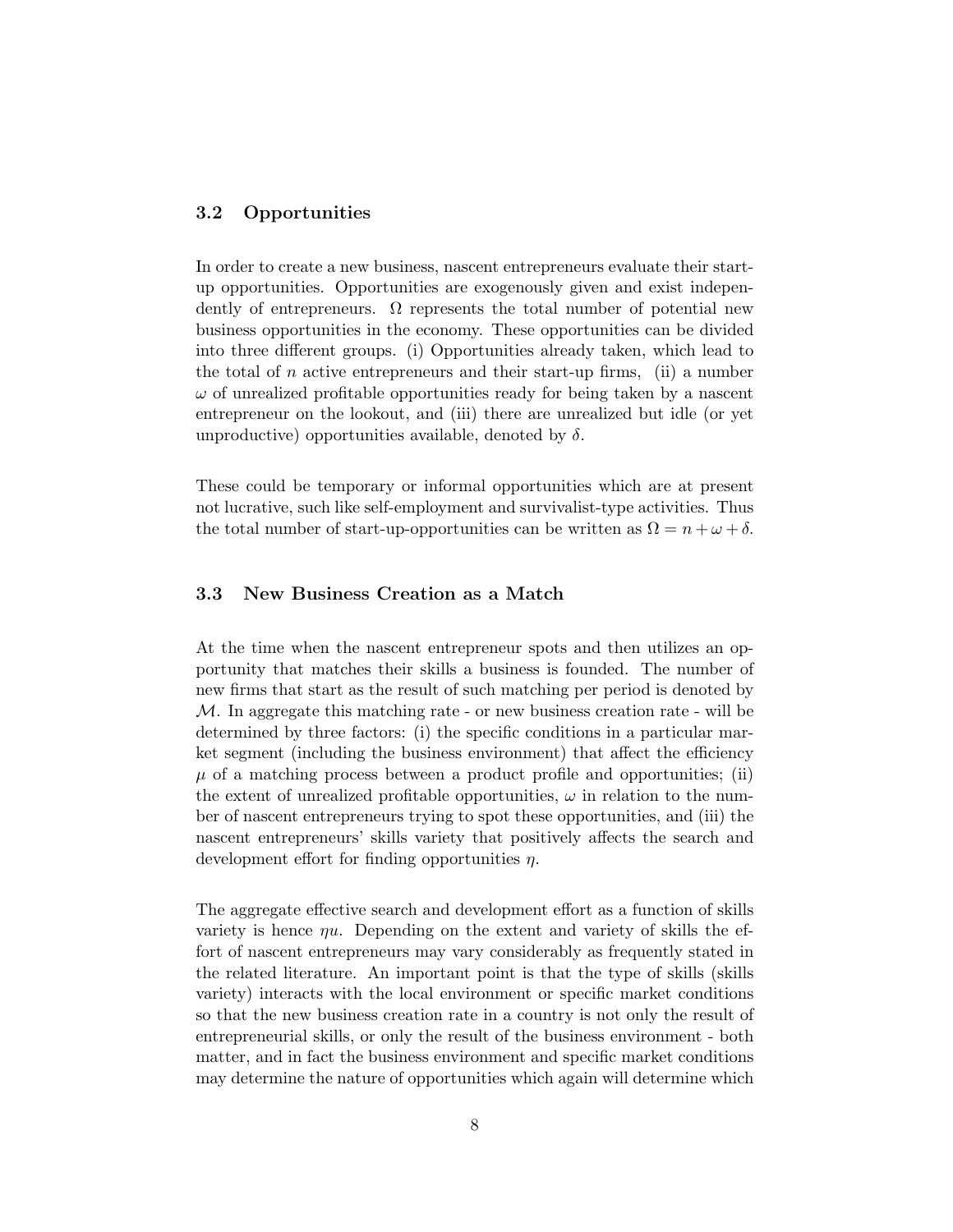skills will be better rewarded. A practical policy implication that follows is that entrepreneurial education and business environment reform need to be tackled jointly and in coordinated fashion to result in more and better matches between skills and opportunities.

A theoretical implication that follows is that entrepreneurs with a variety of skills may also specialize due to the demands of the environment / nature of opportunities that they spot. For instance, if nascent entrepreneurs are in a market that demands more specialized and differentiated products, this may encourage innovation and specialization. Hence market matching efficiency  $\mu$  is affected by the degree of specialization in a market. More specialized goods have a more precise profile and nascent entrepreneurs find a match more easily. In a specialized market an innovative product variation will be easily identified and such an innovation will more easily find customers who benefit from the innovative idea. In the next section we will discuss in more detail the endogenous decision for search intensity and relate this decision to the entrepreneur's skills variety and search and information costs as well as to the matching efficiency of a specific market. After having introduced the determinants of the matching process the matching (and hence start-up) rate,  $M$ , can be specified. Throughout the paper we will assume linear homogeneity of the matching function. Hence the effectiveness of the matching process is not a matter of the size of the economy, but rather of market specific conditions  $\mu$  combined with the variety of skills that determines search effort and the start-up rate.

For computational simplicity we will model the matching-function as a Cobb-Douglas function  $\mathcal{M} = \mu \mathcal{M} = \mu \omega^{\beta} (\eta u)^{1-\beta}$ . Hence, the probability of a successful new firm start-up is  $\frac{\mu M}{u} = \mu m$ .

#### 3.4 Optimal Search and Survival Effort, Matching, and Firm Failure

We can now bring the previous three building blocks together to link new business creation with skills through the search and development effort it enables. At the individual level, any nascent entrepreneur  $i$  will have to make some search and development efforts described by the effort  $\eta_i$  to identify and develop a new business opportunity. As mentioned the collecting of information and searching for opportunities is costly. The search and development cost per unit of effort of the nascent entrepreneur is denoted  $c_i$ .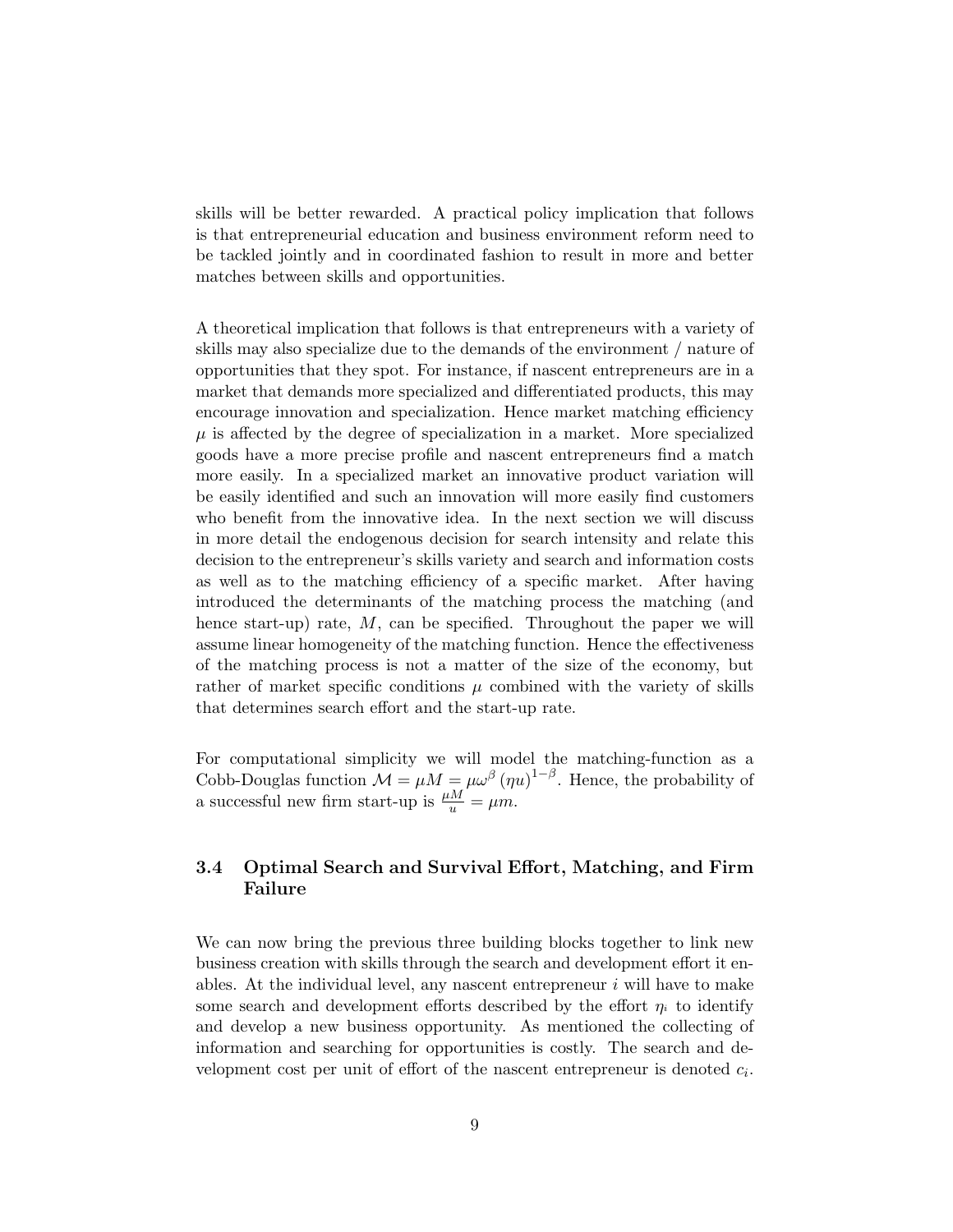In order to safeguard their firms' survival, active (existing) entrepreneurs will have to invest a certain survival effort,  $\psi_i$ . The optimal search and development effort to enter the market and the optimal survival effort to stay in the market, results from the maximization of the entrepreneurs' net present value<sup>[1](#page-12-0)</sup>. Hence we have (i) nascent entrepreneurs searching and implementing opportunities to start a new business, and (ii) active entrepreneurs trying to stay in business (be successful).

i) Nascent entrepreneurs: A nascent entrepreneur is in the early stages of thinking about starting a business and evaluating opportunities to start-up a firm. Net present value of all activities of this state is  $W_i$  and contains current wage income  $w_i$  minus search costs  $c_i$  multiplied by the search effort  $\eta_i$  plus the expected extra entrepreneurial income in case a prosperous opportunity is spotted and realized as a lucrative new start-up enterprise.

In order to turn to a more detailed modeling of the nascent entrepreneurs' search and development costs we now modify the entrepreneurial matching model introduced by Gries and Naudé  $(2011)$  and apply it to the described problem. As a first step we argue that skill variety determines search costs. Marginal search costs  $c_i$  are a function of some given costs which we normalize to one and the variety of experiences. The idea is that the variety of work experiences gives insights into the functioning and thinking of the potential costumer side. If a nascent entrepreneur worked at many firms or positions before he or she will be able to more easily address the relevant items and hence lower his or her search costs. Similar, if a nascent entrepreneur is e.g. an engineer (with originally human capital in engineering) that has to place his product in the market (requiring a marketing skill), finance the start-up loans (requiring financial knowledge), be informed about legal and labor law restrictions (have knowledge on law issues), pay taxes (have knowledge on tax laws) and manage his firm organization (have organization skills and methods) he or she must be able to handle many very different tasks on his own with low learning costs. Only when his or her firm is growing he or she may be able to divide these specific fields of activities and allocate specialists to them. Hence the variety of work experiences can be expected to clearly matter for the costs of finding and implementing opportunities

<span id="page-12-0"></span>We can also introduce unemployed persons searching for opportunities while still on welfare benefits, but for the sake of tractability we abstract from this possibility for now.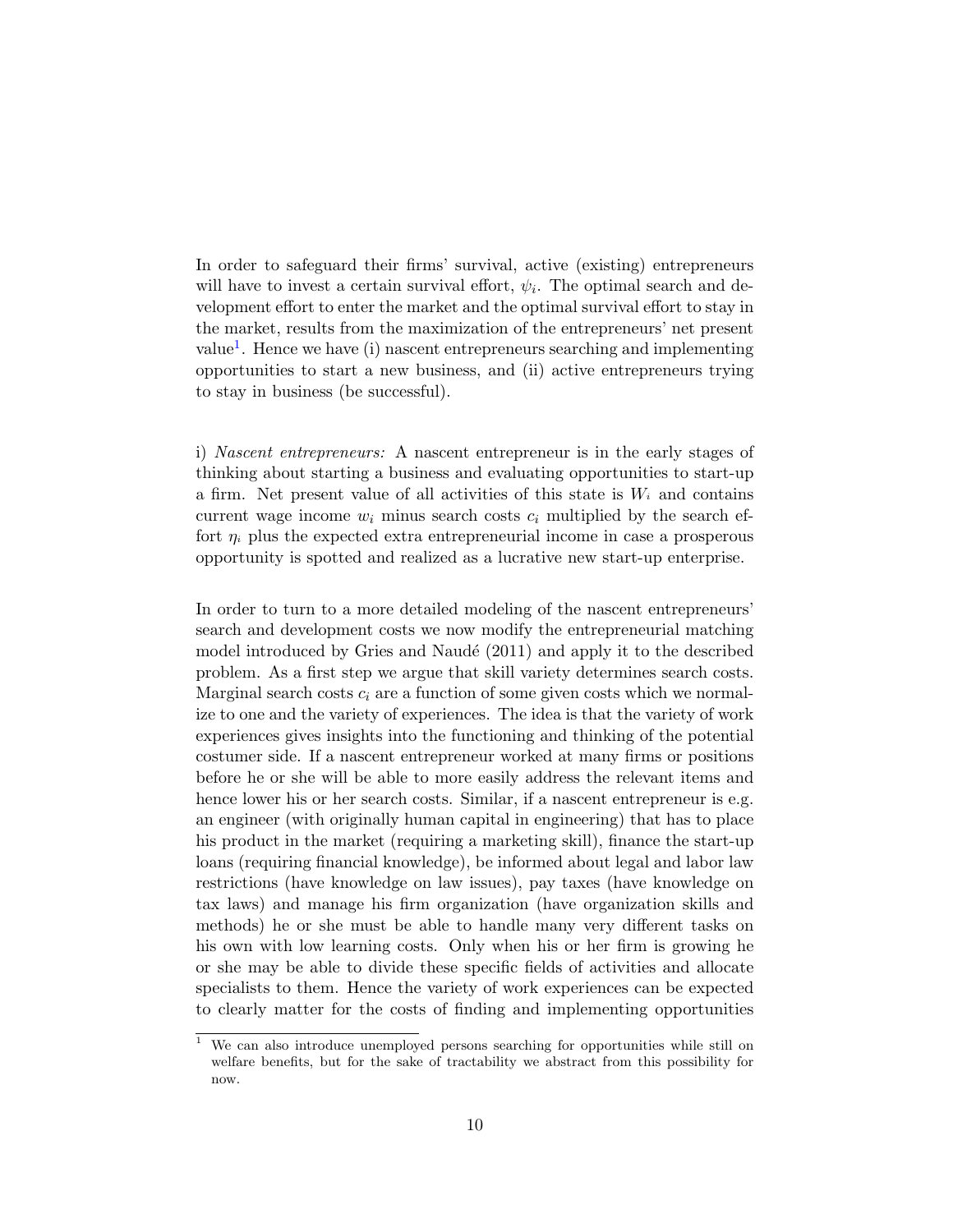and the success of a start-up. In our model, each field  $j$  of experiences saves learning costs and adds as a costs reducing element of entrepreneurial human capital to individual search productivity with the effect of  $h_j$ . Hence total marginal search and development costs are a reverse of entrepreneurial human capital consisting of the number of work experiences of entrepreneur i and hence of the nascent entrepreneurs skill variety  $\bar{e}_i$ :

$$
c_i = (\sum_{j=1}^{\bar{e}_i} h_{ij})^{-1}
$$

The larger the number of different work experiences (the larger the variety) the more productive is each unit of search effort and the lower are the marginal costs of search activities. The variety of abilities matters as the nascent entrepreneur is familiar with more components of the business activity.

Further, denoting  $V_i$  as the expected value of entrepreneurial income, then the general expected extra entrepreneurial income  $\Delta_i$  can be written as

$$
\Delta_i = V_i - W_i.
$$

However, being a nascent entrepreneur this extra income is only realized when finding the opportunity to start-up. Hence for a nascent entrepreneur the expected extra income is  $\Delta_i$  times the probability of matching and finding an opportunity. As argued in the previous section, this probability is  $\mu m_i$ . As individual efforts determine the matching probability  $m_i(\eta_i)$  for a given discount rate r we obtain

$$
rW_i = w_i - (\sum_{j=1}^{\bar{e}_i} h_{ij})^{-1} \eta_i + \mu m_i (\eta_i) \Delta_i
$$

ii) Active entrepreneurs: As an active entrepreneur is continuously working to keep his or her firm going, the net present value of being such an entrepreneur  $V_i$  is

$$
rV_i = v_i - \gamma_i \psi_i - \phi_i(\psi_i) \Delta
$$

In this second state the profit flow is  $v_i$ . In order to stay in the market the entrepreneur decides to invest  $\gamma_i \psi_i$  with effort  $\psi_i$  and marginal costs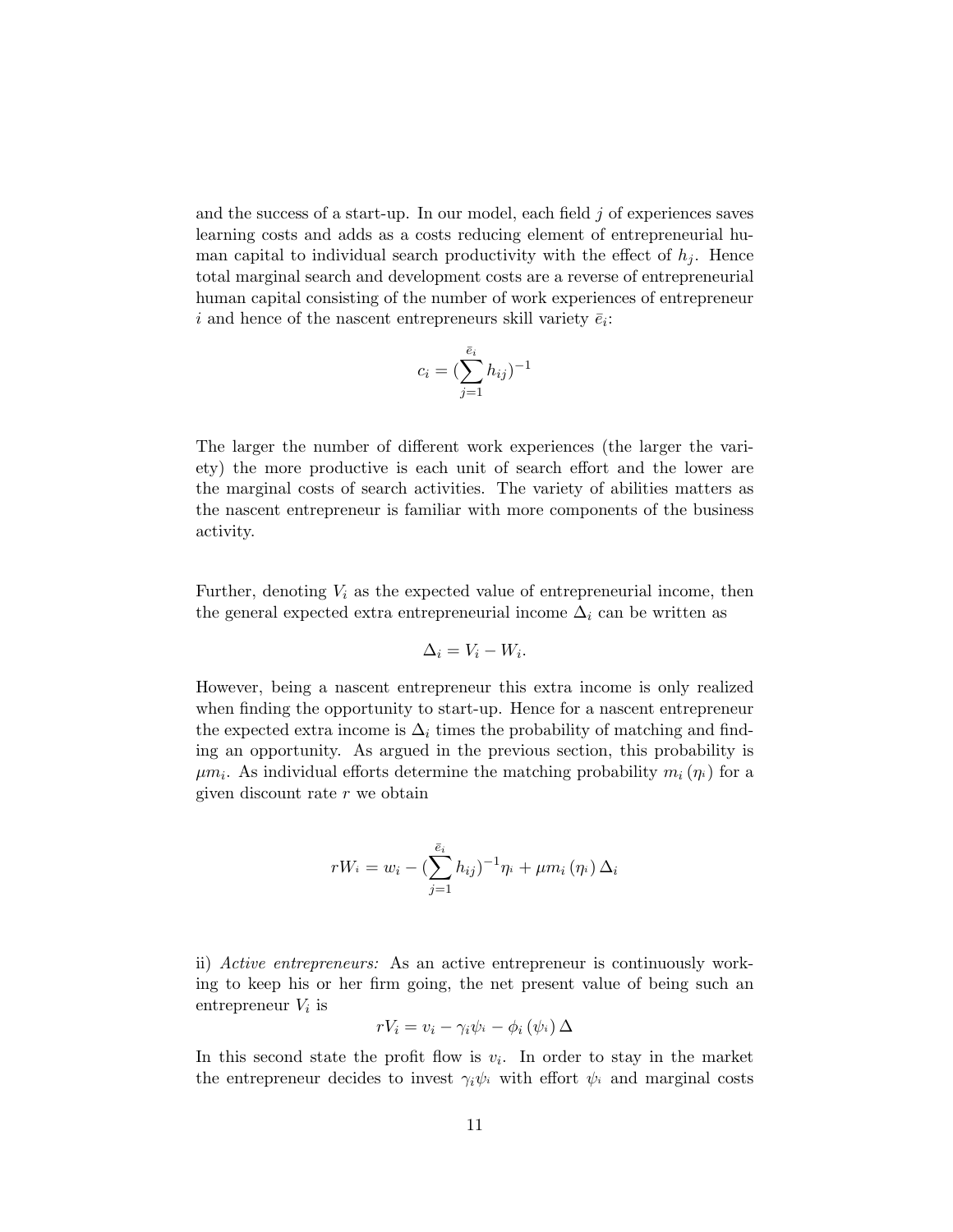$\gamma_i$ . The transitory and dynamic character of markets and role of the entrepreneurs abilities for founding and running the company are reflected by these required investments and efforts. However effort towards firm survival and investments do not guarantee that a firm will not fail and entrepreneurs have to consider the likelihood of firm failure denoted by  $\phi_i$ . Taking the perspective of an individual entrepreneur i however reveals that her survival efforts  $\psi_i$  may reduce the likelihood of firm failure  $\phi_i$  which follows  $\phi_i = \phi_i(\psi_i), \, \phi_{\psi_i} := \frac{\partial \phi_i}{\partial \psi_i}$  $\frac{\partial \phi_i}{\partial \psi_i} < 0, \, \phi_{\psi_i \psi_i} := \frac{\partial^2 \phi_i}{\partial \psi_i^2}$  $\frac{\partial^2 \phi_i}{\partial \psi_i^2} > 0.$ 

Hence, an entrepreneur having a particular skill variety and experience has the choice to invest with search effort  $\eta_i$  and with survival effort  $\psi_i$  in order to increase the chance of finding a match and to lower the probability of a firm failure. No matter what state an entrepreneur is in, she can maximize the expected income. Thus the following maximization exercise will give us the optimal search effort and the survival effort:

$$
\max_{\eta_i} : rW_i = w_i - c_i \eta_i + \mu m_i (\eta_i) \Delta
$$

$$
\max_{\psi_i} : rV_i = v_i - \gamma_i \psi_i - \phi_i (\psi_i) \Delta
$$

We obtain from the first order conditions  $(F.O.C)$  an optimal search effort  $\eta^*$  and optimal survival effort  $\psi^*$  by using the implicit function theorem<sup>[2](#page-14-0)</sup>

$$
\eta_i^* = \eta_i^* (u, \omega, \Delta, \bar{e}_i, h_{ij}, \mu), \quad \text{with} \quad \begin{array}{l} \eta_u < 0, \quad \eta_\omega > 0, \quad \eta_\Delta > 0, \\ \eta_{\bar{e}_i} > 0, \quad \eta_{h_i} > 0 \quad \eta_\mu > 0 \end{array}
$$
\n
$$
\psi_i^* = \psi_i^* (\Delta, \gamma_i), \quad \text{with} \quad \psi_{\gamma_i} < 0, \quad \psi_\Delta > 0
$$

Most interesting, partial derivatives  $\eta_{\bar{e}_i} > 0$  and  $\eta_{\mu} > 0$  suggests that search effort will increase with a larger skill variety  $\bar{e}_i$  and with a higher matching efficiency  $\mu$  which may be due to more specialized and innovation driven markets.

#### 3.5 Aggregate Equilibrium Outcome

As we assumed symmetry across all entrepreneurs, we can now focus on the aggregate equilibrium. We start with the representative wealth differential

<span id="page-14-0"></span> $\overline{a}$  See appendix 1.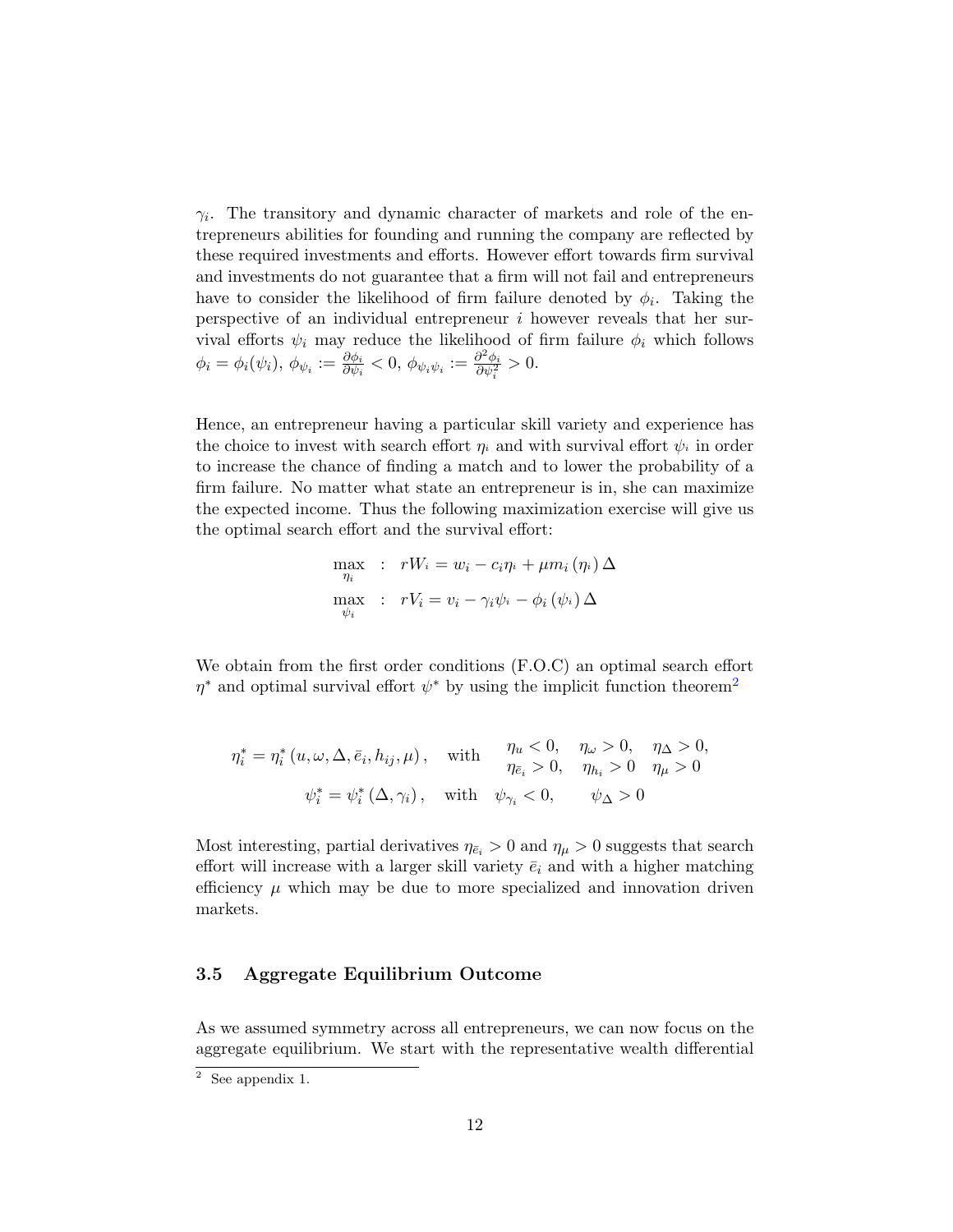$\Delta$  of both wealth levels (W and V) corresponding to being a nascent entrepreneur (in the process of evaluating an opportunity), or being an active entrepreneur (trying to stay in business). We obtain an implicit relation for this wealth differential by

<span id="page-15-1"></span>
$$
\Delta = \frac{v - w + c\eta(x) - \gamma\psi(\Delta, \gamma)}{r + \phi(\psi(\Delta, \gamma)) + \mu m(\eta(x))}
$$
(1)

with x defining the vector  $x = (u, \omega, \Delta, \bar{e}, h, \mu)$ .

Next, we calculate the difference in new start-ups and firm failures that will describe the market dynamics. From the above we know that on aggregate the number of firm failures is  $\phi n$ , and the total of matched new business start-ups equals  $\mu M$ . Hence net creation of firms is  $\dot{n} = \mu M - \phi n$ . The corresponding stationary flow equilibrium condition is:

<span id="page-15-2"></span>
$$
\dot{n} = 0 \quad \Leftrightarrow \quad \mathcal{M} = \mu M = \phi n \tag{2}
$$

In stationary equilibrium the number of new firms will equal the number of firm failures.

Eventually we want to determine the aggregate stationary number of businesses. Hence, we have to account for the dynamics of opportunities in the economy. In this model this dynamics are covered by two probabilities denoted p and q. p is the probability that profitable opportunities – no matter if actively used or unused – turn unprofitable, whereas  $q$  denotes the probability of once idle opportunities becoming lucrative.  $p$  and  $q$  may depend on exogenous factors such as having a boom or bust during a business cycle which we do not consider here. Hence the dynamics (rate of change) in idle start-up opportunities is  $\delta = p(\omega + n) - q\delta$ , and the stationary flow equilibrium for opportunities is<sup>[3](#page-15-0)</sup>

<span id="page-15-3"></span>
$$
\dot{\delta} = 0 \quad \Leftrightarrow \quad \omega = \frac{q}{p+q}\Omega - E + u \tag{3}
$$

The equations  $(1)$ ,  $(2)$  and  $(3)$  form a system with three endogenous variables  $(u, \omega, \Delta)$ . The considered determining factors in this system are skill variety  $\bar{e}$  and market specific conditions represented by the matching efficiency  $\mu$ .

<span id="page-15-0"></span><sup>&</sup>lt;sup>3</sup> We use the definition  $\Omega = n + \omega + \delta$  to substitute for  $\delta$ .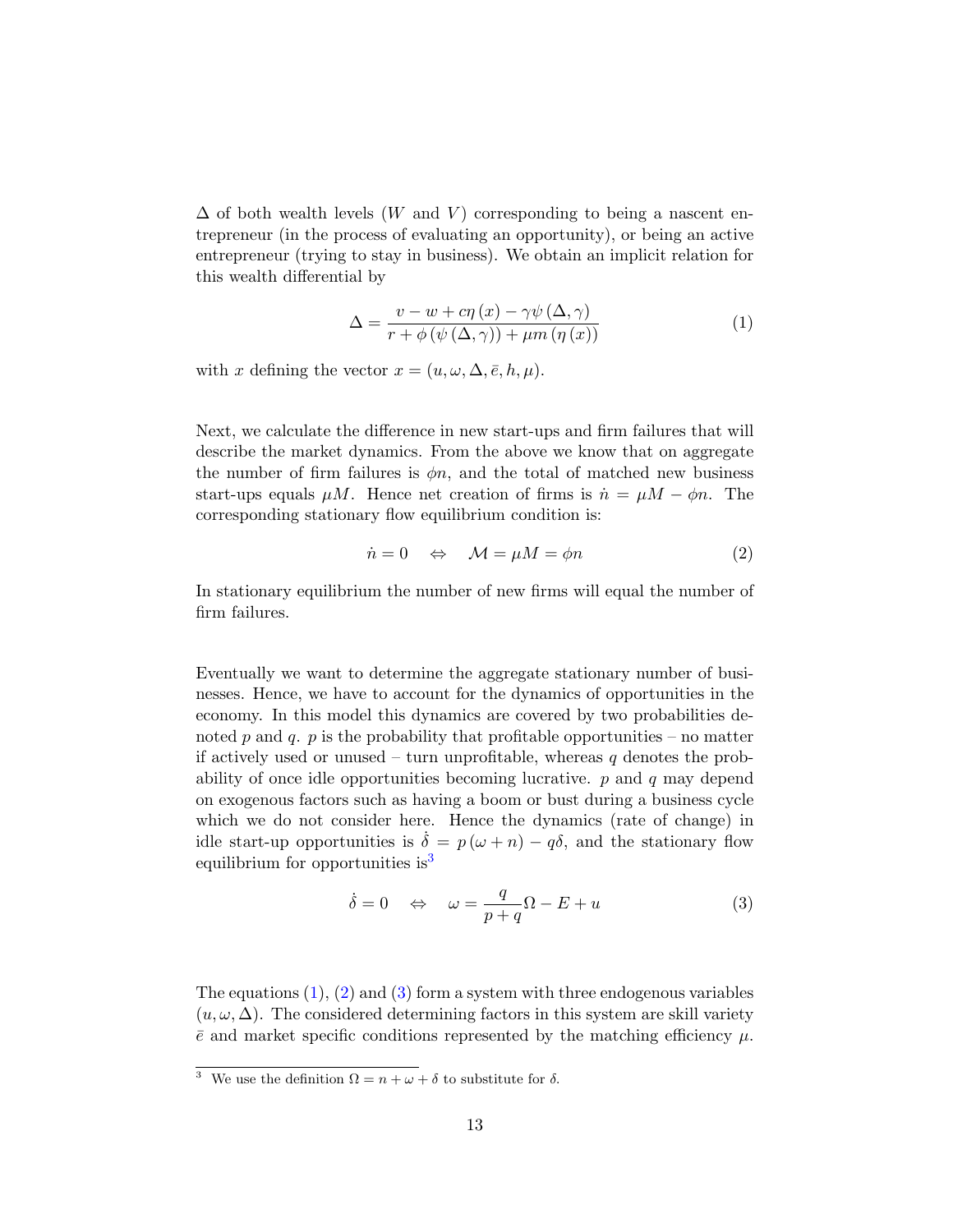Both factors affect search effort  $\eta$  and eventually the aggregate start-up rate in this economy.

$$
0 = F = \phi(\psi^*)(E - u) - \mu M(\omega, u, \eta^*)
$$
stationary matching equilibrium  
\n
$$
0 = G = \Delta(r + \phi(\psi^*) + \frac{\mu M(\omega, u, \eta^*)}{u}) - v + \gamma \psi^* + w - c\eta^*
$$
 wealth diff.  
\n
$$
0 = H = \omega - \frac{q}{p+q}\Omega + E - u
$$
 supply of profitable opportunities

From this system of equations we can derive Proposition 1.

**Proposition 1:** The economy [the system of equations  $F$ ,  $G$ ,  $H$  ] has a stationary matching equilibrium solution of new business creation and business failure, and hence a stationary number of nascent entrepreneurs  $u^*$ , unrealized but profitable opportunities  $\omega^*$  and a stationary differential of entrepreneurial and labor wealth  $\Delta^*$ , as long as q  $\frac{q}{p+q}\Omega - E > 0 \rightarrow \omega > u$ .

$$
u^* = u^*(x)
$$
,  $\omega^* = \omega^*(x)$ ,  $\Delta^* = \Delta^*(x)$ ,

where  $x = (\mu, \bar{e}, h)$  represents the vector of considered exogenous variables.

Proof: See Appendix 2.

Proposition 1 means that there is a stable number of businesses in the economy in equilibrium. Being confronted with a constant number of firms we can investigate to what degree opportunities or entrepreneurial potential in this economy could be utilized. The fact that we can determine the stationary wealth premium  $\Delta^*$  for a representative entrepreneur is another feature of Proposition 1. Knowing this information means that one can deduce the economy's efficiency with respect to entrepreneurial activities. Assuming a perfect and risk neutral market economy there is little need for an extra premium to become an entrepreneur. Therefore, we describe the market as a location (or institutional framework) which may or may not be fulfilling its purpose efficiently.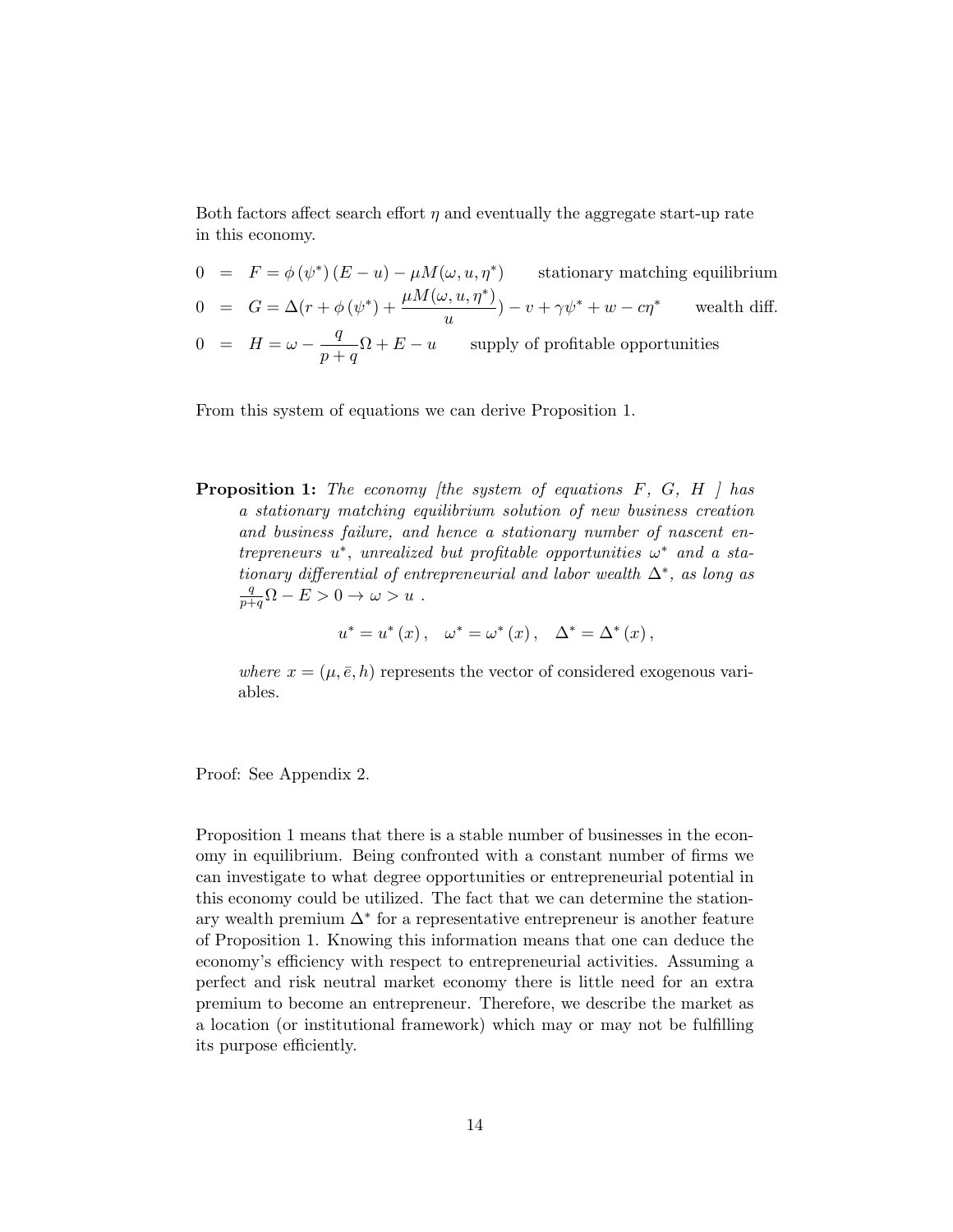#### 3.6 Hypotheses and Comparative Statics

So far the model argued that skill variety and various work experiences may affects information, transaction and search costs that are a major element to find opportunities and to start up a firm. We can now show that the model implies that an increase in skill variety matters for success and increase the start-up rate (as defined here as the percentage rate of new firms in relation to existing firms).

**Hypothesis 1:** An increasing variety of work experiences,  $d\bar{e} > 0$ , will reduce information and search costs and make nascent entrepreneurs more confident to succeed, leading to  $(i)$  an increasing start-up effort  $d\eta > 0$ , and (ii) an increase in the matching and the equilibrium startup rate  $\varepsilon = \frac{\mathcal{M}}{n}$ , as long as  $\frac{q}{p+q}\Omega - E > 0 \rightarrow \omega > u$ ,

$$
\frac{d\eta}{d\bar{e}} > 0, \quad \frac{d\varepsilon}{d\bar{e}} > 0
$$

Proof: See Appendix 3.

As a result entrepreneurs with a variety of work experiences should be more successful in the start-up process.

A second hypothesis can be also derived from our model. If nascent entrepreneurs are in a market with more specialized goods demand and supply profiles become more precise. Entrepreneurs developing an innovative product even may have clear ideas of specific costumers and their needs. That is, in contrast to a product development of a rather unspecified product for an anonymous market new innovative entrepreneurs in specialized markets have a clear idea of costumers and their specific needs. They will be able to introduce a specific innovative product variation to the particular target group. For example if an engineer develops a new electronic component for a niche market she will be able to give a very precise description of the product innovation. She may even have developed the innovative product for a group of potential costumers she had in mind; and she may have taken care of specified elements already during the R&D process. Hence, under this market conditions the product profile of the innovation can be more easily compared with a product profile a costumer would like to have, such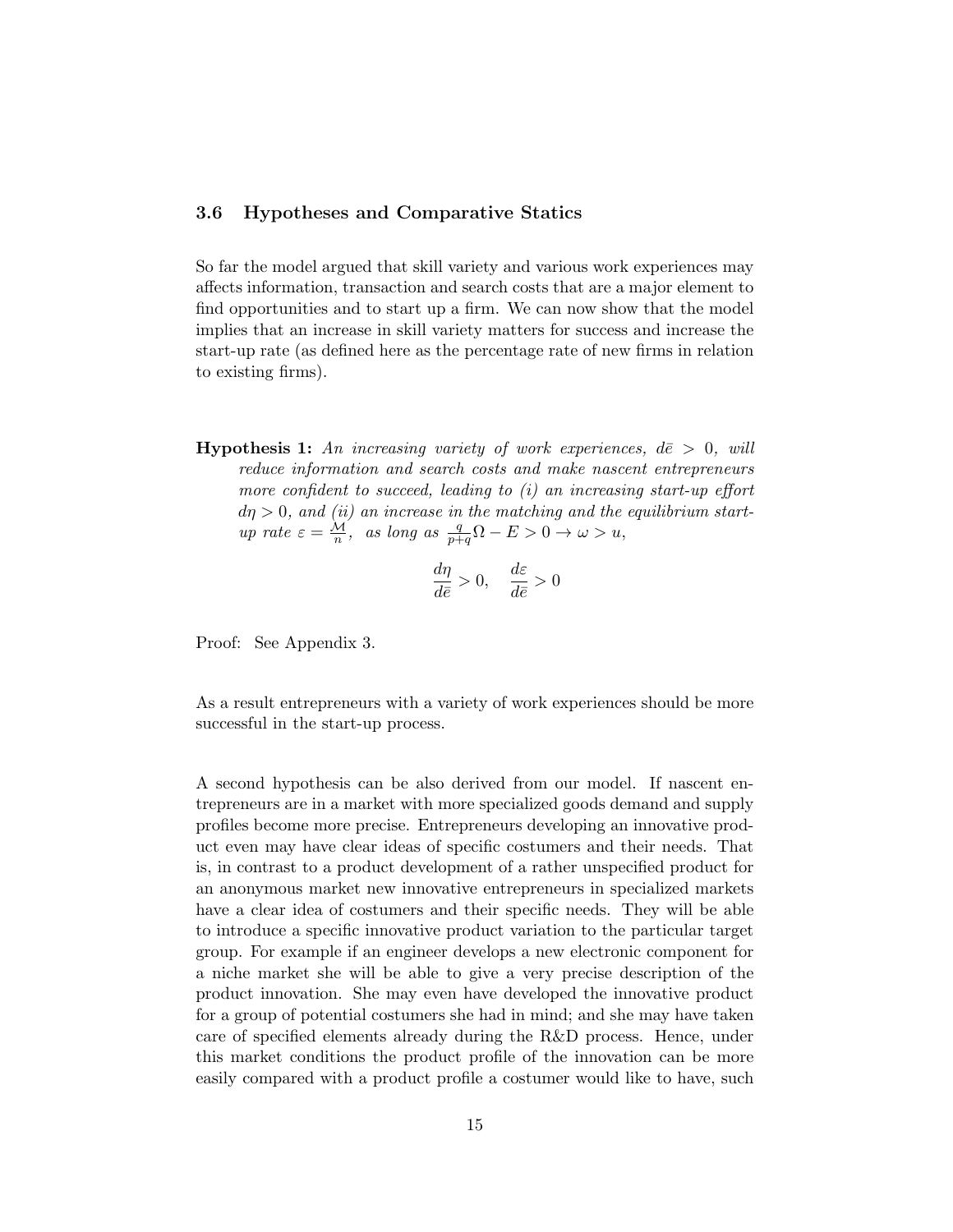that profiles easily match or not. As a result the efficiency of the matching process is comparably high. Markets with specialized products have a higher matching efficiency when innovations appear and hence the matching efficiency increases in such markets. Therefore this discussion results in the following testable hypothesis:

Hypothesis 2: If in specialized markets innovations and innovative elements can be easily identified such that matching efficiency rises,  $d\mu > 0$ , and as a result, (i) start-up effort of innovative nascent entrepreneurs  $\eta$  increase, and (ii) the matching and start-up rate  $\varepsilon = \frac{\mathcal{M}}{n}$ improves

$$
\frac{\partial \eta}{\partial \mu} > 0 \qquad \frac{\partial \varepsilon}{\partial \mu} > 0.
$$

Proof: See Appendix 3.

In the next section we attempt to confront these hypotheses with empirical data.

### 4 Empirical Study

#### 4.1 Data and Key Variables

In the previous section we derived two testable hypotheses. In this section we try to test these. First however a word about the data and key variables.

#### 4.1.1 Nascent entrepreneurs

Nascent entrepreneurs (those in the process of starting up a business) were identified from the adult population survey of the Global Entrepreneurship Monitor (GEM) conducted in spring 2006 and spring 2007 in both Germany and the Netherlands. A follow up survey was held among these nascent entrepreneurs approximately one year after the adult population surveys. In this follow up survey it was assessed whether the nascent entrepreneurs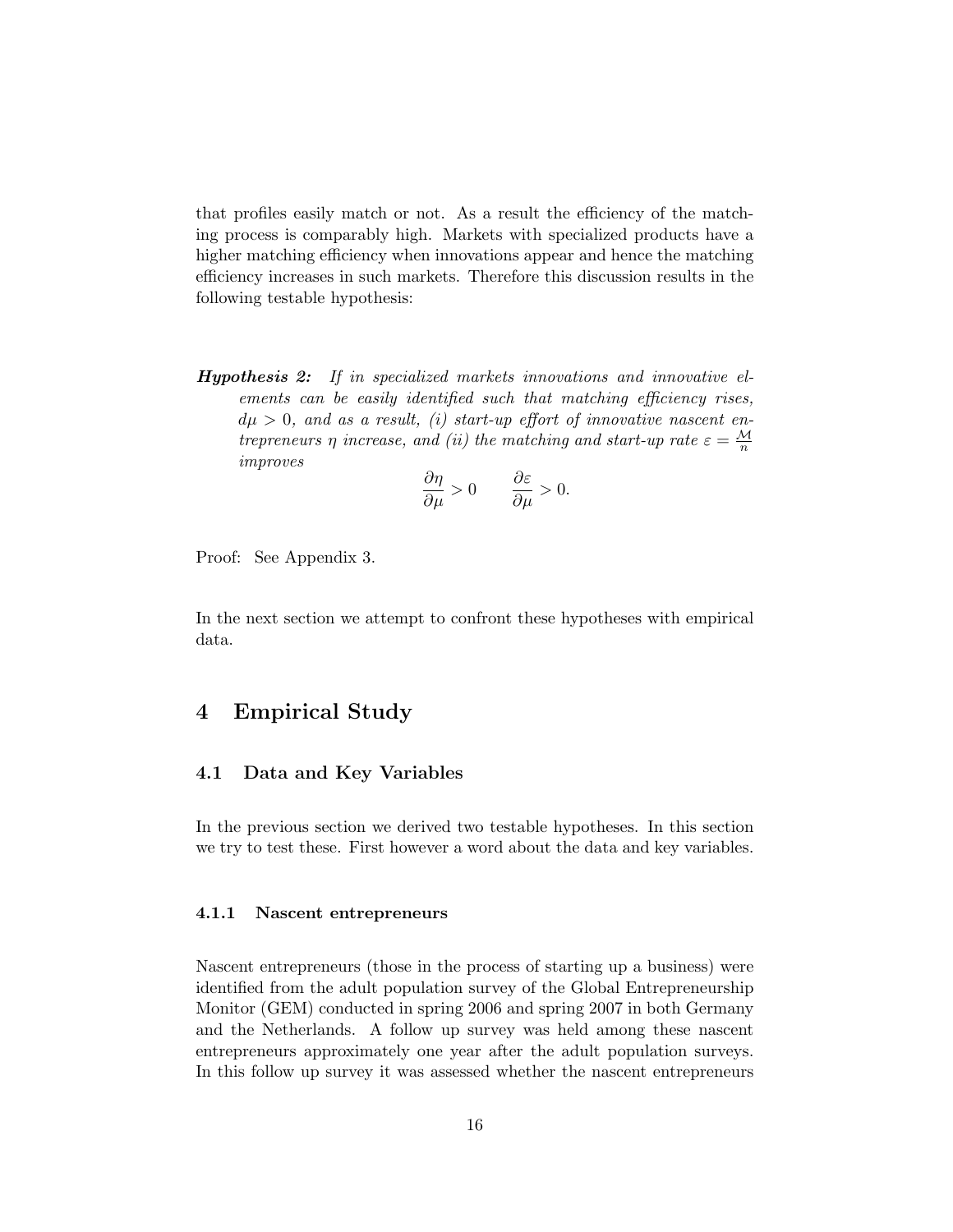had succeeded in setting up a business, whether they were still in the process of setting up their firm or whether they abandoned their start-up attempt. This three-stage variable for success in firm foundation or "start-up success" is the dependent variable in our models. Table 1 shows the numbers of respondents reached for each of these three categories.

Information on whether the business was founded is based on follow-up interviews that were conducted one year after the GEM-screening interviews. We cannot take account of the fact that during the first screening in which the nascent entrepreneurs were identified some start-up initiatives were already more advanced than others.

Table 1: Status of the business start-up attempt one year after first screening

|                  | Number | Percent   |
|------------------|--------|-----------|
| Business founded | 109    | 57.7      |
| Postponed        | 40     | 21.2      |
| Given-up         | 40     | 21.2      |
| Total            | 189    | $100.0\,$ |

#### 4.1.2 Innovation

We capture innovation by product (or service) innovations and process innovations. First, we distinguish between those who attempt to introduce new products or services to the markets and those who introduce already existing goods or services. Second, we distinguish those who make use of new technologies from those who do not. While the former is about introducing products or services that are new to customers, the latter reflects using a new technology, which e.g. may make it possible to introduce something that already exists at lower costs and thus can make it possible to attract new, more price-sensitive customers (OECD 2005).

The measures that we use for product innovation and process innovation are both based on questions contained in the GEM adult survey. Individuals identified as nascent entrepreneurs are asked whether the planned business will offer a novel product or service or all, to some or to none of its (expected) customers. We create a dummy for product innovation getting the value 1 in case an individual offers a product or service that is new to all or some customers. A process innovation is identified by the GEM adult population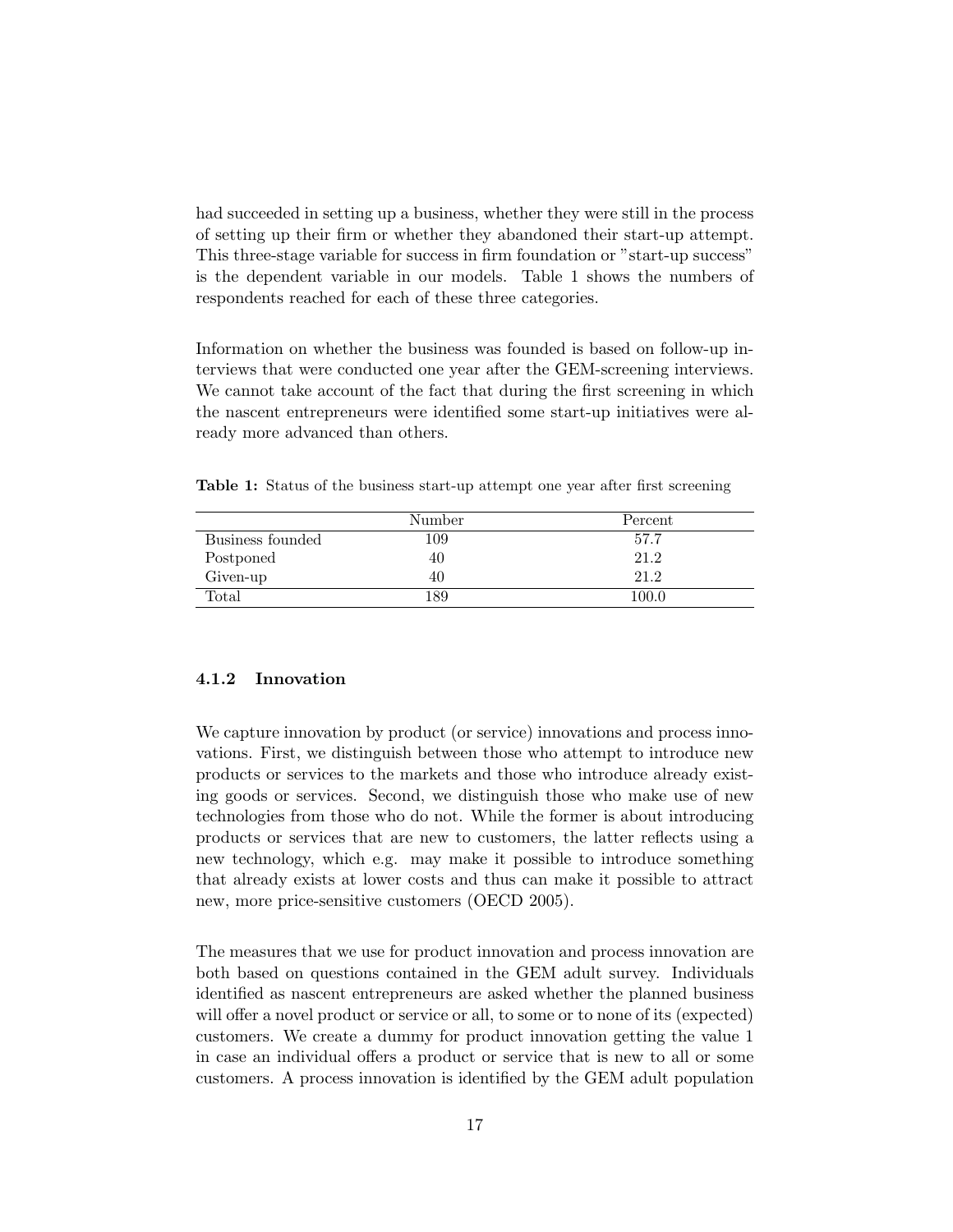survey population question regarding the age of the technology that is to be used. We construct a dummy variable that takes the value of one when the interviewees use technologies that have been available for five years or less and zero otherwise.

More than half of all nascent entrepreneurs in our sample claim that the service or product they intend to supply is at least new to some customers, including 13 percent that even claim it new to all customers. These shares are in line with results from the US PSED (Panel Study of Entrepreneurial Dynamics) studies, where 19 percent of all nascent entrepreneurs in 2006 state that no existing firms already offer (the) same product or (the) same service to the (expected) customers (Hurst and Pugsley, 2011: 94). The share of nascent entrepreneurs using new production technologies is notably smaller than those with product or service innovations. Just a quarter of all nascent entrepreneurs claim to use a technology that is younger than six years.

#### 4.1.3 Skill variety and balance

Lazear (2005) chose a retrospective design by analyzing the employmentbiographies of Stanford graduates via a job history panel to examine the variety and the degree of specialization of each graduate. For him the main measure of the number of skills of a person is the number of different occupations a person has had before. Lazear (2005) finds a positive relationship between this measure and the probability for self-employment, citing this as evidence for the 'jack-of-all-trades' hypothesis (Lazear, 2004; 2005).

We analyze a sample of individuals attempting to establish a business. Here the relevant question is not whether multi-skilled individuals are more likely to become self-employed or business owners, but whether they are more likely to succeed when trying to set up a business. This is a very different question than that asked in previous studies, since the primary threshold, the decision to start a business, has already been made. Furthermore, our sample differs from that of Lazear (2005) in that it is not restricted to graduates of a university, but comes from a representative selection of the Dutch and German population of nascent entrepreneurs.

It is certainly a challenge to assess the variety of skills a person masters and even more so to judge how balanced these skills are. We did the former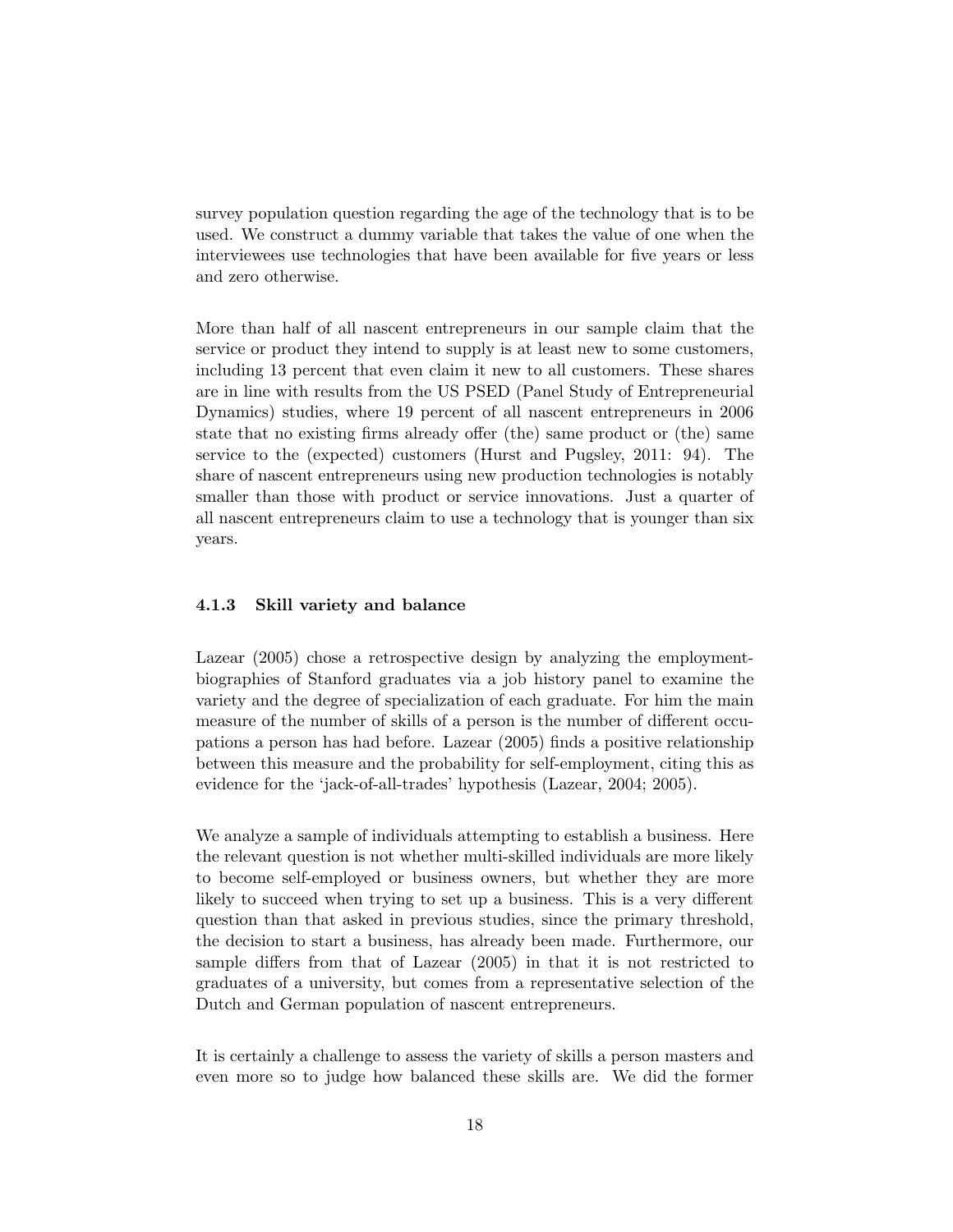by posing a question consisting of a list of eight items. The interviewees where asked about how many years of experience they had in each of eight fields. These fields are: design/engineering, production, marketing/sales, finance/accounting, legal, human resources, general management and consultancy. We use this variable as a continuous variable for skill variety, but we also constructed three dummies for low, medium and high skill variety. If they had a least a full year of experience in a field, we rated this as experienced  $(=1)$  and aggregated the nine items  $(0-8)$  into a tree-staged dummy-variable which we label 'low skill variety' in case one has experience in less than three fields, 'medium skill variety' if one has experience in three to five fields and 'high skill variety' in case the interviewee has experience in six to eight fields.

In order to judge how balanced the nascent entrepreneurs' skills are we choose to rely on self-assessment. A personal assessment has the advantage over any approach to examine the balance of knowledge objectively in that it considers the individual's perception. This is important, since the individual's perception of his or her own abilities is of great importance for the likelihood to try to become self-employed (Simon et al., 2000). After posing the questions about the fields of experience used for assessing the variety of skills, a simple question was asked whether the interviewees would choose to describe themselves overall more as being a generalist or more as being a specialist in one specific area.

According to Lazear (2005) individuals who plan to start a new business should intentionally choose to acquire more varied skills than those who do not. Table 2 shows that 56 per cent of our sample claims to have experience in 3 to 8 fields, while 44 percent has experience in 0 to 2 fields. Furthermore 6 percent would describe themselves more as a generalist. Table 2 shows that those who claim to be generalists more often than specialists have experience in some or many fields, and less often master only a few fields. Almost half (44 percent) of the specialists interviewed claims to have gained experience in three or more different fields. Furthermore, more than one thirds of the generalists have experience in two fields or less only. The correlation between the skill balance dummy and the continuous skill variety variable is as low as 0.09, supporting our view that balance and variety of skills is not necessarily similar.

As a side-condition for his model Lazear (2005) stated that the model might not apply for solo-entrepreneurs since their firms often tend to be focused on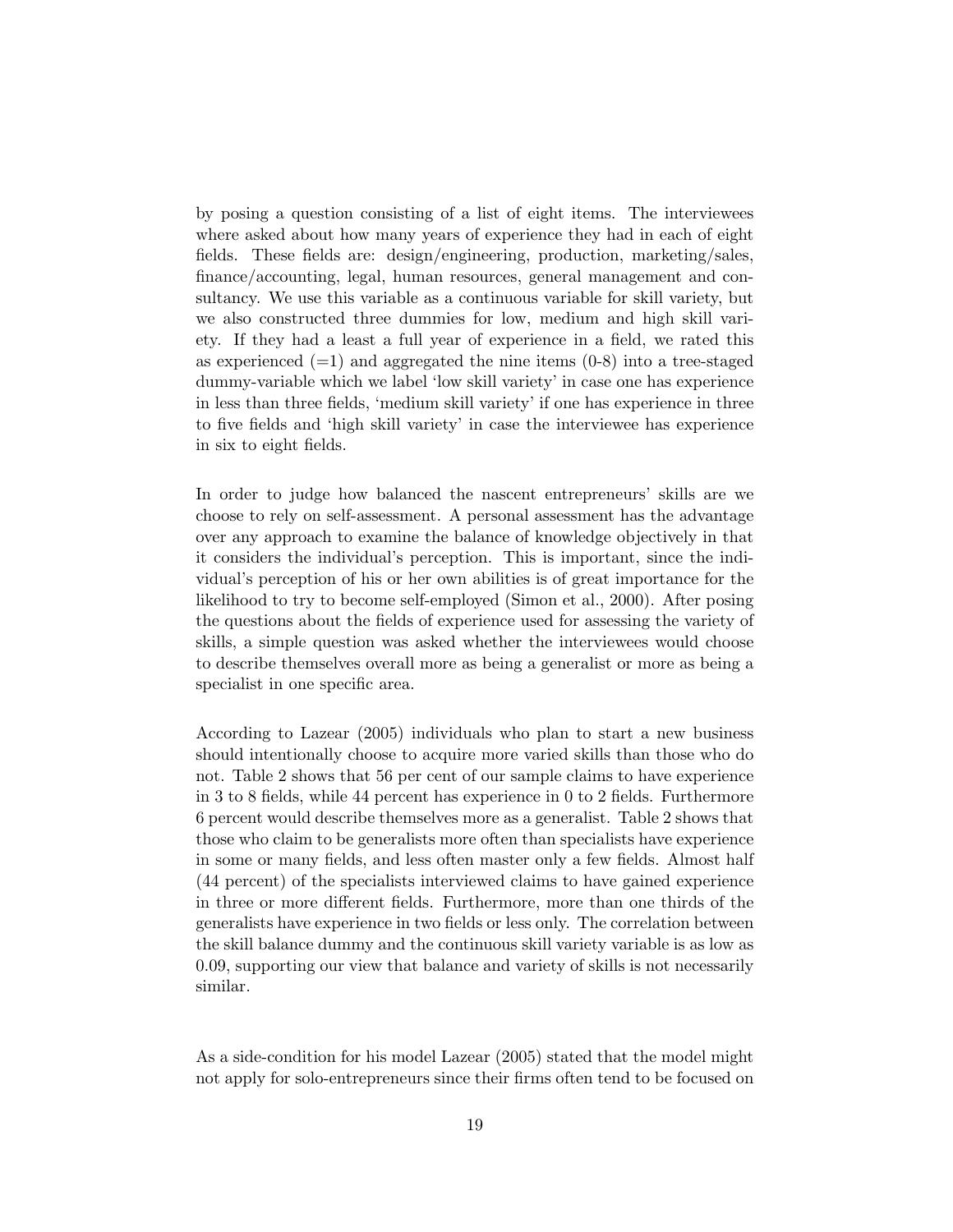Number of fields of Skill balance: Skill balance: Skill variety experience Specialist Generalist Few  $(0-2)$  56 36 44 Some (3-5) 35 47 43 Many (6-8) 8 16 13 Total  $100 (n=71)$   $100 (n=118)$   $100 (n=189)$ 

Table 2: Skill balance and skill variety

a specific skill. We control for this by including a dummy variable indicating whether one is a solo-entrepreneur or not. Being a solo-entrepreneur is characterized by three criteria: not having a partner, not employing others (that also includes sub-contractors according to the rather strict GEM-definition) and not wishing to employ someone within the coming five years. According to these criteria 13 percent of all nascent entrepreneurs in our sample can be classified as solo-entrepreneurs.

#### 4.2 Estimation Strategy and Results

Our estimation strategy is to test whether the variety (and balance) of skills and the innovativeness of the planned start-up influence the probability to successfully terminate the entrepreneurial process by establishing the business. To this end we use a multinomial logit model. The outcome of the start-up attempt one year after the initial screening is the dependent variable, and can take the values of either being founded, postponed, or givenup. The independent variables are as described variables measuring skill balance, skill variety, and including dummy variables for product innovation and process innovation. Additionally we include several variables to control for heterogeneity at the individual level, including age, sex, and education. A description of all the variables is given in Table 3.

We first test whether skill variety (and skill balance) matter for starting-up a new business successfully (Hypothesis 1). Table 4 includes the continuous skill variety variable and the skill balance variable and we find no significant relationship between either of these measures and success in getting the business founded. When we use the skill variety dummies (see Table 5), however, it can be seen that there is a significant and positive correlation between having a high skill variety (as opposed to a low skill variety) and start-up success  $(p>0.05)$ . This confirms Hypothesis 1. In addition we find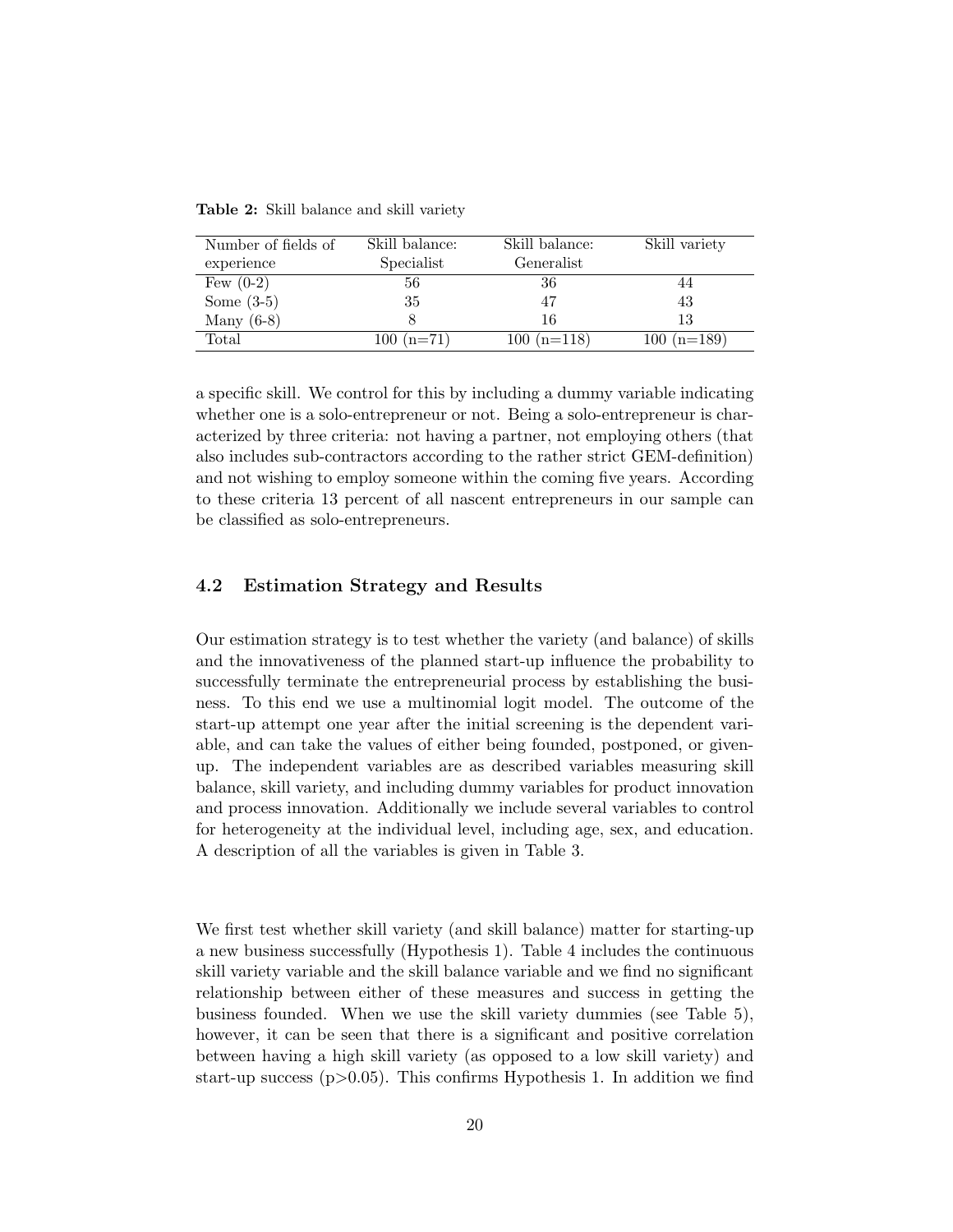|  | <b>Table 3:</b> Dependent, independent and control variables |  |  |
|--|--------------------------------------------------------------|--|--|

| Variable                   | Description                                                          | Reference Category/Range     |
|----------------------------|----------------------------------------------------------------------|------------------------------|
| Dependent variable         |                                                                      |                              |
| Start-up success           | Categorical:                                                         |                              |
|                            | - Business started in follow-up survey (1 year after first contract) |                              |
|                            | - Start-up attempt postponed                                         |                              |
|                            | - Start-up attempt abandoned/given up                                |                              |
|                            |                                                                      |                              |
| Independent variables      |                                                                      |                              |
| Skill variety              | Two measures (metric and dummies):                                   | Metric                       |
|                            | - Number of fields (0-8) in which the respondent has at least one    |                              |
|                            | year experience                                                      |                              |
|                            | - Three dummies based on the number of fields in which the           | Low skill variety            |
|                            | respondent has at least one year experience: 0-2 (Low skill va-      |                              |
|                            | riety), 3-5 (Medium skill variety), 6-8 (High skill variety)         |                              |
| Skill balance              | Dummy indicating whether the respondent considers himself            | Specialist                   |
|                            | more of a generalist as opposed to more of a specialist              |                              |
| Product Innovation         | Dummy for introduction of products or services that are new to       | Product or service new to    |
|                            | all or some customers                                                | none of the customers        |
| Process innovation         | Dummy for age of production technology used.                         | Production technology used   |
|                            |                                                                      |                              |
|                            |                                                                      | more than 5 years old        |
| Control variables          |                                                                      |                              |
| Education                  | Three dummies (low, medium and high) for level of education          | High education (university   |
|                            | of the respondent                                                    | degree or higher)            |
| Age, Age $(^2)$            | Age of the respondent in years (squared)                             | Metric                       |
| Woman                      | Dummy for gender of the respondent                                   | Man                          |
| Industry Experience $(^2)$ | Number of months that the respondent has experience in the           | Metric                       |
|                            | same industry/area $(\ln)$ , (squared)                               |                              |
| Recent employment          | Dummy for whether the respondent worked as an employee in            | Not employed before          |
|                            | the recent past just before (attempting to) founding the business    |                              |
|                            |                                                                      |                              |
| Prior start-up experience  | Dummy for whether the respondent has prior experience with           | No prior start-up experience |
|                            | founding a business                                                  |                              |
| Asked for advice           | Dummy indicating whether the respondent has sought profes-           | No<br>professional<br>advice |
|                            | sional advice for establishing the business                          | sought                       |
| Solo-entrepreneur          | Dummy indicating that the respondent does not have a business        | Without business partner(s)  |
|                            | partner, does not employ others (this includes sub-contractors)      | and employees, and does      |
|                            | and does not wish to employ someone within the coming five           | not wish to employ someone   |
|                            | years                                                                | within the next five years   |
| High growth ambition       | Dummy indicating the growth expectations of the start-up in          | Below average growth ex-     |
|                            | terms of revenues                                                    | pectations                   |
| Investments $> 10,000$     | Dummy for the respondents (intended) amount of investments           | (Intended)<br>investments    |
|                            |                                                                      | $10,000$ or lower            |
| Industry                   | Dummy for industry with the biggest share                            | Real estate, renting and     |
|                            | Dummy for "industry not yet known"                                   | business activities          |
| Country                    | Dummy for the Netherlands                                            | Germany                      |
|                            | Dummy for 2007                                                       | 2006                         |
| Year of screening          |                                                                      |                              |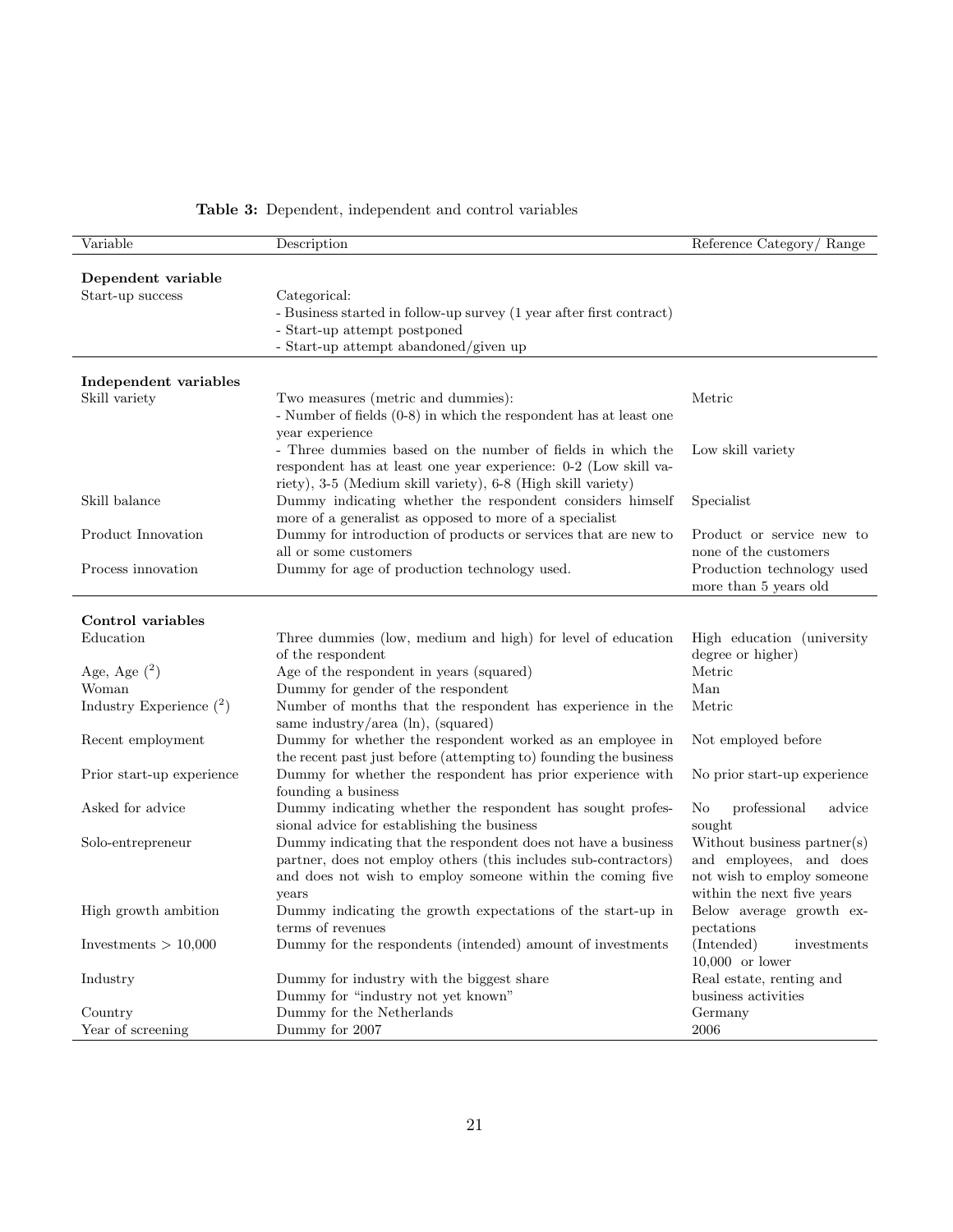a significant negative relationship between high skill variety and abandoning or giving up the start-up suggesting that skill variety reduces such outcomes. One tentative explanation is that higher skill variety can lead to prospective entrepreneurs discovering their own talents, and hence discourage them from especially non-innovative start ups. The results in Tables 4 and 5 also reveal that being a generalist or having skill balance, which interestingly has a negative sign, does not seem to relate significantly to start-up success.

Considering the control variables we can note that there are a number of variables that are significantly related to our dependent variable. Entrepreneurs with a medium level of education (as compared to those with a high level of education) are more likely to succeed in getting their business founded. This finding reflects the fact that better educated individuals have a wider range of alternative wage-employment options. Having siome recent experience in wage-employment furthermore increases the probability of establishing a business. This may suggest that up-to-date employment experience equip individuals with specific knowledge, experience, skills and networks that are useful in the start-up process.

Intriguingly, it appears that those who sought professional advice are less likely to succeed in their start-up attempts. While we do not have a clear-cut explanation for this it could be a sign of uncertainty or lack of knowledge or experience when someone is looking for external advice. Alternatively, seeking professional advice could also be indicative for more complex start-up attempts and therefore result in a lower likelihood to succeed in establishing a business.

Finally, it can also be seen that some of the factors associated with an increased likelihood of being a business owner or self-employed (e.g. gender and having prior start-up experience) do not seem to matter for being successful in the start-up process.

In Tables 4 and 5 product and process innovation are included as control variables, given Hypothesis 2. It can be seen that innovation by itself does not seem to matter for start-up success. In the next tables we will include interaction terms for skill variety and skill balance on the one hand, and product and process innovation on the other hand, to evaluate whether innovation positively moderates the relationship of skill variety and skill balance and start-up success.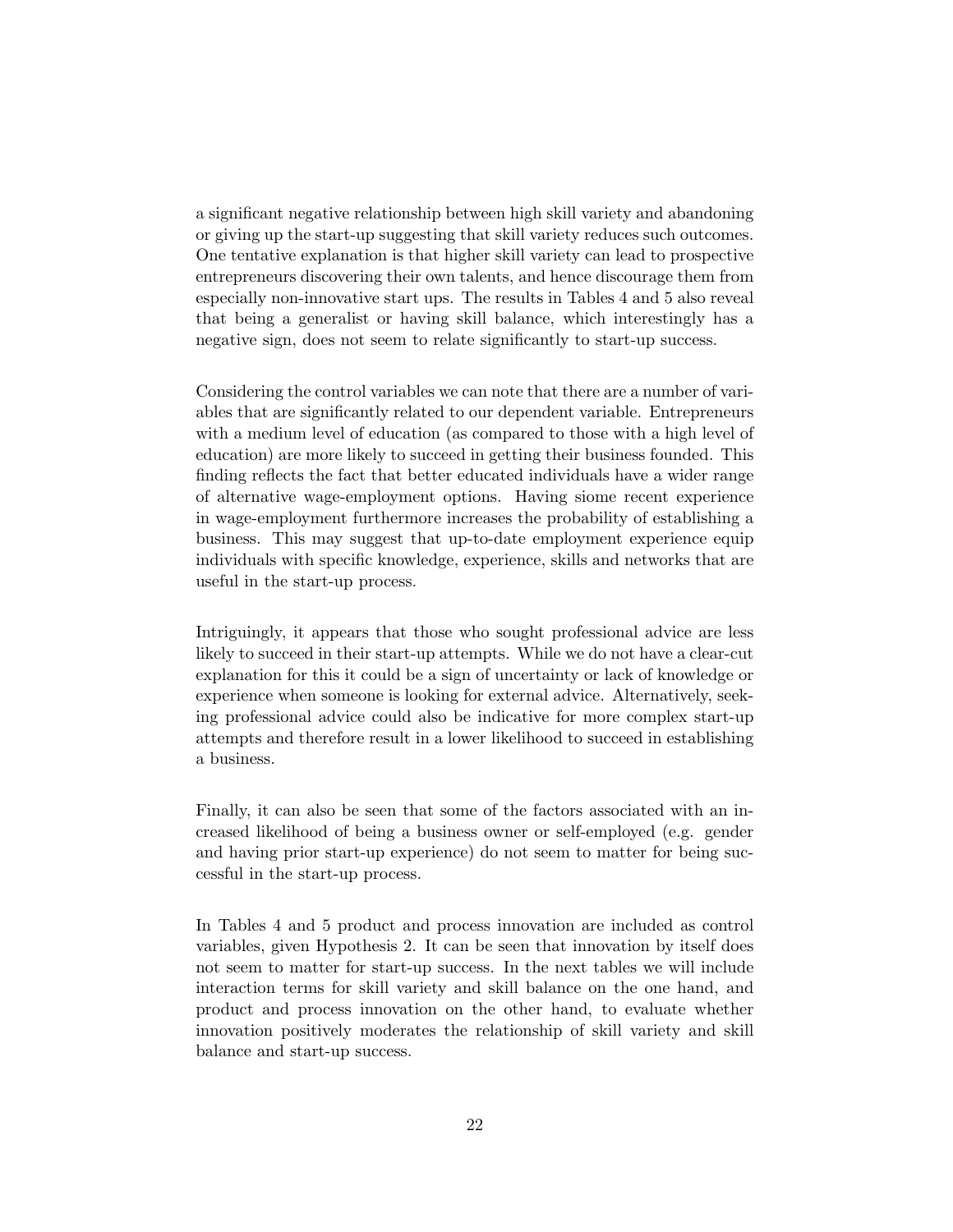In Table 6 the interaction term for skill variety and *product* innovation is included, while Table 7 includes the interaction term for skill variety and process innovation. In accordance with our expectations (Hypothesis 2) we find support that product innovation, as well as process innovation, positively moderate the relationship between skill variety and start-up success.

If skill variety differs from skill balance than the moderating effect of innovation does not necessarily apply to skill balance. Table 8 and 9 indeed reveal that neither the coefficients/marginal effects of the interaction terms for skill balance and product innovation nor for skill balance and process innovation are significant.

Table 4: Multinomial logit results for start-up success with skill variety (metric) and skill balance included

|                        | <b>Business Founded</b> |         |       |         | Postponed |        |              | Given-up     |       |  |  |
|------------------------|-------------------------|---------|-------|---------|-----------|--------|--------------|--------------|-------|--|--|
|                        | dy/dx                   | z       | P> z  | dy/dx   | z         | P >  z | dy/dx        | $\mathbf{z}$ | P> z  |  |  |
|                        |                         |         |       |         |           |        |              |              |       |  |  |
| Skill variety          | 0.02                    | 1.18    | 0.238 | 0.00    | $-0.03$   | 0.973  | $-0.02 -156$ |              | 0.119 |  |  |
| Skill balance          | $-0.11$                 | $-1.42$ | 0.155 | 0.08    | 1.26      | 0.209  | 0.02         | 0.42         | 0.674 |  |  |
| Woman                  | $-0.00$                 | $-0.04$ | 0.967 | $-0.04$ | $-0.47$   | 0.641  | 0.04         | 0.61         | 0.540 |  |  |
| Medium education       | 0.17                    | 2.33    | 0.020 | $-0.12$ | $-1.76$   | 0.079  | $-0.06$      | $-0.91$      | 0.363 |  |  |
| Low education          | 0.04                    | 0.41    | 0.681 | $-0.04$ | $-0.45$   | 0.651  | 0.00         | 0.03         | 0.974 |  |  |
| Age                    | $-0.02$                 | $-0.73$ | 0.463 | $-0.01$ | $-0.59$   | 0.557  | 0.03         | 1.01         | 0.313 |  |  |
| Age <sup>2</sup>       | 0.00                    | 1.15    | 0.248 | 0.00    | 0.43      | 0.664  | 0.00         | $-1.23$      | 0.220 |  |  |
| Industry exp. (yrs)    | 0.02                    | 1.48    | 0.138 | 0.01    | 1.02      | 0.307  | $-0.03$      | $-2.80$      | 0.005 |  |  |
| Industry $\exp^{-2}$   | 0.00                    | $-1.92$ | 0.055 | 0.00    | $-0.97$   | 0.333  | 0.00         | 3.18         | 0.001 |  |  |
| Recent employment exp. | 0.24                    | 2.71    | 0.007 | $-0.21$ | $-2.87$   | 0.004  | $-0.03$      | $-0.37$      | 0.709 |  |  |
| Prior start-up exp.    | $-0.06$                 | $-0.75$ | 0.454 | 0.01    | 0.14      | 0.889  | 0.05         | 0.78         | 0.435 |  |  |
| Asked for advice       | $-0.04$                 | $-2.59$ | 0.010 | 0.03    | 1.63      | 0.102  | 0.02         | 1.31         | 0.189 |  |  |
| Solo-entrepreneur      | 0.03                    | 0.26    | 0.793 | $-0.09$ | $-0.88$   | 0.376  | 0.05         | 0.42         | 0.671 |  |  |
| High growth ambition   | $-0.08$                 | $-1.11$ | 0.268 | 0.00    | 0.02      | 0.983  | 0.08         | 1.63         | 0.103 |  |  |
| Investments $> 10,000$ | $-0.05$                 | $-0.58$ | 0.560 | 0.01    | 0.17      | 0.867  | 0.03         | 0.60         | 0.547 |  |  |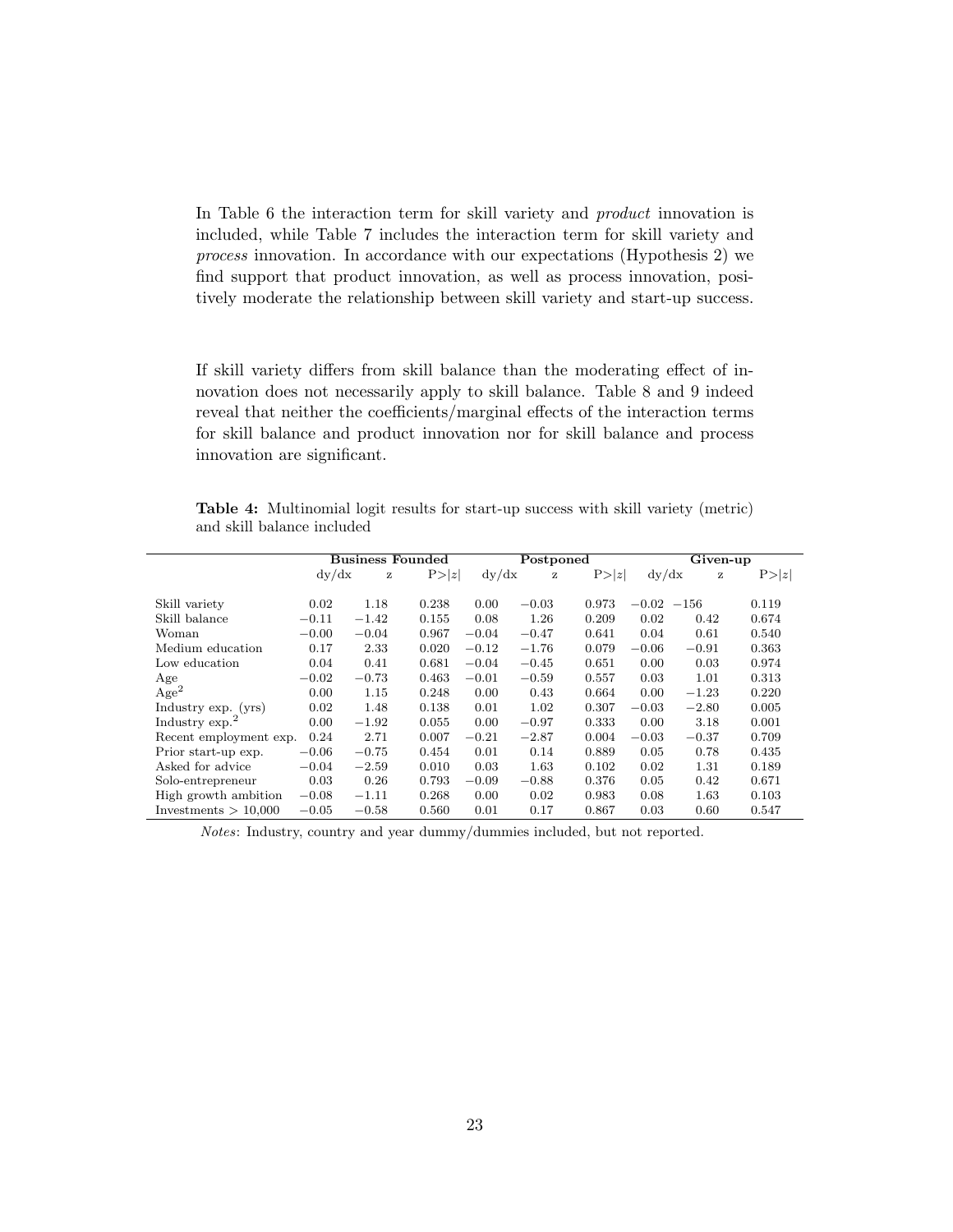|                        |         | <b>Business Founded</b> |                  |                    | Postponed | Given-up              |       |  |  |
|------------------------|---------|-------------------------|------------------|--------------------|-----------|-----------------------|-------|--|--|
|                        | dy/dx   | z                       | P> z             | dy/dx<br>$\bf{Z}$  | P> z      | dy/dx<br>$\mathbf{z}$ | P> z  |  |  |
|                        |         |                         |                  |                    |           |                       |       |  |  |
| High skill variety     | 0.26    | 2.07                    | 0.038            | $-0.01$<br>$-0.07$ | 0.944     | $-0.25$<br>$-2.14$    | 0.032 |  |  |
| Medium skill variety   | 0.03    | 0.37                    | 0.712            | $-0.91$<br>$-0.06$ | 0.365     | 0.03<br>0.59          | 0.558 |  |  |
| Skill balance          | $-0.11$ | $-1.45$                 | 0.147            | 0.09<br>1.31       | 0.189     | 0.38<br>0.02          | 0.701 |  |  |
| Medium education       | 0.18    | 2.50                    | $-0.11$<br>0.013 | $-1.76$            | 0.079     | $-0.07$<br>$-1.10$    | 0.270 |  |  |
| Low education          | 0.03    | 0.30                    | 0.765            | $-0.50$<br>$-0.04$ | 0.618     | 0.02<br>0.25          | 0.806 |  |  |
| Age                    | $-0.02$ | $-0.87$                 | 0.382<br>$-0.01$ | $-0.50$            | 0.618     | 1.13<br>0.03          | 0.257 |  |  |
| Age <sup>2</sup>       | 0.00    | 1.33                    | 0.183            | 0.00<br>0.34       | 0.732     | 0.00<br>$-1.39$       | 0.165 |  |  |
| Woman                  | $-0.01$ | $-0.08$                 | 0.939            | $-0.04$<br>$-0.59$ | 0.555     | 0.05<br>0.85          | 0.394 |  |  |
| Industry exp. (yrs)    | 0.01    | 1.32                    | 0.188            | 0.01<br>0.98       | 0.328     | $-0.02$<br>$-2.71$    | 0.007 |  |  |
| Industry $\exp^{-2}$   | 0.00    | $-1.82$                 | 0.070            | $-0.95$<br>0.00    | 0.344     | 0.00<br>3.22          | 0.001 |  |  |
| Recent employment exp. | 0.24    | 2.77                    | 0.006            | $-0.19$<br>$-2.66$ | 0.008     | $-0.67$<br>$-0.05$    | 0.501 |  |  |
| Prior start-up exp.    | $-0.08$ | $-1.04$                 | 0.297            | 0.02<br>0.31       | 0.757     | 1.03<br>0.06          | 0.302 |  |  |
| Asked for advice       | $-0.04$ | $-2.42$                 | 0.016            | 1.78<br>0.03       | 0.075     | 0.01<br>0.89          | 0.372 |  |  |
| Solo-entrepreneur      | 0.02    | 0.12                    | 0.903            | $-0.09$<br>$-0.90$ | 0.368     | 0.07<br>0.55          | 0.582 |  |  |
| High growth ambition   | $-0.11$ | $-1.47$                 | 0.142            | 0.00<br>$-0.02$    | 0.984     | 0.12<br>2.27          | 0.024 |  |  |
| Investments $> 10,000$ | $-0.04$ | $-0.58$                 | 0.564            | 0.01<br>0.12       | 0.901     | 0.03<br>0.71          | 0.475 |  |  |

Table 5: Multinomial logit results for start-up success with skill variety dummies and skill balance included

Notes: Industry, country and year dummy/dummies included, but not reported.

|                           | <b>Business Founded</b> |         |       |         | Postponed |       |         | Given-up     |       |  |
|---------------------------|-------------------------|---------|-------|---------|-----------|-------|---------|--------------|-------|--|
|                           | dy/dx                   | z       | P> z  | dy/dx   | z         | P> z  | dy/dx   | $\mathbf{z}$ | P> z  |  |
|                           |                         |         |       |         |           |       |         |              |       |  |
| Skill variety             | $-0.03$                 | $-1.42$ | 0.154 | 0.03    | 1.08      | 0.280 | 0.00    | 0.18         | 0.860 |  |
| Skill balance             | $-0.09$                 | $-1.24$ | 0.216 | 0.07    | 1.05      | 0.293 | 0.02    | 0.38         | 0.700 |  |
| Product innovation        | $-0.35$                 | $-3.13$ | 0.002 | 0.19    | 1.64      | 0.102 | 0.15    | 1.59         | 0.112 |  |
| Process innovation        | $-0.04$                 | $-0.53$ | 0.597 | $-0.01$ | $-0.12$   | 0.906 | 0.05    | 0.89         | 0.372 |  |
| Skill variety x prod. in. | 0.10                    | 3.30    | 0.001 | $-0.06$ | $-1.91$   | 0.056 | $-0.04$ | $-1.45$      | 0.146 |  |
| Medium education          | 0.16                    | 2.29    | 0.022 | $-0.11$ | $-1.62$   | 0.104 | $-0.05$ | $-0.89$      | 0.373 |  |
| Low education             | 0.03                    | 0.30    | 0.761 | $-0.04$ | $-0.40$   | 0.690 | 0.01    | 0.12         | 0.904 |  |
| Age                       | $-0.03$                 | $-0.95$ | 0.344 | $-0.01$ | $-0.29$   | 0.774 | 0.03    | 1.04         | 0.300 |  |
| Age <sup>2</sup>          | 0.00                    | 1.32    | 0.187 | 0.00    | 0.16      | 0.875 | 0.00    | $-1.25$      | 0.212 |  |
| Woman                     | $-0.01$                 | $-0.15$ | 0.884 | $-0.03$ | $-0.38$   | 0.701 | 0.04    | 0.64         | 0.520 |  |
| Industry exp. (yrs)       | 0.02                    | 1.55    | 0.121 | 0.01    | 0.96      | 0.338 | $-0.03$ | $-2.95$      | 0.003 |  |
| Industry $\exp^{-2}$      | 0.00                    | $-1.95$ | 0.051 | 0.00    | $-0.89$   | 0.371 | 0.00    | 3.31         | 0.001 |  |
| Recent employment exp.    | 0.24                    | 2.65    | 0.008 | $-0.21$ | $-2.89$   | 0.004 | $-0.02$ | $-0.36$      | 0.715 |  |
| Prior start-up exp.       | $-0.06$                 | $-0.82$ | 0.412 | 0.01    | 0.21      | 0.837 | 0.04    | 0.79         | 0.430 |  |
| Asked for advice          | $-0.04$                 | $-2.59$ | 0.010 | 0.03    | 1.65      | 0.098 | 0.02    | 1.18         | 0.237 |  |
| Solo-entrepreneur         | 0.02                    | 0.15    | 0.882 | $-0.08$ | $-0.78$   | 0.437 | 0.06    | 0.46         | 0.644 |  |
| High growth ambition      | $-0.06$                 | $-0.81$ | 0.418 | $-0.02$ | $-0.22$   | 0.828 | 0.07    | 1.53         | 0.127 |  |
| Investments $> 10,000$    | $-0.04$                 | $-0.55$ | 0.579 | 0.01    | 0.16      | 0.871 | 0.03    | 0.55         | 0.580 |  |

Table 6: Multinominal logit results for start-up success with interaction terms for skill variety (metric) and product innovation included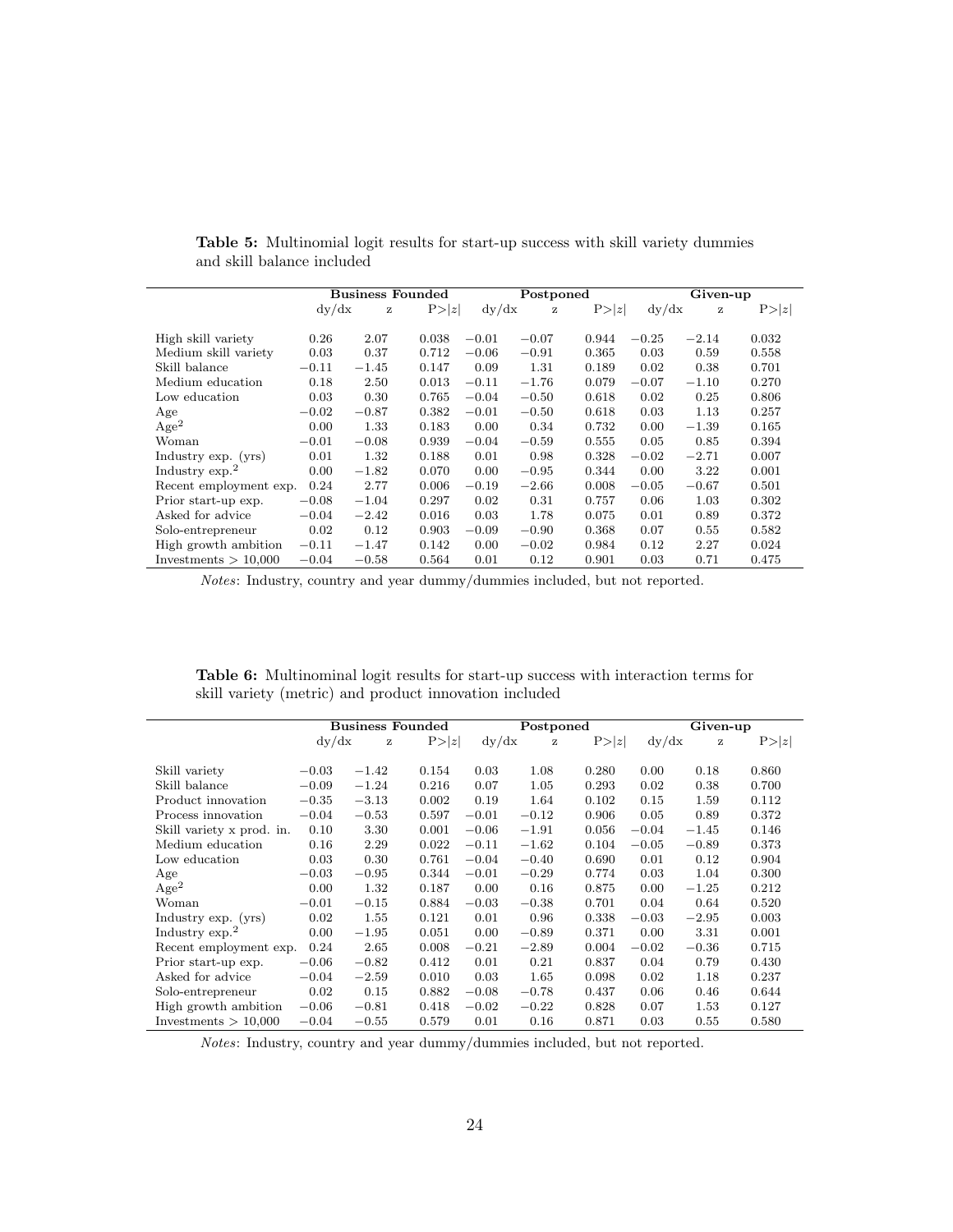|                           | <b>Business Founded</b> |         |       |         | Postponed |       | Given-up |         |       |  |
|---------------------------|-------------------------|---------|-------|---------|-----------|-------|----------|---------|-------|--|
|                           | dy/dx                   | z       | P> z  | dy/dx   | $\bf{Z}$  | P> z  | dy/dx    | z       | P> z  |  |
| Skill variety             | $-0.01$                 | $-0.40$ | 0.689 | 0.02    | 0.86      | 0.391 | $-0.01$  | $-0.57$ | 0.571 |  |
| Skill balance             | $-0.10$                 | $-1.45$ | 0.148 | 0.07    | 1.14      | 0.256 | 0.03     | 0.52    | 0.604 |  |
| Product innovation        | $-0.10$                 | $-1.29$ | 0.198 | 0.04    | 0.57      | 0.572 | 0.05     | 0.88    | 0.378 |  |
| Process innovation        | $-0.41$                 | $-2.86$ | 0.004 | 0.22    | 1.61      | 0.107 | 0.19     | 2.03    | 0.043 |  |
| Skill variety x proc. in. | 0.12                    | 3.18    | 0.001 | $-0.08$ | $-2.06$   | 0.040 | $-0.04$  | $-1.62$ | 0.105 |  |
| Medium education          | 0.17                    | 2.41    | 0.016 | $-0.12$ | $-1.75$   | 0.079 | $-0.06$  | $-0.95$ | 0.344 |  |
| Low education             | 0.07                    | 0.84    | 0.401 | $-0.06$ | $-0.72$   | 0.469 | $-0.01$  | $-0.17$ | 0.865 |  |
| Age                       | $-0.02$                 | $-0.87$ | 0.386 | $-0.01$ | $-0.35$   | 0.727 | 0.03     | 0.98    | 0.327 |  |
| Age <sup>2</sup>          | 0.00                    | 1.31    | 0.190 | 0.00    | 0.20      | 0.845 | 0.00     | $-1.21$ | 0.225 |  |
| Woman                     | $-0.01$                 | $-0.08$ | 0.935 | $-0.03$ | $-0.40$   | 0.687 | 0.04     | 0.58    | 0.560 |  |
| Industry exp. (yrs)       | 0.02                    | 1.53    | 0.127 | 0.01    | 1.00      | 0.317 | $-0.03$  | $-2.81$ | 0.005 |  |
| Industry $\exp^{-2}$      | 0.00                    | $-2.09$ | 0.037 | 0.00    | $-0.81$   | 0.417 | 0.00     | 3.24    | 0.001 |  |
| Recent employment exp.    | 0.25                    | 2.85    | 0.004 | $-0.21$ | $-2.97$   | 0.003 | $-0.03$  | $-0.47$ | 0.636 |  |
| Prior start-up exp.       | $-0.09$                 | $-1.29$ | 0.196 | 0.03    | 0.43      | 0.671 | 0.06     | 1.08    | 0.278 |  |
| Asked for advice          | $-0.04$                 | $-2.81$ | 0.005 | 0.03    | 1.63      | 0.103 | 0.02     | 1.40    | 0.162 |  |
| Solo-entrepreneur         | 0.08                    | 0.65    | 0.515 | $-0.13$ | $-1.27$   | 0.204 | 0.05     | 0.37    | 0.712 |  |
| High growth ambition      | $-0.06$                 | $-0.80$ | 0.424 | $-0.02$ | $-0.22$   | 0.826 | 0.07     | 1.52    | 0.130 |  |
| Investments $> 10,000$    | $-0.07$                 | $-0.95$ | 0.342 | 0.03    | 0.43      | 0.667 | 0.04     | 0.74    | 0.458 |  |

Table 7: Multinominal logit results for start-up success with an interaction term for skill variety (metric) and process innovation included

 $\overline{a}$ 

Notes: Industry, country and year dummy/dummies included, but not reported.

|                           | <b>Business Founded</b> |         |        |         | Postponed    |        |         | Given-up     |       |  |  |
|---------------------------|-------------------------|---------|--------|---------|--------------|--------|---------|--------------|-------|--|--|
|                           | dy/dx                   | z       | P >  z | dy/dx   | $\mathbf{z}$ | P >  z | dy/dx   | $\mathbf{z}$ | P> z  |  |  |
|                           |                         |         |        |         |              |        |         |              |       |  |  |
| Skill variety             | 0.02                    | 1.20    | 0.231  | 0.00    | 0.09         | 0.927  | $-0.02$ | $-1.81$      | 0.070 |  |  |
| Skill balance             | $-0.24$                 | $-2.28$ | 0.023  | $-0.04$ | $-0.35$      | 0.727  | 0.28    | 2.15         | 0.031 |  |  |
| Product innovation        | $-0.20$                 | $-1.50$ | 0.133  | $-0.10$ | $-0.79$      | 0.430  | 0.30    | 2.26         | 0.024 |  |  |
| Process innovation        | 0.00                    | $-0.03$ | 0.975  | $-0.04$ | $-0.57$      | 0.570  | 0.05    | 0.83         | 0.408 |  |  |
| Skill balance x prod. in. | 0.18                    | 1.20    | 0.230  | 0.16    | 1.23         | 0.217  | $-0.34$ | $-2.47$      | 0.013 |  |  |
| Medium education          | 0.18                    | 2.38    | 0.017  | $-0.11$ | $-1.73$      | 0.084  | $-0.06$ | $-1.06$      | 0.290 |  |  |
| Low education             | 0.04                    | 0.38    | 0.703  | $-0.04$ | $-0.44$      | 0.662  | 0.00    | 0.05         | 0.962 |  |  |
| Age                       | $-0.02$                 | $-0.83$ | 0.407  | $-0.02$ | $-0.79$      | 0.430  | 0.04    | 1.18         | 0.240 |  |  |
| Age <sup>2</sup>          | 0.00                    | 1.23    | 0.218  | 0.00    | 0.65         | 0.517  | 0.00    | $-1.37$      | 0.172 |  |  |
| Woman                     | $-0.02$                 | $-0.21$ | 0.835  | $-0.04$ | $-0.54$      | 0.592  | 0.06    | 0.98         | 0.328 |  |  |
| Industry exp. (yrs)       | 0.02                    | 1.36    | 0.172  | 0.01    | 1.10         | 0.273  | $-0.03$ | $-2.71$      | 0.007 |  |  |
| Industry $\exp^{-2}$      | 0.00                    | $-1.78$ | 0.076  | 0.00    | $-1.12$      | 0.262  | 0.00    | 2.99         | 0.003 |  |  |
| Recent employment exp.    | 0.26                    | 2.78    | 0.005  | $-0.20$ | $-2.81$      | 0.005  | $-0.06$ | $-0.82$      | 0.414 |  |  |
| Prior start-up exp.       | $-0.06$                 | $-0.74$ | 0.459  | 0.01    | 0.12         | 0.908  | 0.05    | 0.84         | 0.401 |  |  |
| Asked for advice          | $-0.05$                 | $-2.70$ | 0.007  | 0.02    | 1.51         | 0.132  | 0.02    | 1.76         | 0.078 |  |  |
| Solo-entrepreneur         | 0.03                    | 0.23    | 0.816  | $-0.10$ | $-1.01$      | 0.312  | 0.07    | 0.54         | 0.586 |  |  |
| High growth ambition      | $-0.09$                 | $-1.19$ | 0.236  | 0.00    | $-0.05$      | 0.961  | 0.10    | 1.89         | 0.058 |  |  |
| Investments $> 10,000$    | $-0.05$                 | $-0.66$ | 0.510  | $-0.01$ | $-0.07$      | 0.945  | 0.06    | 1.00         | 0.318 |  |  |

Table 8: Multinomial regression results for start-up success with an interaction term for skill balance and product innovation included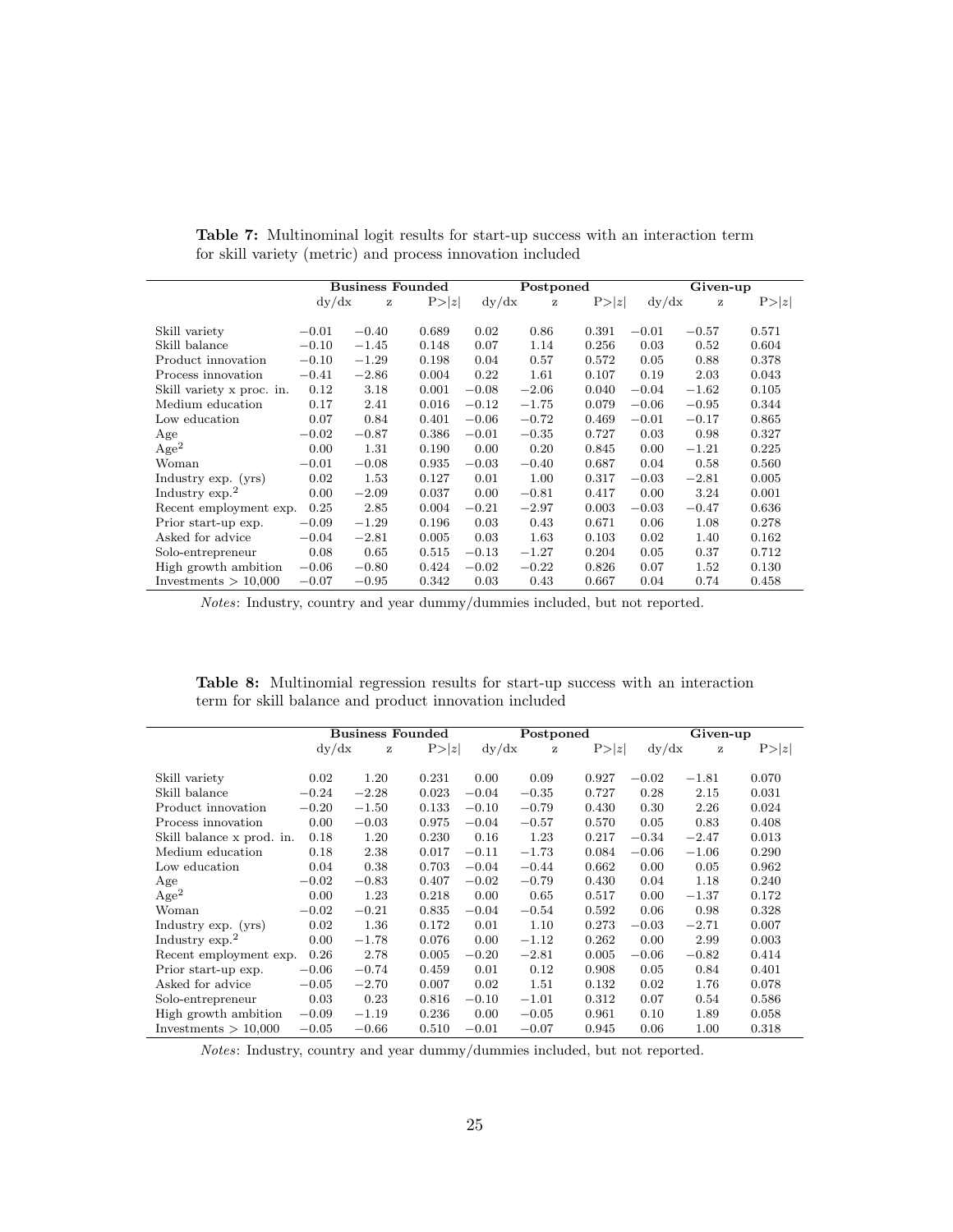|                                |         | <b>Business Founded</b> |       |         | Postponed |        |         | Given-up     |       |
|--------------------------------|---------|-------------------------|-------|---------|-----------|--------|---------|--------------|-------|
|                                |         |                         |       |         |           |        |         |              |       |
|                                | dy/dx   | z                       | P> z  | dy/dx   | $\bf{z}$  | P >  z | dy/dx   | $\mathbf{z}$ | P> z  |
|                                |         |                         |       |         |           |        |         |              |       |
| Skill variety                  | 0.02    | 1.18                    | 0.239 | 0.00    | 0.01      | 0.995  | $-0.02$ | $-1.57$      | 0.117 |
| Skill balance                  | $-0.12$ | $-1.49$                 | 0.135 | 0.06    | 0.83      | 0.404  | 0.06    | 0.83         | 0.408 |
| Product innovation             | $-0.07$ | $-0.90$                 | 0.367 | 0.02    | 0.29      | 0.774  | 0.05    | 0.78         | 0.435 |
| Process innovation             | $-0.02$ | $-0.11$                 | 0.911 | $-0.10$ | $-0.72$   | 0.470  | 0.12    | 1.21         | 0.228 |
| Skill balance x proc. in.      | 0.03    | 0.18                    | 0.856 | 0.08    | 0.49      | 0.623  | $-0.11$ | $-0.95$      | 0.342 |
| Medium education               | 0.17    | 2.31                    | 0.021 | $-0.12$ | $-1.84$   | 0.066  | $-0.05$ | $-0.80$      | 0.423 |
| Low education                  | 0.04    | 0.40                    | 0.688 | $-0.04$ | $-0.48$   | 0.634  | 0.01    | 0.07         | 0.943 |
| Age                            | $-0.02$ | $-0.73$                 | 0.468 | $-0.01$ | $-0.58$   | 0.562  | 0.03    | 0.97         | 0.333 |
| Age <sup>2</sup>               | 0.00    | 1.13                    | 0.529 | 0.00    | 0.43      | 0.667  | 0.00    | $-1.17$      | 0.242 |
| Woman                          | 0.00    | $-0.05$                 | 0.963 | $-0.03$ | $-0.42$   | 0.675  | 0.04    | 0.56         | 0.578 |
| Industry exp. (yrs)            | 0.02    | 1.44                    | 0.149 | 0.01    | 1.03      | 0.303  | $-0.03$ | $-2.72$      | 0.007 |
| Industry $\exp$ . <sup>2</sup> | 0.00    | $-1.87$                 | 0.062 | 0.00    | $-0.99$   | 0.323  | 0.00    | 3.02         | 0.003 |
| Recent employment exp.         | 0.24    | 2.68                    | 0.007 | $-0.21$ | $-2.91$   | 0.004  | $-0.03$ | $-0.42$      | 0.674 |
| Prior start-up exp.            | $-0.05$ | $-0.71$                 | 0.480 | 0.01    | 0.14      | 0.885  | 0.04    | 0.73         | 0.465 |
| Asked for advice               | $-0.05$ | $-2.64$                 | 0.008 | 0.02    | 1.58      | 0.115  | 0.02    | 1.48         | 0.138 |
| Solo-entrepreneur              | 0.03    | 0.23                    | 0.820 | $-0.09$ | $-0.90$   | 0.367  | 0.06    | 0.49         | 0.622 |
| High growth ambition           | $-0.09$ | $-1.11$                 | 0.268 | 0.00    | 0.06      | 0.951  | 0.08    | 1.55         | 0.121 |
| Investments $> 10,000$         | $-0.05$ | $-0.64$                 | 0.525 | 0.01    | 0.09      | 0.926  | 0.04    | 0.76         | 0.448 |

Table 9: Multinominal logit results for start-up success with an interaction term for skill balance and process innovation included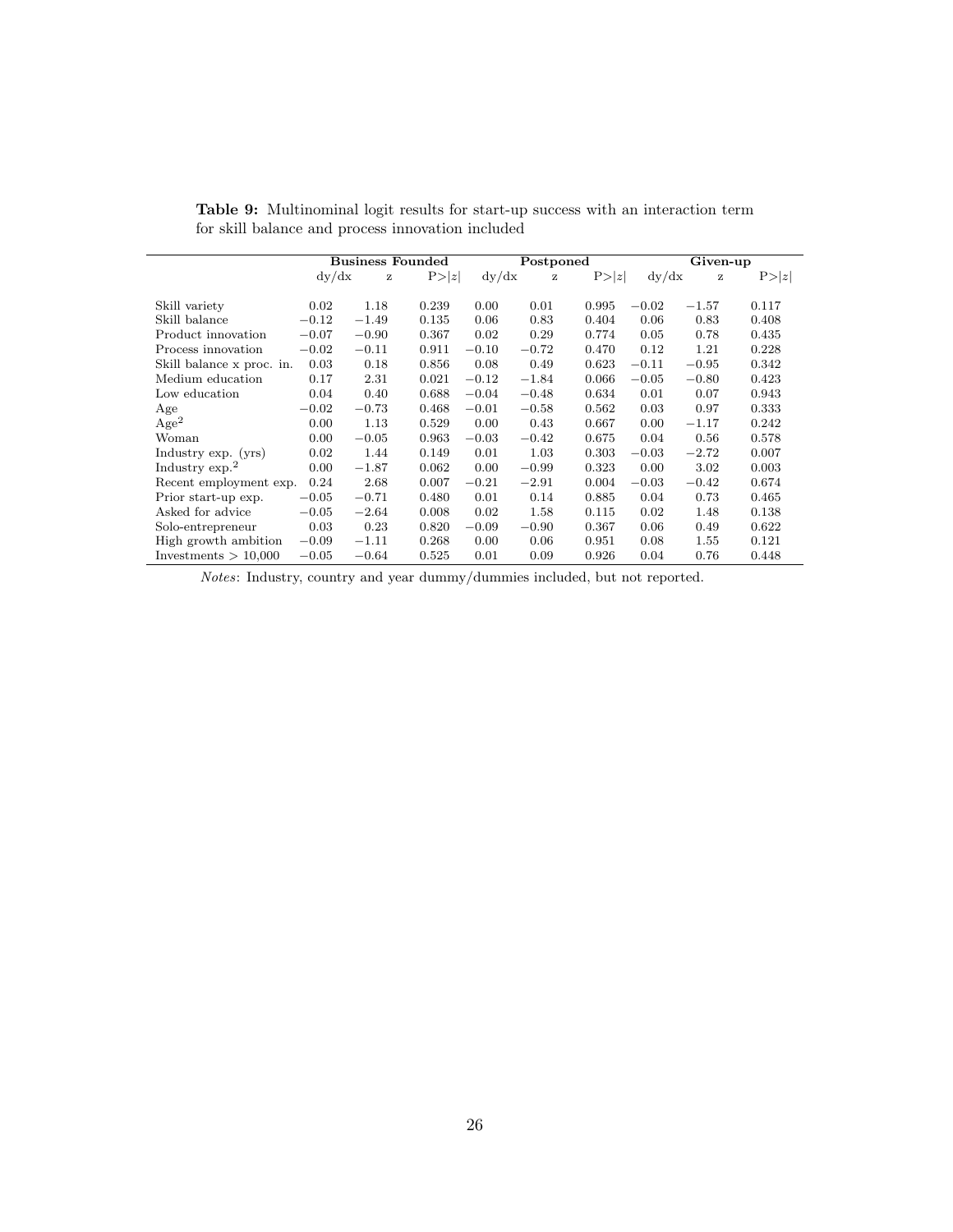### 5 Concluding Remarks

In this paper we contributed in three ways towards extending Lazear's theory of skills diversity and entrepreneurship. First, we explicitly linked entrepreneurial skills to opportunities as an explanation for the rate of new business creation. We proposed a theoretical model to show that opportunities, skills and innovation interact to result in the creation of innovative new businesses. Second, we refined the 'jack-of-all-trades' concept to allow for generalists and specialists to possess a variety of skills through their experiences and/or investments in human capital. In other words, entrepreneurs can have a variety of skills even as they specialize. Our third contribution was to test our model, in particular to provide empirical evidence on the interaction between an individual's experience and skills on the one hand, and his or her attempt to introduce a new product and/or service or a business process innovation, on the other.

To test our model we use survey data collected among nascent entrepreneurs in Germany and the Netherlands, supplemented by follow-up interviews one year after the first contact. Applying multinomial probit estimations, our main finding is that skill variety (high skill variety as opposed to low skill variety) improves start-up success, while skill balance does not. Furthermore it is found that prospective entrepreneur's skill variety in particular facilitates the establishment of innovative new business.

The main insights from this paper are as follows. Individuals with more varied work experience are more likely to succeed in starting up a new business. Having experience in a variety of areas seems to facilitate the creation of a new business. This does not mean however that those with varied skills are necessarily 'more balanced individuals' (Lazear, 2005: 676) as they may still excel in one specific skill. As a matter of fact our empirical results show that being a generalist, which proxies having balanced skills, does not matter for success in setting up a business. This confirms our hypothesis that having varied work experience does not necessarily imply that someone is a specialist and vice versa. We find that this holds in particular for those attempting to set up an innovative business (i.e. introducing new products or services to the market; and/or introducing new business processes).

Thus, innovation positively moderates the relationship between having varied experience and success in setting up a business. Those with skill variety are better positioned to introduce innovations that not only have technical,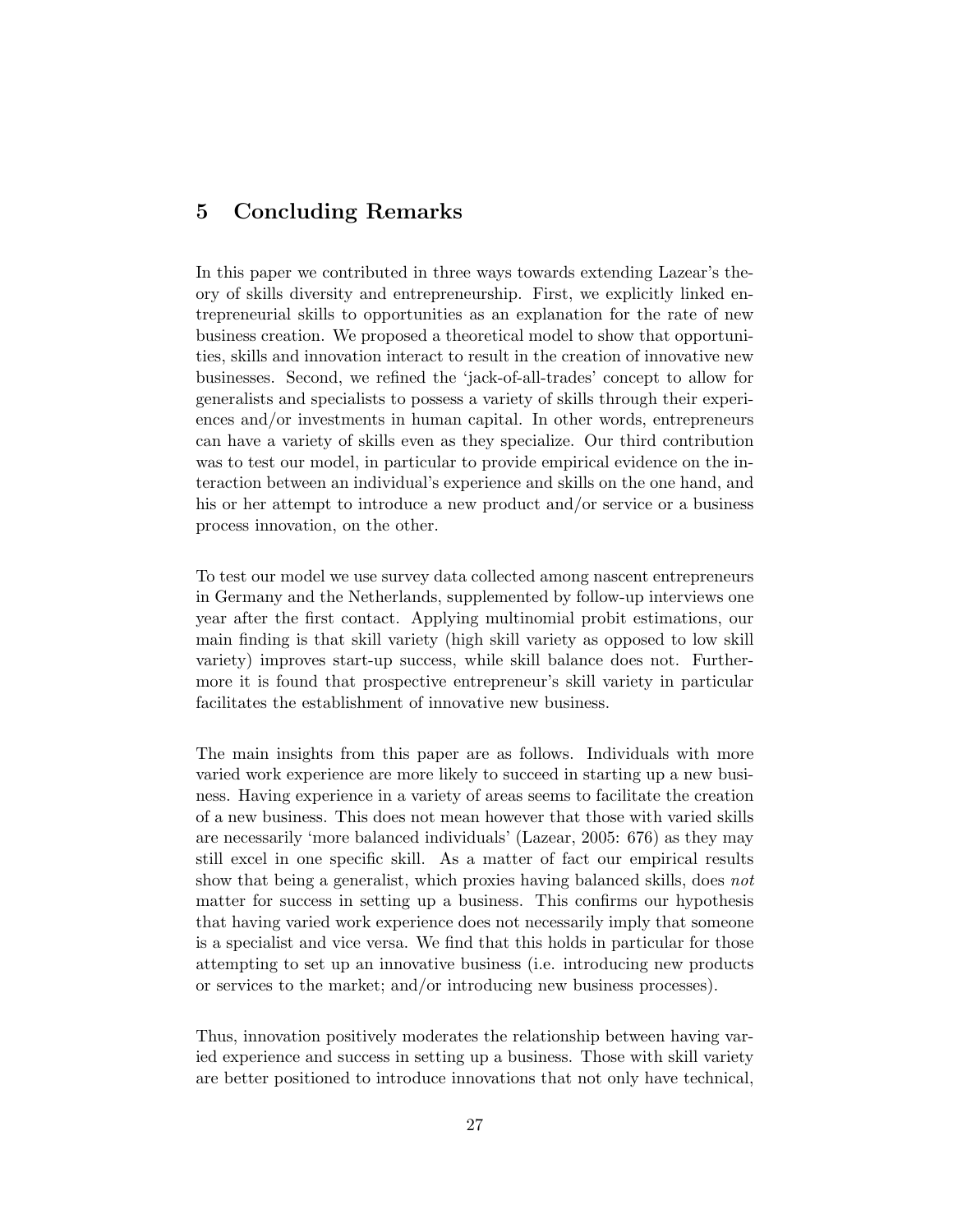but also commercial value.

The policy implications from this paper are first that entrepreneurial education and business environment reform need to be tackled jointly and coordinated to improve matching between various skills and competencies on the one hand, and opportunities on the other. Second, our findings support the notion that entrepreneurship can, at least partly, be learned, and that learning by doing and experiential learning, matters. These implications supports Cukier's (2006:11) call for public policy toward entrepreneurship to be more like 'the very thing it hopes to promote- and embrace risk, experimentation and diversity'. Such an approach could broaden the experience of prospective entrepreneurs. Finally, given that more varied work experience is associated with start-up success, promotion of more flexible labor markets and active labor policies that promote youth employment seem to be supported by the model and evidence in this paper. Such institutional reforms require however, as Lerner (2010) also stressed, persistence and a long-term commitment of policy makers towards entrepreneurship.

#### Acknowledgements

We are grateful to Thomas Schøtt and Miguel Meuleman who provided valuable input for the design of the questionnaire.

#### References

- [1] Acs, Z.J. and Naudé W.A.  $(2013)$ . 'Entrepreneurship, Stages of Development, and Industrialization', (In Szirmai, A., Naudé, W.A. and Alcorta, L. (eds.). Pathways to Industrialization in the Twenty-First Century. Oxford: Oxford University Press. Chapter 14, pp. 373-392.)
- [2] Åstebro, T. and Bernhardt. I. (2005). 'The Winner's Curse of Human Capital', Small Business Economics, 24: 63-78.
- [3] Astebro, A., and Thompson, P. (2011). 'Entrepreneurs, Jacks of all trades or Hobos?', Research Policy, 40: 637-649.
- [4] Baptista, R., Karaöz, M. and Mendonca, J. (2007). 'Entrepreneurial Backgrounds, Human Capital and Start-Up Success', Jena Economic Research Papers 2007-045, Jena: Max Planck Institute of Economics and Friedrich Schiller University.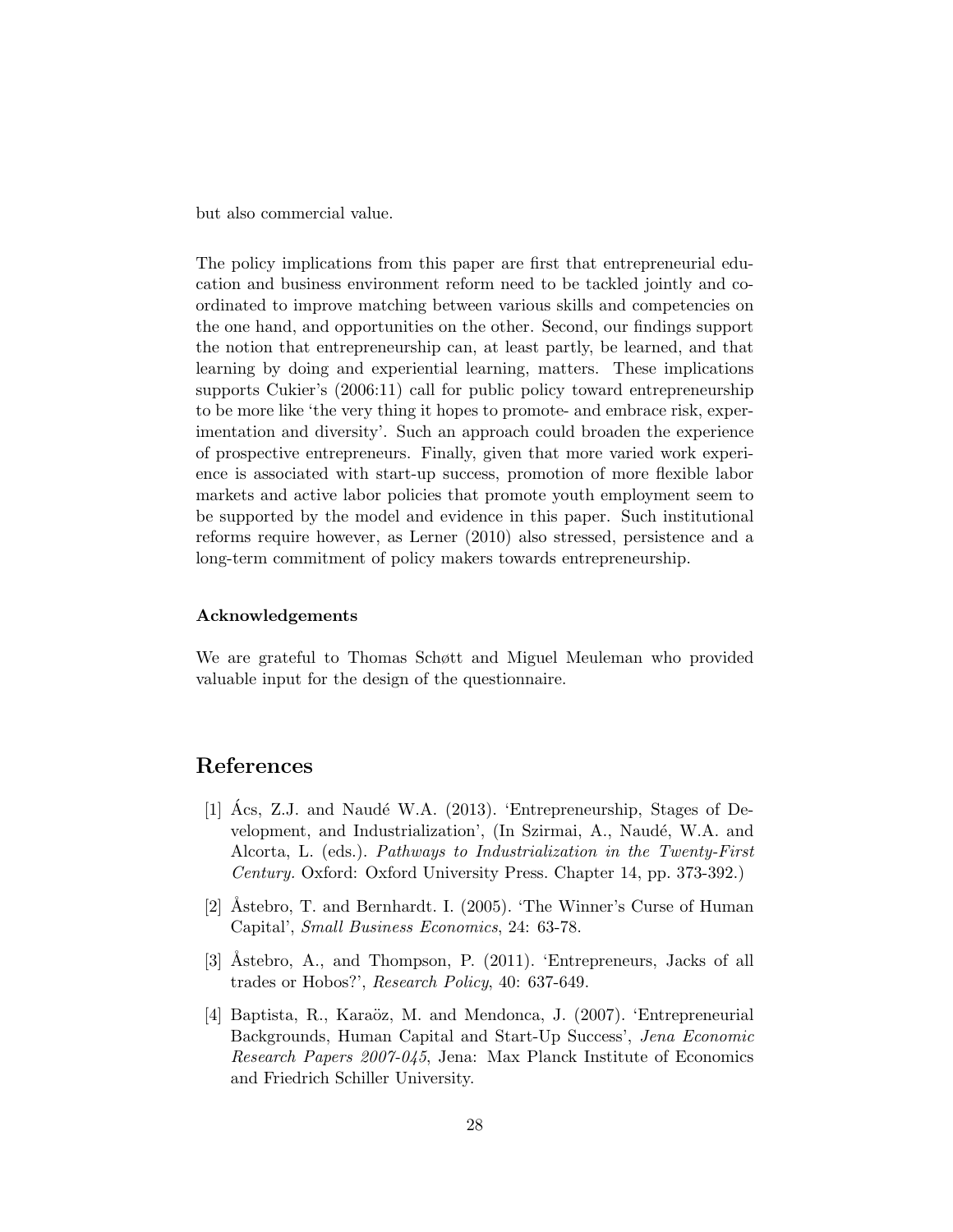- [5] Braunerhjelm, P., Ács, Z.J., Audretsch, D.B., and Carlsson, B., (2010). 'The Missing Link: Knowledge Diffusion and Entrepreneurship in Endogenous Growth,' Small Business Economics, 34 (2): 105-125.
- [6] Brüderl, J., and Schüssler, R. (1990). 'Organizational mortality: The liabilities of newness and adolescence', Administrative Science Quarterly, 35: 530-547.
- [7] Bruhn, M. and Zia, B. (2011). 'Stimulating Managerial Capital in Emerging Markets: The Impact of Business and Financial Literacy for Young Entrepreneurs', Policy Research Working Paper no. 5642. Washington DC. The World Bank.
- [8] Bublitz, E., and Noseleit, F. (2013). 'The skill balancing act: when does broad expertise pay off?' Small Business Economics, forthcoming, doi10.1007/s11187-013-9474-z
- [9] Carter, N. M., Gartner, W. B., and Reynolds, P. D. (2004). 'Firm founding'. (In Gartner W. B., Shaver K. G., Carter N. M., and P. D. Reynolds (eds.). Handbook of Entrepreneurial Dynamics. Thousand Oaks, London: Sage, pp. 311-323.)
- [10] Cukier, K. (2006). Innovative Entrepreneurship and Public Policy: Hero with a Thousand Faces. Swiss Re.
- [11] Evans, D.S. and Jovanovic, B. (1989). 'An Estimated Model of Entrepreneurial Choice under Liquidity Constraints', Journal of Political Economy, 97(4): 808-827.
- [12] Freeman, J., Carroll, G.R., and Hannan, M.T. (1983). 'The Liability of Newness: Age dependence in organizational death rates', American Sociological Review, 48: 692-710.
- [13] Gries, T., and Naudé, W. (2011). 'Entrepreneurship and human development - A capability approach', Journal of Public Economics, 95: 216-224.
- [14] Hurst, E., and Pugsley, B.W. (2011). 'What do small businesses do?', Brookings Papers on Economic Activity, Economic Studies Program, The Brookings Institution, 43(2): 73-142.
- [15] Karlan, D. and Valdivia, M. (2011). 'Teaching Entrepreneurship: Impact of Business Training on Microfinance Clients and Institutions' The Review of Economics and Statistics, 93 (2): 510-527.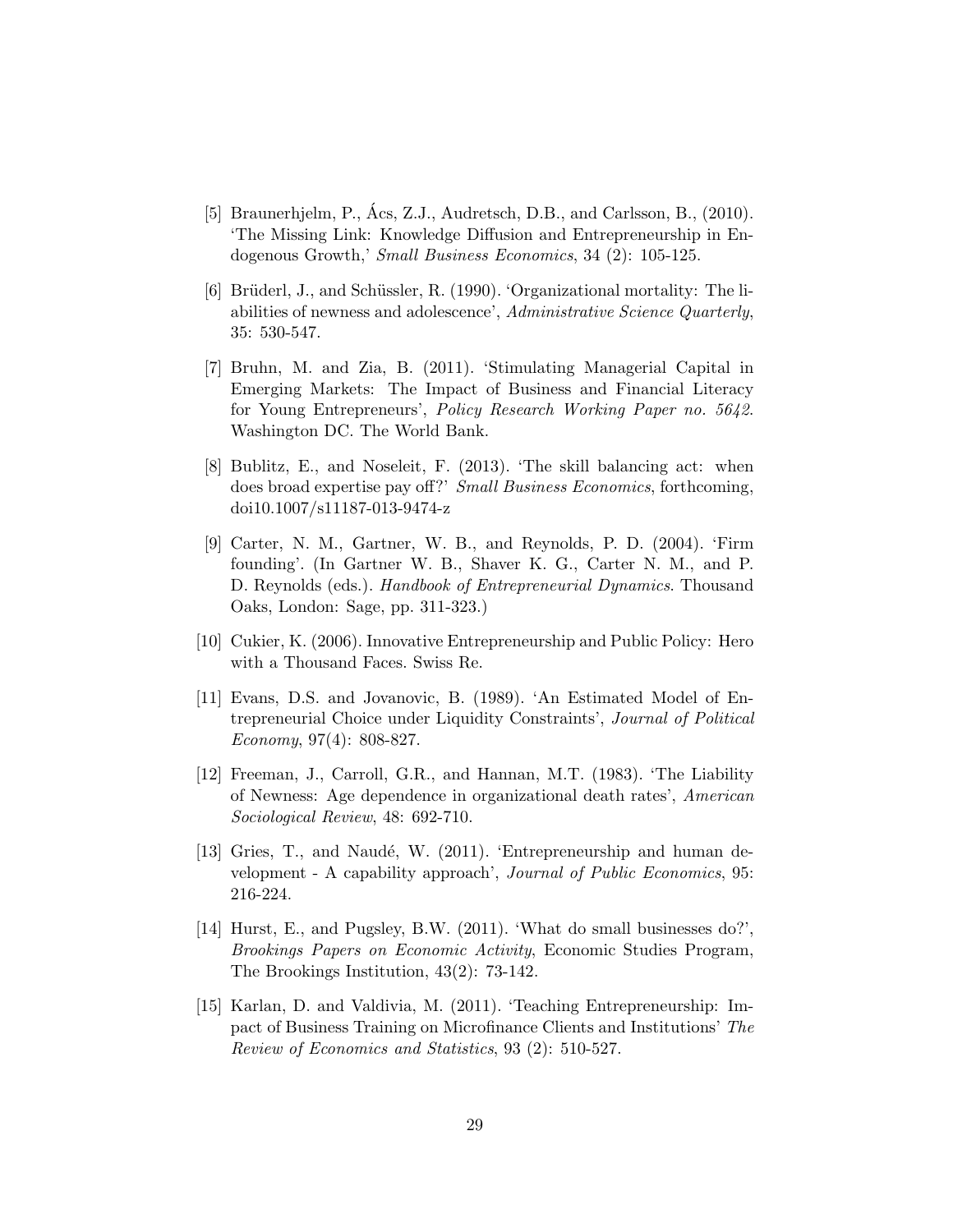- [16] Katz, J., and Gartner, W.B. (1988). 'Properties of emerging organizations', Academy of Management Review, 13(3): 429-441.
- [17] Kanniainen, V. and Poutvaara, P. (2007). 'Imperfect Transmission of Tacit Knowledge and Other Barriers to Entrepreneurship', Comparative Labor Law and Policy Journal, 28: 675-693.
- [18] Kihlstrom, R.E. and Laffont, J-J. (1979). 'A General Equilibrium Entrepreneurial Theory of Firm Formation Based on Risk Aversion', Journal of Political Economy, 87(4): 719-748.
- [19] Lazear, E.P. (2004). 'Balanced skills and entrepreneurship', American Economic Review, 94(2): 208-211.
- [20] Lazear, E.P. (2005). 'Entrepreneurship', Journal of Labor Economics, 23(4): 649-680.
- [21] Lerner, J. (2010). 'The Future of Public Efforts to Boost Entrepreneurship and Venture Capital', Small Business Economics, 35: 255-264.
- [22] Lucas, R.E. (1978). 'On the Size Distribution of Business Firms', Bell Journal of Economics, 9: 508-523.
- [23] OECD; Eurostat (2005, 3rd edition): Oslo Manual Guidelines for collecting and interpreting innovation data. OECD Publishing.
- [24] Parker, S.C. (2009). The Economics of Entrepreneurship. Cambridge (MA): Cambridge University Press.
- [25] Pissarides, C. A. (2000). Equilibrium Unemployment Theory. 2nd ed.: MIT Press.
- [26] Reynolds, P.D., and Miller, B. (1992). 'New firm gestation: Conception, birth, and implications for research', Journal of Business Venturing, 7: 1-8.
- [27] Silva, O. (2007). 'The Jack-of-All-Trades entrepreneur: Innate talent or acquired skill?' Economics Letters, 97: 118-123.
- [28] Simon, M., Houghton, S.M., Aquino, K. (2000). 'Cognitive biases, risk perception, and venture formation: How individuals decide to start companies', Journal of Business Venturing, 15(2): 113-134.
- [29] Spulber, D.F. (2009). The Theory of the Firm: Microeconomics with Endogenous Entrepreneurs, Firms, Markets, and Organizations. Cambridge (MA): Cambridge University Press.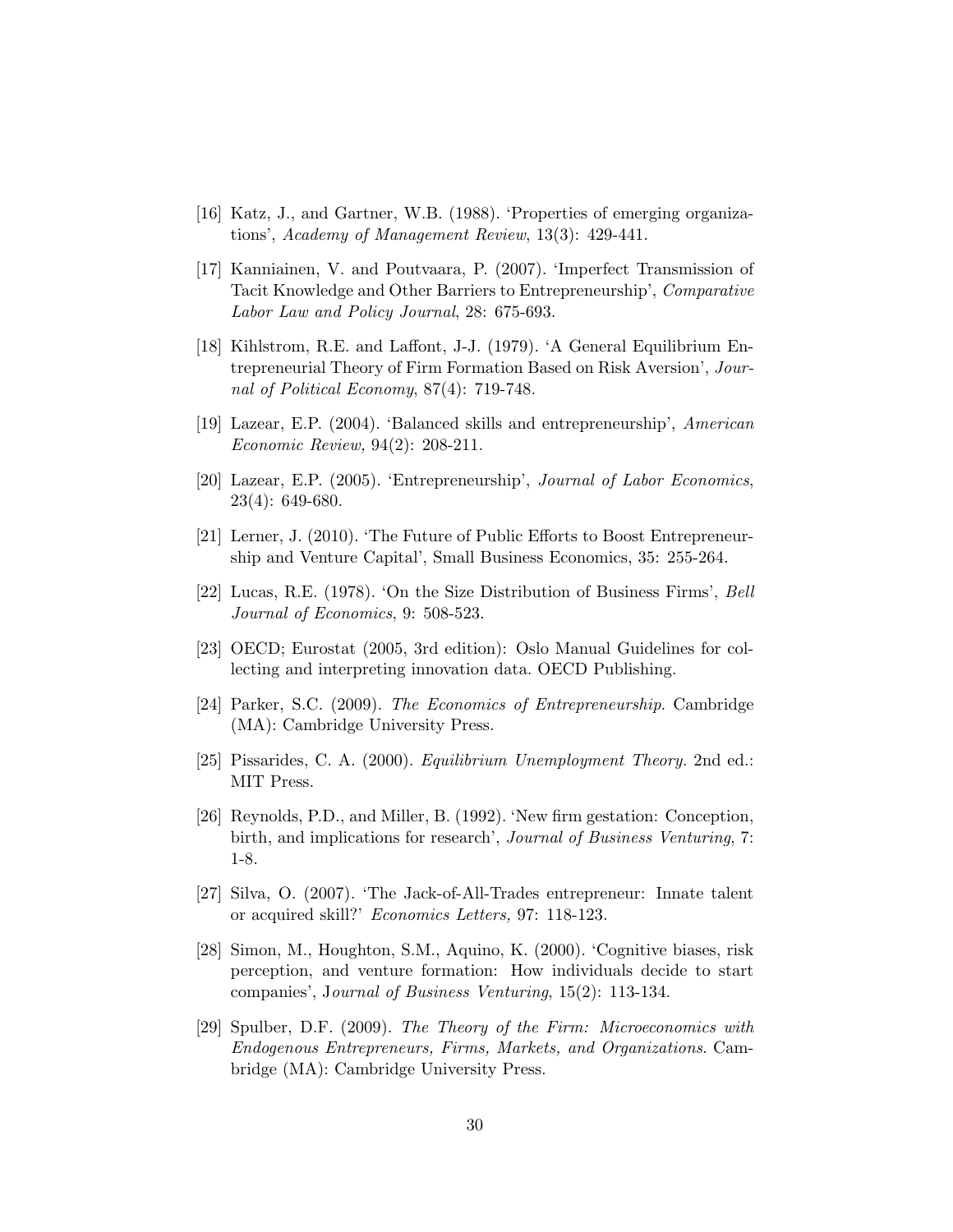- [30] Stuetzer, M., Goethner, M., and Cantner, U. (2012). 'Do balanced skills help nascent entrepreneurs to make progress in the venture creation process?', Economics Letters, 117: 186-188.
- [31] Stuetzer, M., Obschonka, M., Davidsson, P., and Schmitt-Rodermund, E. (2013a). 'Where do entrepreneurial skills come from?' Applied Economics Letters, 20(12): 1183-1186.
- [32] Stuetzer, M., Obschonka, M., and Schmitt-Rodermund, E. (2013b). 'Balanced skills among nascent entrepreneurs', Small Business Economics, 41(1): 93-114.
- [33] Toft-Kehler, R., Wennberg, K. and Kim, P.H. (2013). 'Practice Makes Perfect: Entrepreneurial-Experience Curve and Venture Performance', Journal of Business Venturing, Article in Press.
- [34] Wagner, J. (2003). 'Testing Lazear's jack-of-all-trades view of entrepreneurship with German micro data', Applied Economic Letters, 10, 687-689.
- [35] Wagner, J. (2006). 'Are nascent entrepreneurs 'Jacks-of-all-trades'? A test of Lazear's theory of entrepreneurship with German data', Applied Economics, 38(20): 2415-2419.

### 6 Appendices:

#### 6.1 Appendix 1: Determining Optimal Effort Levels

Search effort: Determining the optimal search effort, the effort function  $\eta$ , and the derivatives of  $\eta$ :

To simplify we may assume symmetry for the value of human capital in each experience  $h_{ij}$ . Hence  $(\sum_{j=1}^{\bar{e}_i} h_{ij})^{-1} = (\bar{e}_i h_i)^{-1}$ .

$$
\max_{\eta_i} : rW_i = w_i - \frac{\eta_i}{\bar{e}_i h_i} + \mu \frac{\omega^{\beta}(\eta_i u)^{1-\beta}}{u} \Delta_i
$$

First order conditions (FOCs) and second order conditions (SOCs):

$$
0 = -\frac{1}{\bar{e}_i h_i} + \mu \frac{\Delta}{u} (1 - \beta) \frac{M}{\eta_i}, \qquad 0 > -\mu \frac{\Delta_i}{u} (1 - \beta) \beta \omega^\beta \eta_i^{-\beta - 1} u^{1 - \beta}
$$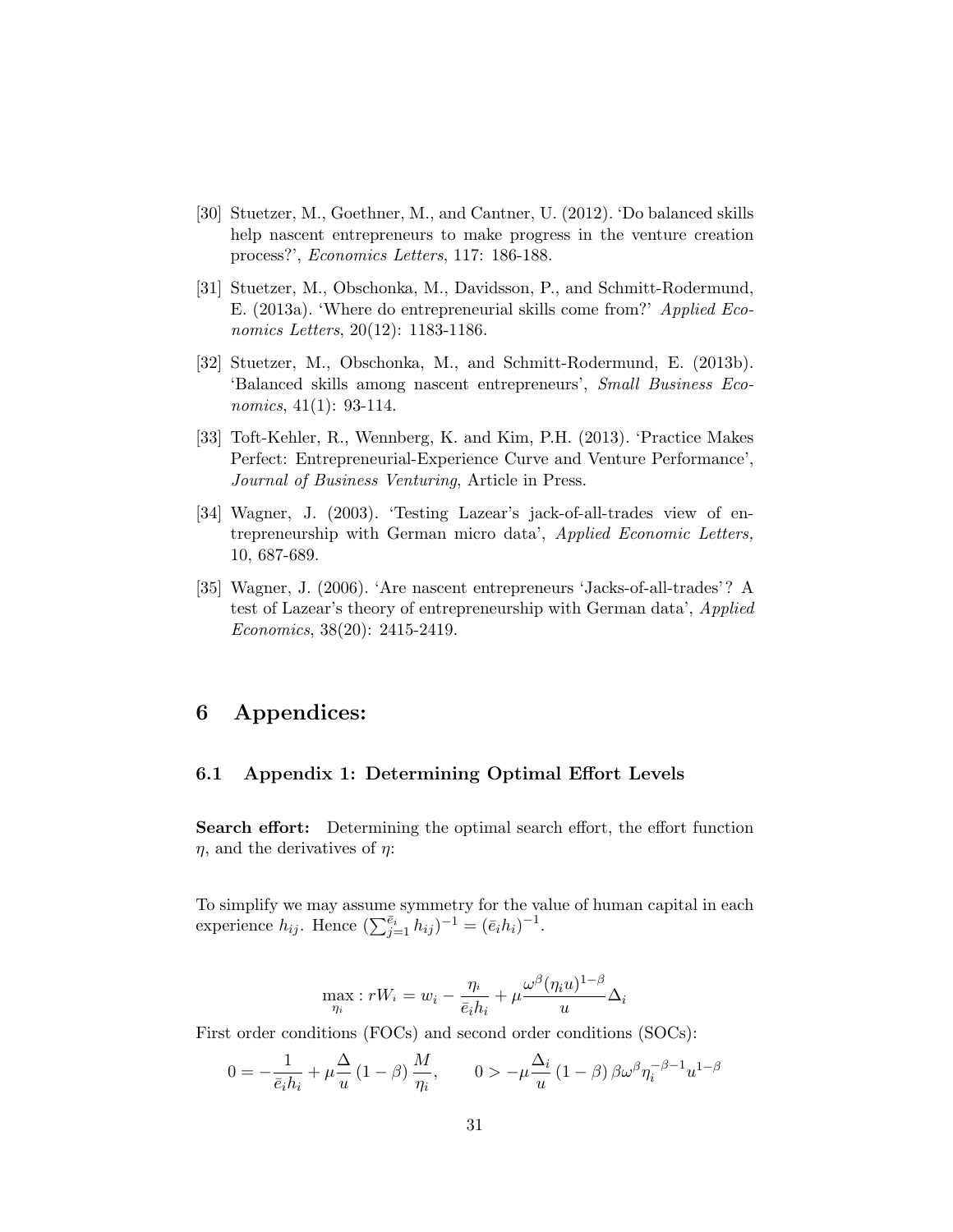Optimal search effort of each entrepreneur is determined by using the implicit function theorem from the FOCs. and SOCs. We obtain

$$
\eta_i^* = \eta_i^* (u, \omega, \Delta_i, \bar{e}_i, \mu), \quad \eta_{\Delta_i} > 0, \quad \eta_{\omega} > 0, \quad \eta_u < 0, \quad \eta_{\bar{e}_i} < 0, \quad \eta_{\mu} > 0
$$
  
Derivatives of the optimal effort:

Derivatives of the optimal effort:

$$
\eta_{\Delta_i} = \frac{\eta_i}{\Delta_i \beta} > 0, \quad \eta_{\omega} = \frac{\eta_i}{\omega} > 0, \quad \eta_u = -\frac{\eta_i}{u} < 0,
$$
  

$$
\eta_{\bar{e}_i} = \frac{1}{\mu \frac{\Delta_i}{u} (1 - \beta) \beta \frac{M}{\eta_i^2}} \frac{1}{\bar{e}_i h_i} > 0, \quad \eta_{\mu} = \frac{\eta_i}{\mu \beta} > 0
$$

Stay in market effort: Determining optimal effort to stay in the market, effort function  $\psi_i$  and derivatives:

$$
\max_{\psi_i} : rV_i = v_i - \gamma_i \psi_i - \phi_i (\psi_i) \Delta_i
$$

FOCs and SOCs.

$$
-\gamma_i - \phi_{\psi_i} \Delta_i = 0, \qquad -\phi_{\psi_i \psi_i} \Delta_i < 0
$$

where  $\phi_{\psi_i} := \frac{\partial \phi_i}{\partial \psi_i}$  $\frac{\partial \phi_i}{\partial \psi_i}$ . From the FOCs and SOCs we obtain the optimal strategy ∗ ∗

$$
\psi_i^* = \psi_i^* \left( \Delta_i, \gamma_i \right)
$$

with

$$
\frac{\partial \psi_i}{\partial \gamma_i} =: \psi_{\gamma_i} = -\frac{1}{\phi_{\psi_i \psi_i} \Delta_i} < 0, \qquad \frac{\partial \psi_i}{\partial \Delta_i} =: \psi_{\Delta} = -\frac{\phi_{\psi_i}}{\phi_{\psi_i \psi_i} \Delta_i} > 0
$$

#### 6.2 Appendix 2: Proof of Proposition 1

Equations  $F, G, H$   $[(1), (2), (3)]$  $[(1), (2), (3)]$  $[(1), (2), (3)]$  $[(1), (2), (3)]$  $[(1), (2), (3)]$  $[(1), (2), (3)]$  $[(1), (2), (3)]$  have continuous partial derivatives with respect to all variables. As all variables are positive, and since

$$
\frac{q}{p+q}\Omega - E > 0 \to \omega > u,
$$

the determinant of the Jacobian matrix for the smooth function  $f(x, y) =$  $(F, G, H)(x, y), y = (\omega, u, \Delta), x = (\mu, \overline{e}, q, p, \Omega, E, w)$  does not vanish:

$$
A = \begin{pmatrix} -\mu \frac{M}{\omega} & -\phi & \phi_{\psi}\psi_{\Delta} (E - u) - \mu (1 - \beta) \frac{M}{\Delta \beta} \\ \Delta \mu \beta \frac{m}{\omega} & -\Delta \mu \beta \frac{m}{u} & (r + \phi + \mu m) \\ 1 & -1 & 0 \end{pmatrix}
$$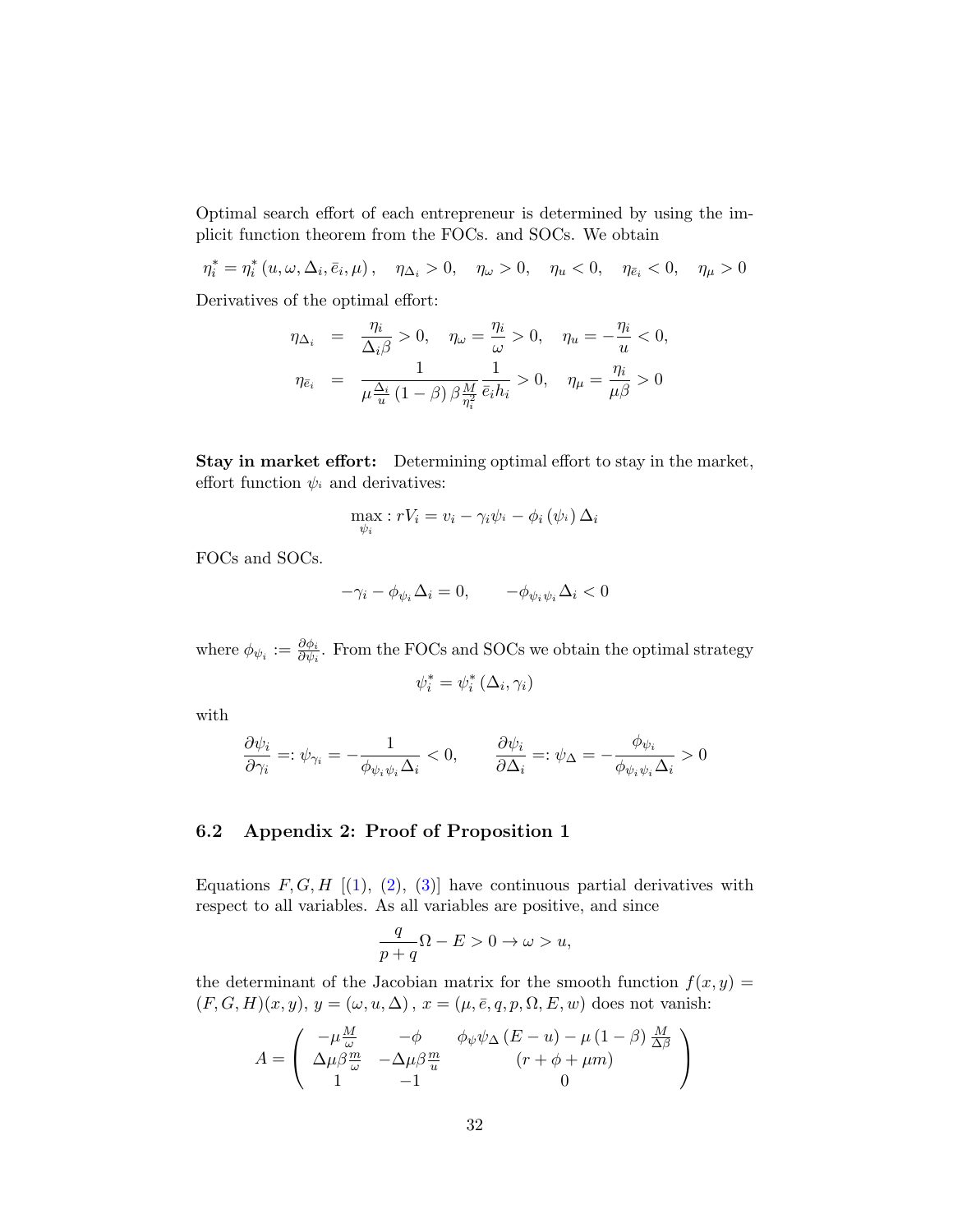$$
|A| = -(r+\phi+\mu m)\left(\phi+\mu\frac{M}{\omega}\right) + \mu\left(\bar{\phi_\psi}\psi_\Delta\left(E-u\right)\Delta\beta - \mu\left(1-\beta\right)M\right)\left(\underbrace{\frac{m}{u}-\frac{m}{\omega}}_{>0}\right) \neq 0
$$

So that the Jacobian matrix is invertible and the implicit function theorem can be applied. System  $[(1), (2), (3)]$  $[(1), (2), (3)]$  $[(1), (2), (3)]$  $[(1), (2), (3)]$  $[(1), (2), (3)]$  $[(1), (2), (3)]$  $[(1), (2), (3)]$  implicitly defines the functions

$$
u^* = u^* (\mu, \bar{e}, h, q, p, \Omega, E, v, w)
$$
  
\n
$$
\omega^* = \omega^* (\mu, \bar{e}, h, q, p, \Omega, E, v, w)
$$
  
\n
$$
\Delta^* = \Delta^* (\mu, \bar{e}, h, q, p, \Omega, E, v, w).
$$

### 6.3 Appendix 3: Proof of Hypothesis 1 and 2

Comparative statics for the system  $F, G, H$  can be performed by taking the partial reaction from  $A\partial a = \partial B$ , with

$$
\partial a = (\partial \omega, \partial u, \partial \Delta)',
$$
  
\n
$$
A = \begin{pmatrix}\n-\mu \frac{M}{\omega} & -\phi & \bar{\phi}_{\psi} \psi_{\Delta} (E - u) - \mu (1 - \beta) \frac{M}{\Delta \beta} \\
\Delta \mu \beta \frac{m}{\omega} & -\Delta \mu \beta \frac{m}{u} & (r + \phi + \mu m) \\
1 & -1 & 0\n\end{pmatrix}
$$
  
\n
$$
\partial B = \begin{pmatrix}\n\frac{M}{\beta} \partial \mu - \frac{m}{\Delta \beta} \partial c \\
0 \\
0\n\end{pmatrix}
$$

solving for the effects of the variety of work experiences  $\bar{e}$ , and matching efficiency  $\mu$  on wealth differentials and the number of nascent entrepreneurs gives for  $\frac{\partial \Delta^*}{\partial \bar{\epsilon}}$  and  $\frac{\partial \Delta^*}{\partial \mu}$ ,

$$
\frac{\partial \Delta^*}{\partial \bar{e}} = \frac{-\frac{u\eta}{\Delta \beta} \frac{1}{\bar{e}^2 h}}{\left[ \left( \mu \frac{M}{\omega} + \phi \right) \frac{(r + \phi + \mu m)}{\beta \Delta \mu m \left( \frac{1}{u} - \frac{1}{\omega} \right)} - \left( (E - u) \phi_{\psi} \psi_{\Delta} - \mu (1 - \beta) \frac{M}{\Delta \beta} \right) \right]} < 0,
$$
  

$$
\frac{\partial \Delta^*}{\partial \mu} = \frac{-\frac{M}{\beta}}{\left[ \left( \mu \frac{M}{\omega} + \phi \right) \frac{(r + \phi + \mu m)}{\beta \Delta \mu m \left( \frac{1}{u} - \frac{1}{\omega} \right)} - \left( (E - u) \phi_{\psi} \psi_{\Delta} - \mu (1 - \beta) \frac{M}{\Delta \beta} \right) \right]} < 0.
$$

and for  $\frac{\partial u^*}{\partial \bar{\epsilon}}$  and  $\frac{\partial u^*}{\partial \mu}$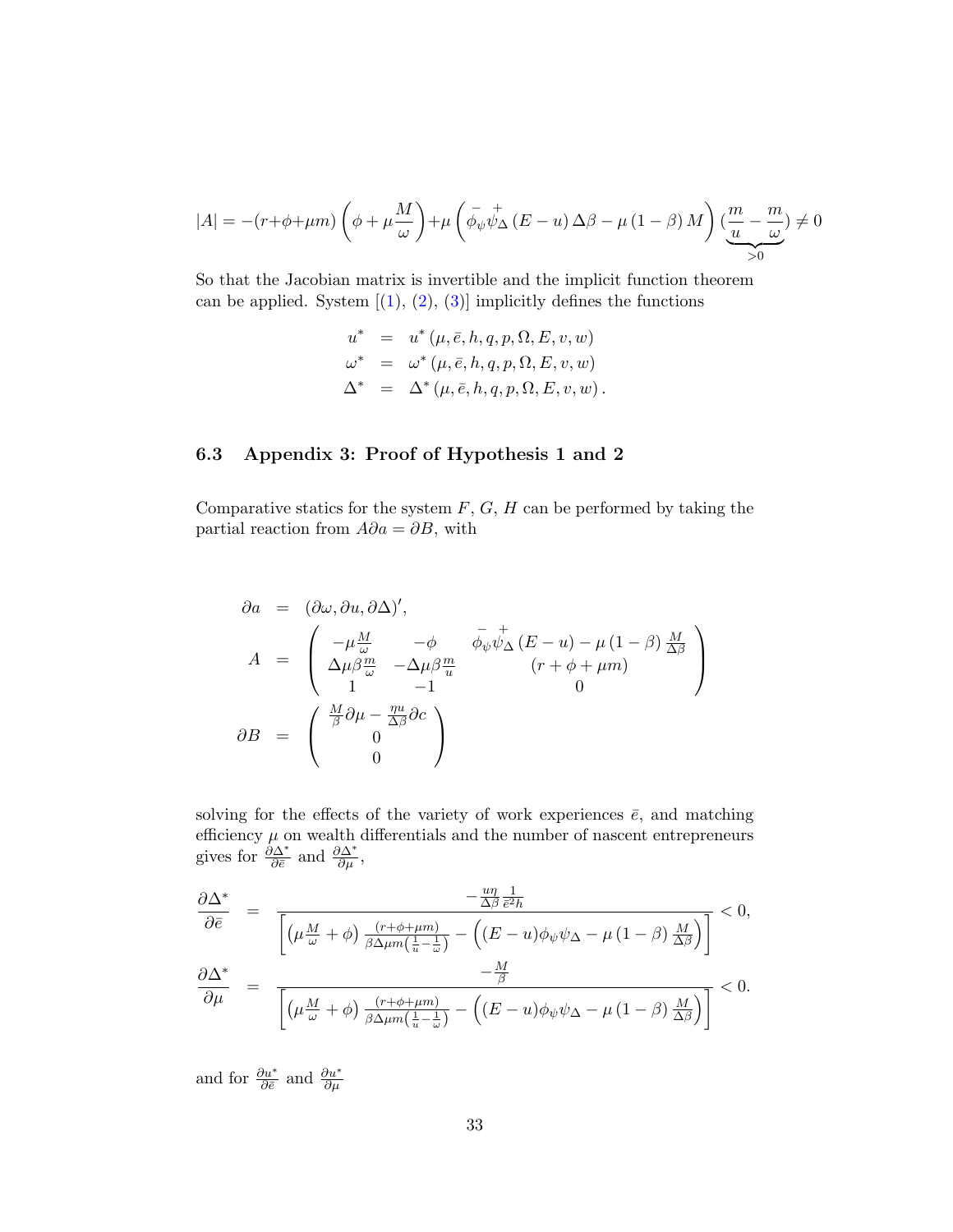$$
\frac{\partial u^*}{\partial \bar{e}} = \frac{-\frac{u\eta}{\Delta \beta} \frac{1}{\bar{e}^2 h}}{\left[ (\mu \frac{M}{\omega} + \phi) - \left( (E - u)\phi_{\psi}\psi_{\Delta} - \mu (1 - \beta) \frac{M}{\Delta \beta} \right) \frac{\beta \Delta \mu m \left( \frac{1}{u} - \frac{1}{\omega} \right)}{(r + \phi + \mu m)} \right]} < 0,
$$
  

$$
\frac{\partial u^*}{\partial \mu} = \frac{-\frac{M}{\beta}}{\left[ (\mu \frac{M}{\omega} + \phi) - \left( (E - u)\phi_{\psi}\psi_{\Delta} - \mu (1 - \beta) \frac{M}{\Delta \beta} \right) \frac{\beta \Delta \mu m \left( \frac{1}{u} - \frac{1}{\omega} \right)}{(r + \phi + \mu m)} \right]} < 0,
$$

and for  $\frac{\partial \omega^*}{\partial \bar{\epsilon}}$  and  $\frac{\partial \omega^*}{\partial \mu}$ 

$$
\frac{\partial u^*}{\partial \bar{e}} = \frac{\partial \omega^*}{\partial \bar{e}}, \quad \frac{\partial u^*}{\partial \mu} = \frac{\partial \omega^*}{\partial \mu}.
$$

a) Effects on start-up effort: Changes in search effort  $\eta$  are determined by a number of variables  $\eta_i^* = \eta_i^* (u^*, \omega^*, \Delta^*, \bar{e}_i, \mu)$ :

$$
\frac{\partial \eta_i^*}{\partial \bar{e}} = -\frac{\eta_i}{u} \frac{\partial u^*}{\partial \bar{e}} + \frac{\eta_i}{\omega} \frac{\partial \omega^*}{\partial \bar{e}} + \frac{\eta_i}{\Delta \beta} \frac{\partial \Delta^*}{\partial \bar{e}} + \frac{1}{\mu \frac{\Delta}{u} (1 - \beta) \beta \frac{M}{\eta_i^2}} \frac{1}{\bar{e}_i h}
$$
\n
$$
= \eta_i \frac{\eta_i}{\Delta \beta} \frac{1}{\bar{e}^2 h} \frac{(r + \phi) (1 - \frac{u}{\omega})}{\left[ -\beta \Delta \mu m \left( \frac{1}{u} - \frac{1}{\omega} \right) \left( (E - u) \phi_\psi \psi_\Delta - \mu (1 - \beta) \frac{M}{\Delta \beta} \right) \right]} + \frac{1}{\mu \frac{\Delta}{u} (1 - \beta) \beta \frac{M}{\eta_i^2}} \frac{1}{\bar{e}_i h} > 0
$$
\n
$$
\frac{\partial \eta_i^*}{\partial \mu} = -\frac{\eta_i}{u} \frac{\partial u^*}{\partial \mu} + \frac{\eta_i}{\omega} \frac{\partial \omega^*}{\partial \mu} + \frac{\eta_i}{\Delta \beta} \frac{\partial \Delta^*}{\partial \mu} + \frac{\eta_i}{\mu \beta} > 0
$$
\n
$$
= \frac{\eta_i \mu}{u \beta} \frac{(r + \phi) (1 - \frac{u}{\omega})}{\left[ -\beta \Delta \mu m \left( \frac{1}{u} - \frac{1}{\omega} \right) \left( (E - u) \phi_\psi \psi_\Delta - \mu (1 - \beta) \frac{M}{\Delta \beta} \right) \right]} + \frac{\eta_i}{\mu \beta} > 0
$$

b) Effects on the separation rate and stationary matching rate: Changes in the seperation rate  $\phi$ :

$$
\phi = \phi \left( \psi^* \left( \Delta^* \left( x \right), \gamma \right) \right), \quad \text{with} \quad \begin{array}{c} \phi_{\psi_i} < 0, \quad \phi_{\psi_i \psi_i} > 0, \\ \psi_{\gamma_i} < 0, \quad \psi_{\Delta_i} > 0 \end{array}
$$